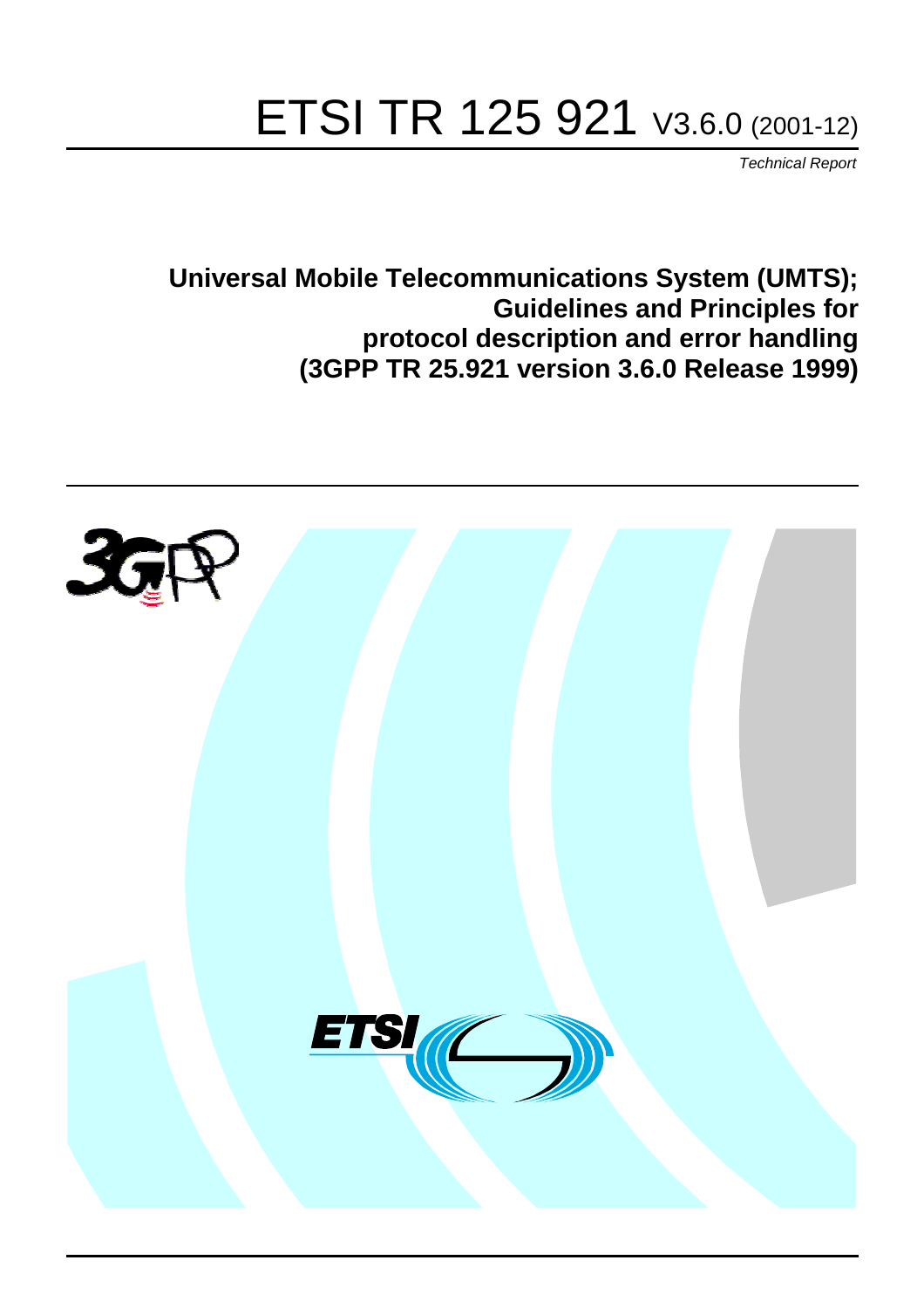Reference RTR/TSGR-0225921UR6

> Keywords **UMTS**

#### **ETSI**

#### 650 Route des Lucioles F-06921 Sophia Antipolis Cedex - FRANCE

Tel.: +33 4 92 94 42 00 Fax: +33 4 93 65 47 16

Siret N° 348 623 562 00017 - NAF 742 C Association à but non lucratif enregistrée à la Sous-Préfecture de Grasse (06) N° 7803/88

**Important notice** 

Individual copies of the present document can be downloaded from: [http://www.etsi.org](http://www.etsi.org/)

The present document may be made available in more than one electronic version or in print. In any case of existing or perceived difference in contents between such versions, the reference version is the Portable Document Format (PDF). In case of dispute, the reference shall be the printing on ETSI printers of the PDF version kept on a specific network drive within ETSI Secretariat.

Users of the present document should be aware that the document may be subject to revision or change of status. Information on the current status of this and other ETSI documents is available at <http://portal.etsi.org/tb/status/status.asp>

> If you find errors in the present document, send your comment to: [editor@etsi.fr](mailto:editor@etsi.fr)

#### **Copyright Notification**

No part may be reproduced except as authorized by written permission. The copyright and the foregoing restriction extend to reproduction in all media.

> © European Telecommunications Standards Institute 2001. All rights reserved.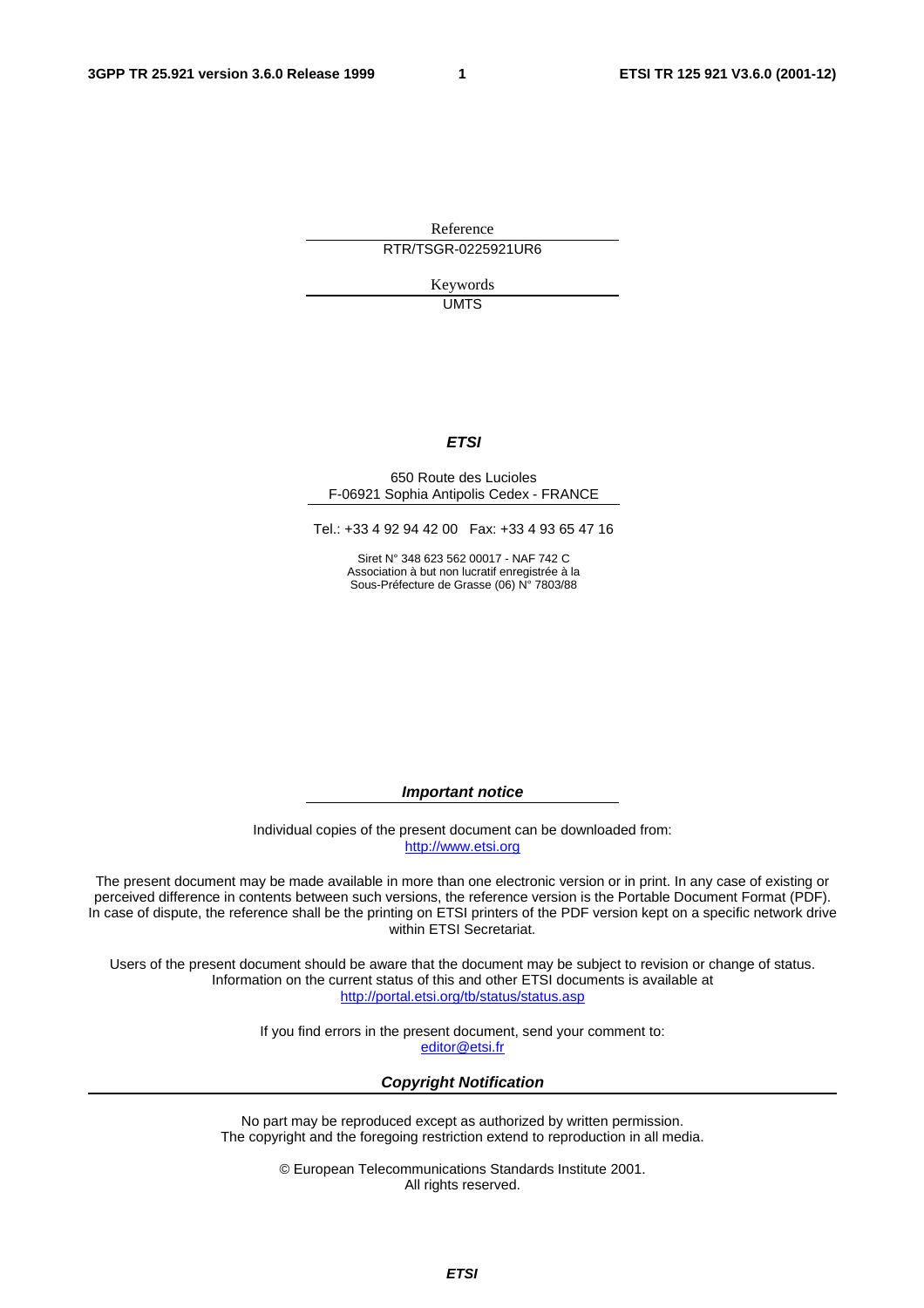# Intellectual Property Rights

IPRs essential or potentially essential to the present document may have been declared to ETSI. The information pertaining to these essential IPRs, if any, is publicly available for **ETSI members and non-members**, and can be found in ETSI SR 000 314: *"Intellectual Property Rights (IPRs); Essential, or potentially Essential, IPRs notified to ETSI in respect of ETSI standards"*, which is available from the ETSI Secretariat. Latest updates are available on the ETSI Web server [\(http://webapp.etsi.org/IPR/home.asp\)](http://webapp.etsi.org/IPR/home.asp).

Pursuant to the ETSI IPR Policy, no investigation, including IPR searches, has been carried out by ETSI. No guarantee can be given as to the existence of other IPRs not referenced in ETSI SR 000 314 (or the updates on the ETSI Web server) which are, or may be, or may become, essential to the present document.

# Foreword

This Technical Report (TR) has been produced by ETSI 3rd Generation Partnership Project (3GPP).

The present document may refer to technical specifications or reports using their 3GPP identities, UMTS identities or GSM identities. These should be interpreted as being references to the corresponding ETSI deliverables.

The cross reference between GSM, UMTS, 3GPP and ETSI identities can be found under [www.etsi.org/key](http://www.etsi.org/key) .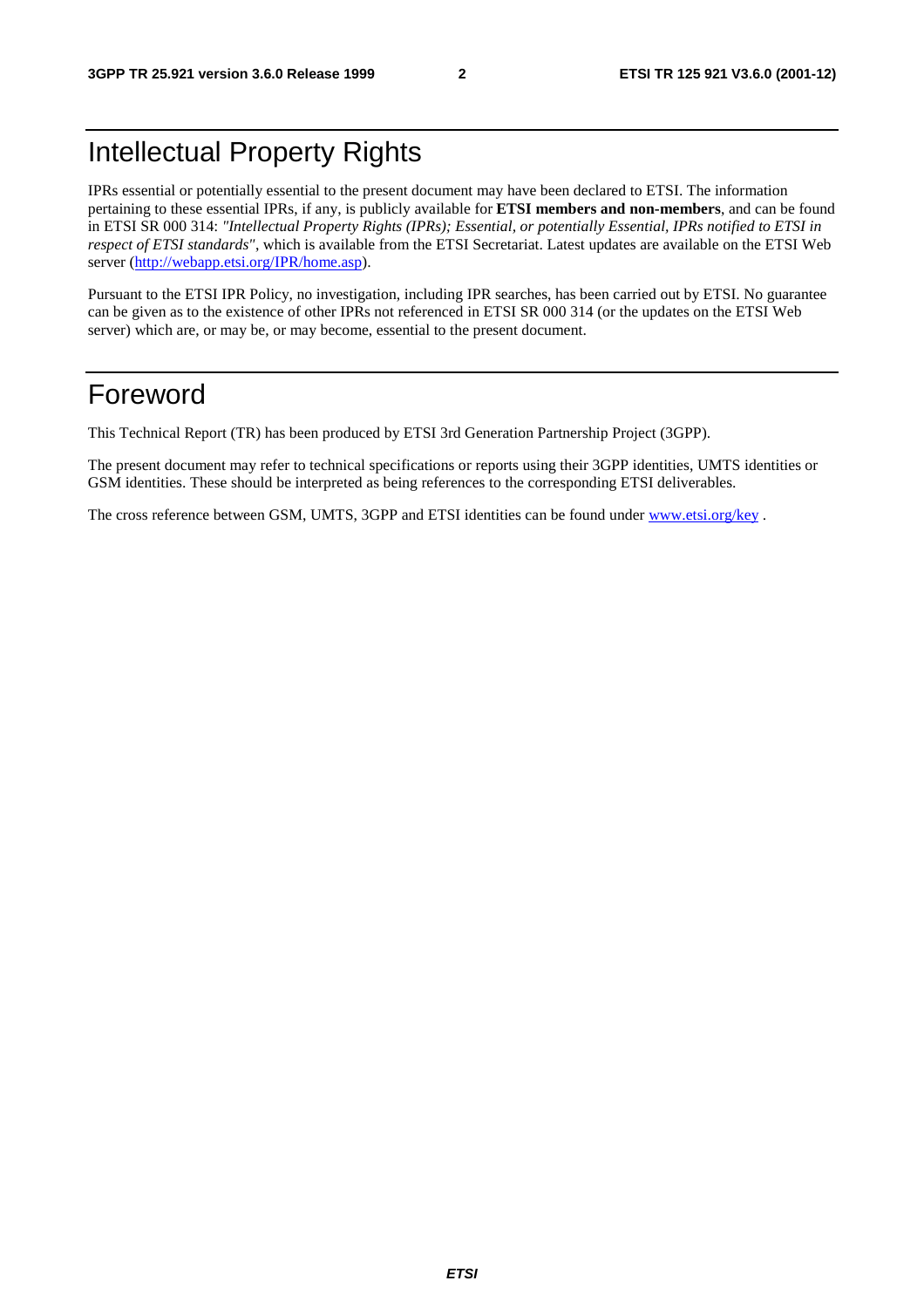$\mathbf{3}$ 

# **Contents**

| 1                    |  |  |  |  |  |  |
|----------------------|--|--|--|--|--|--|
| 2                    |  |  |  |  |  |  |
| 3                    |  |  |  |  |  |  |
| 4                    |  |  |  |  |  |  |
| 4.1                  |  |  |  |  |  |  |
| 4.2                  |  |  |  |  |  |  |
| 4.3                  |  |  |  |  |  |  |
| 4.3.1<br>4.3.2       |  |  |  |  |  |  |
| 4.4                  |  |  |  |  |  |  |
| 4.4.1                |  |  |  |  |  |  |
| 4.4.2                |  |  |  |  |  |  |
| 4.4.3                |  |  |  |  |  |  |
| 4.4.4                |  |  |  |  |  |  |
| 4.4.5<br>4.4.6       |  |  |  |  |  |  |
| 4.5                  |  |  |  |  |  |  |
| 4.5.1                |  |  |  |  |  |  |
| 4.5.2                |  |  |  |  |  |  |
| 4.5.3                |  |  |  |  |  |  |
| 4.5.4                |  |  |  |  |  |  |
| 5                    |  |  |  |  |  |  |
| 6                    |  |  |  |  |  |  |
| 7                    |  |  |  |  |  |  |
| 7.1                  |  |  |  |  |  |  |
| 7.1a<br>7.2          |  |  |  |  |  |  |
| 7.3                  |  |  |  |  |  |  |
| 8                    |  |  |  |  |  |  |
| 8.1                  |  |  |  |  |  |  |
| 8.2                  |  |  |  |  |  |  |
| 8.3                  |  |  |  |  |  |  |
| 8.4                  |  |  |  |  |  |  |
| 8.5                  |  |  |  |  |  |  |
| 8.6<br>8.7           |  |  |  |  |  |  |
| 8.8                  |  |  |  |  |  |  |
| 8.9                  |  |  |  |  |  |  |
| 8.10                 |  |  |  |  |  |  |
| 9                    |  |  |  |  |  |  |
| 9.1                  |  |  |  |  |  |  |
| 9.1.1                |  |  |  |  |  |  |
| 9.1.1.1              |  |  |  |  |  |  |
| 9.1.1.2<br>9.1.1.2.0 |  |  |  |  |  |  |
| 9.1.1.2.1            |  |  |  |  |  |  |
| 9.1.1.2.2            |  |  |  |  |  |  |
| 9.1.1.2.3            |  |  |  |  |  |  |
| 9.1.1.2.4            |  |  |  |  |  |  |
| 9.1.1.2.5            |  |  |  |  |  |  |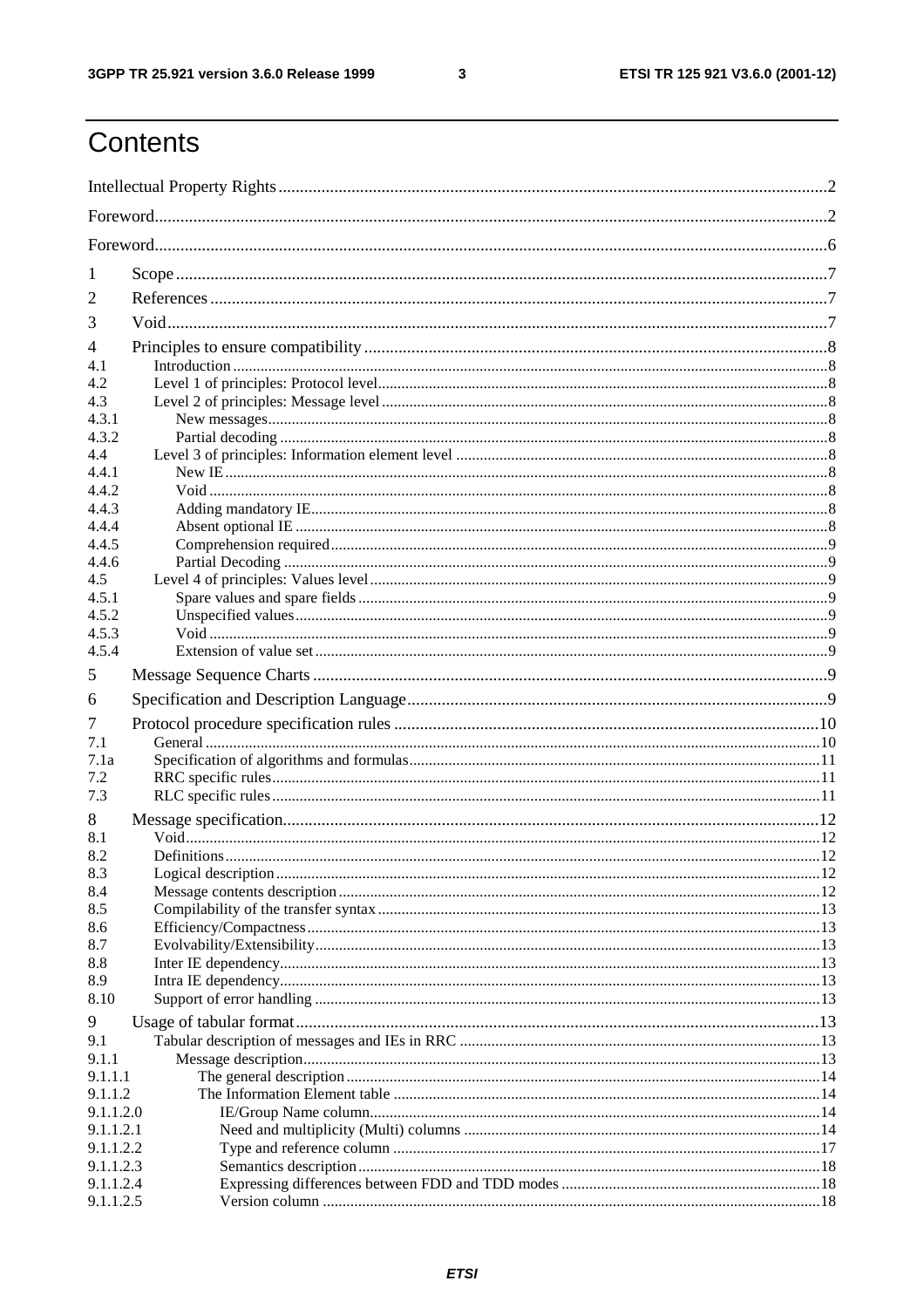$\overline{\mathbf{4}}$ 

| 9.1.1.3    |  |
|------------|--|
| 9.1.2      |  |
| 9.1.3      |  |
| 9.1.3.1    |  |
| 9.1.3.2    |  |
| 9.1.3.3    |  |
| 9.1a       |  |
| 9.1a.1     |  |
| 9.1a.1.1   |  |
| 9.1a.1.1.1 |  |
| 9.1a.1.1.2 |  |
| 9.1a.1.1.3 |  |
| 9.1a.1.1.4 |  |
| 9.1a.1.1.5 |  |
| 9.1a.1.1.6 |  |
| 9.1a.1.1.7 |  |
| 9.1a.1.2   |  |
| 9.1a.2     |  |
| 9.1a.3     |  |
| 9.1a.3.1   |  |
| 9.2        |  |
| 9.2.1      |  |
| 9.2.2      |  |
| 9.2.3      |  |
| 9.2.4      |  |
| 9.2.5      |  |
| 9.2.6      |  |
| 10         |  |
| 10.1       |  |
| 10.2       |  |
| 10.3       |  |
| 10.4       |  |
| 10.4.1     |  |
| 10.4.2     |  |
| 10.4.3     |  |
| 10.4.3.1   |  |
| 10.4.3.2   |  |
| 10.4.3.3   |  |
| 10.4.3.4   |  |
| 10.4.3.4.1 |  |
| 10.4.3.4.2 |  |
| 10.4.3.4.3 |  |
| 10.4.3.4.4 |  |
| 10.4.3.4.5 |  |
| 10.5       |  |
| 10.5.1     |  |
| 10.5.2     |  |
| 10.5.3     |  |
| 10.5.3.1   |  |
| 10.5.3.2   |  |
| 10.5.3.2.1 |  |
| 10.5.3.2.2 |  |
| 10.5.3.2.3 |  |
| 10.5.3.2.4 |  |
| 10.5.3.2.5 |  |
| 10.5.4     |  |
|            |  |
| 11         |  |
| 11.1       |  |
| 11.2       |  |
| 11.2.1     |  |
| 11.2.2     |  |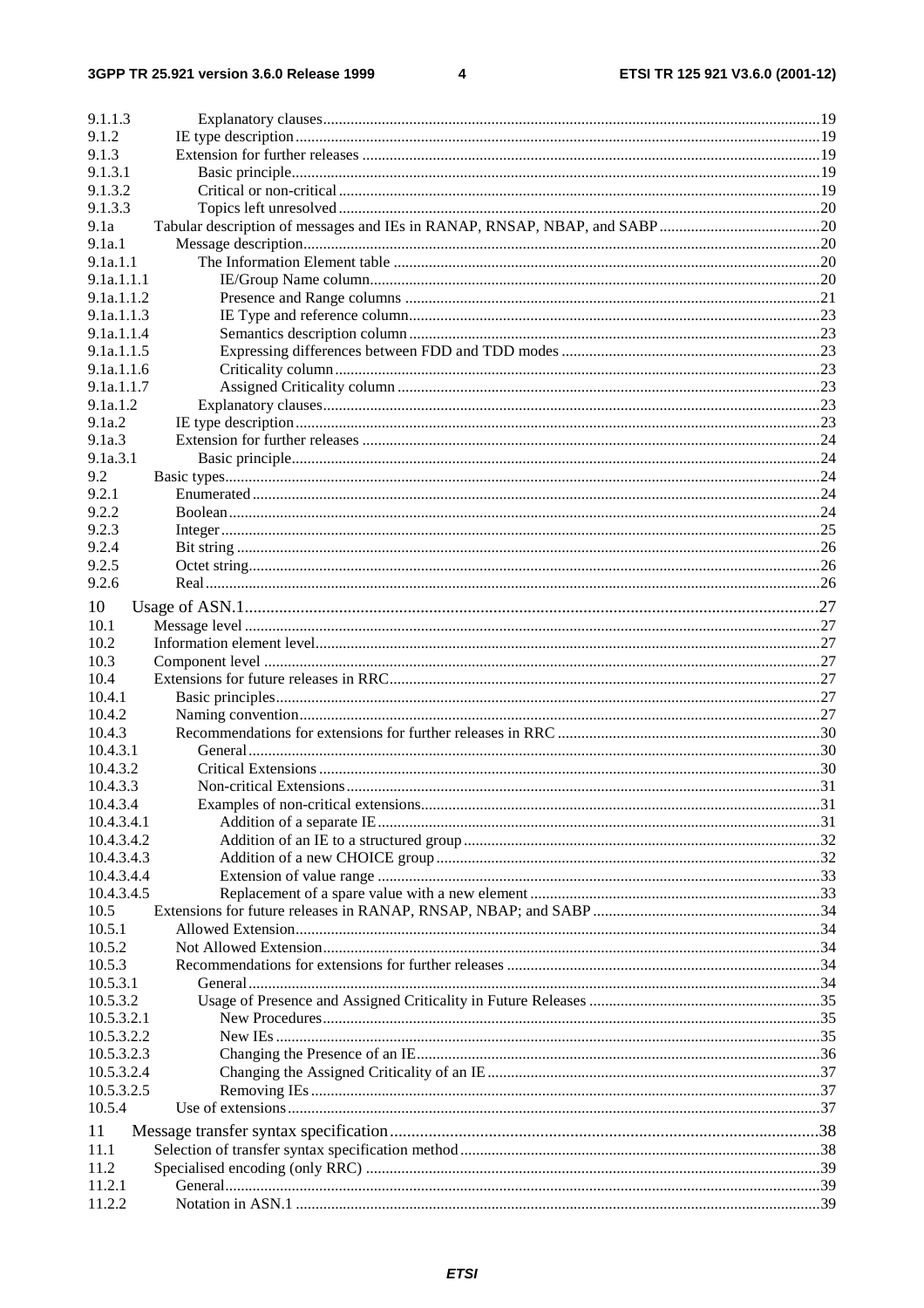### $5\phantom{a}$

| 11.2.3   |                                                                                                   |  |
|----------|---------------------------------------------------------------------------------------------------|--|
|          |                                                                                                   |  |
| 11.2.3.1 |                                                                                                   |  |
| 11.2.3.2 |                                                                                                   |  |
| 11.2.4   |                                                                                                   |  |
| 11.2.5   |                                                                                                   |  |
| 11.2.5.1 |                                                                                                   |  |
| 11.2.5.2 |                                                                                                   |  |
| 11.2.5.3 |                                                                                                   |  |
| 11.2.5.4 |                                                                                                   |  |
| 11.2.5.5 |                                                                                                   |  |
| 11.2.5.6 |                                                                                                   |  |
| 11.2.5.7 |                                                                                                   |  |
| 11.2.5.8 |                                                                                                   |  |
| 11.2.5.9 |                                                                                                   |  |
|          |                                                                                                   |  |
| 11.2.6   |                                                                                                   |  |
| 11.2.6.1 |                                                                                                   |  |
| 11.2.6.2 |                                                                                                   |  |
| 11.2.6.3 |                                                                                                   |  |
| 12       |                                                                                                   |  |
| 12.1     |                                                                                                   |  |
| 12.1.1   |                                                                                                   |  |
| 12.1.1.1 |                                                                                                   |  |
|          |                                                                                                   |  |
| 12.1.1.2 |                                                                                                   |  |
| 12.1.2   |                                                                                                   |  |
| 12.1.2.1 |                                                                                                   |  |
| 12.1.2.2 | IE is optional in ASN.1 while the associated functionality should be removed from this release 50 |  |
|          |                                                                                                   |  |
|          |                                                                                                   |  |
| A.1      |                                                                                                   |  |
| A.1.1    |                                                                                                   |  |
| A.1.2    |                                                                                                   |  |
| A.1.3    |                                                                                                   |  |
| A.1.4    |                                                                                                   |  |
| A.2      |                                                                                                   |  |
| A.2.1    |                                                                                                   |  |
| A.2.2    |                                                                                                   |  |
| A.2.3    |                                                                                                   |  |
| A.2.4    |                                                                                                   |  |
| A.2.5    |                                                                                                   |  |
|          |                                                                                                   |  |
| A.2.6    |                                                                                                   |  |
| A.3      |                                                                                                   |  |
| A.3.1    |                                                                                                   |  |
| A.3.2    |                                                                                                   |  |
| A.3.3    |                                                                                                   |  |
| A.3.4    |                                                                                                   |  |
| A.3.5    |                                                                                                   |  |
| A.3.6    |                                                                                                   |  |
| A.3.7    |                                                                                                   |  |
| A.3.8    |                                                                                                   |  |
| A.3.9    |                                                                                                   |  |
| A.3.10   |                                                                                                   |  |
| A.3.11   |                                                                                                   |  |
| A.3.12   |                                                                                                   |  |
| A.3.13   |                                                                                                   |  |
| A.3.14   |                                                                                                   |  |
|          |                                                                                                   |  |
|          |                                                                                                   |  |
|          |                                                                                                   |  |
|          |                                                                                                   |  |
|          |                                                                                                   |  |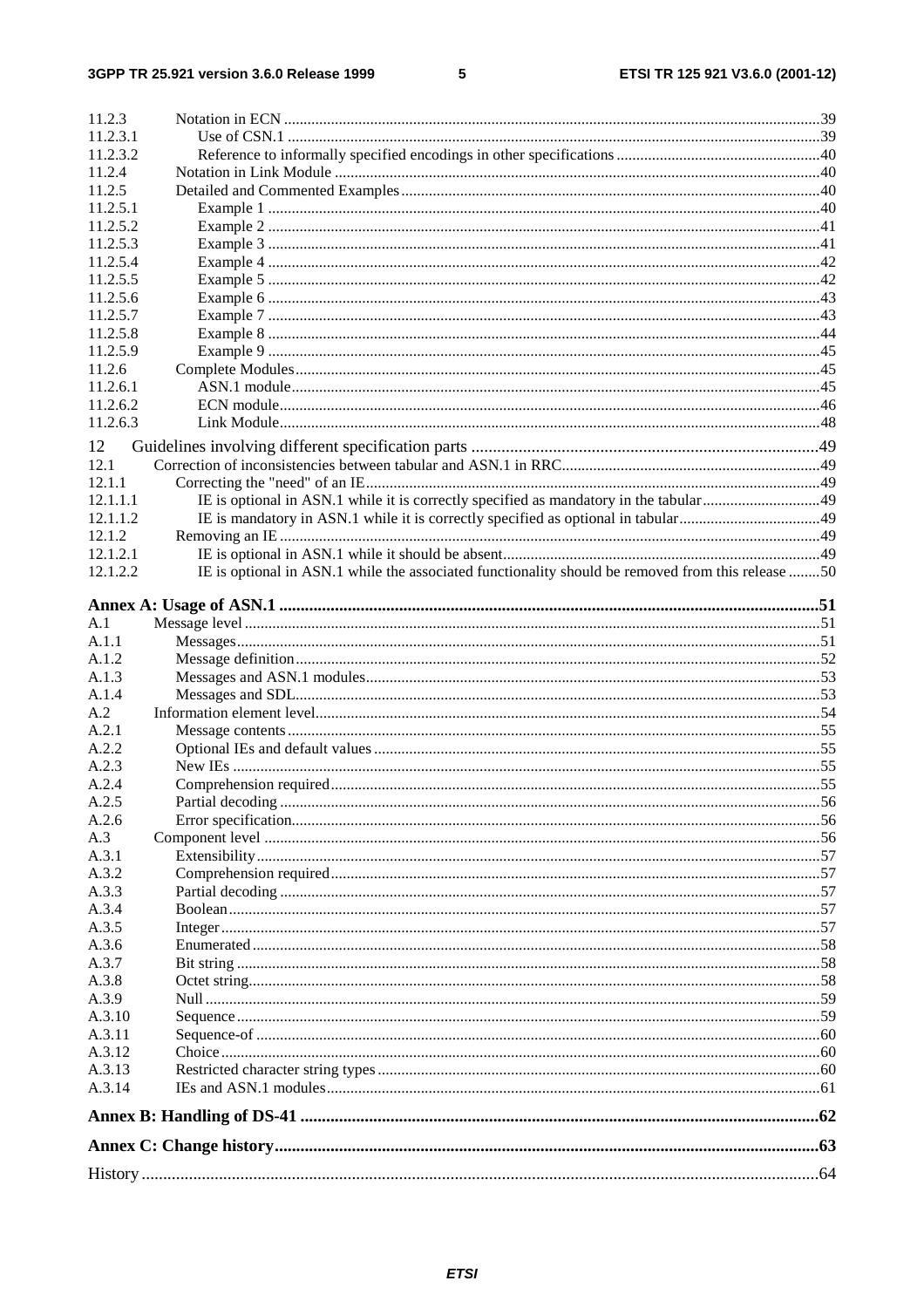# Foreword

This Technical Report (TR) has been produced by the 3<sup>rd</sup> Generation Partnership Project (3GPP).

The contents of the present document are subject to continuing work within the TSG and may change following formal TSG approval. Should the TSG modify the contents of the present document, it will be re-released by the TSG with an identifying change of release date and an increase in version number as follows:

Version x.y.z

where:

- x the first digit:
	- 1 presented to TSG for information;
	- 2 presented to TSG for approval;
	- 3 or greater indicates TSG approved document under change control.
- y the second digit is incremented for all changes of substance, i.e. technical enhancements, corrections, updates, etc.
- z the third digit is incremented when editorial only changes have been incorporated in the document.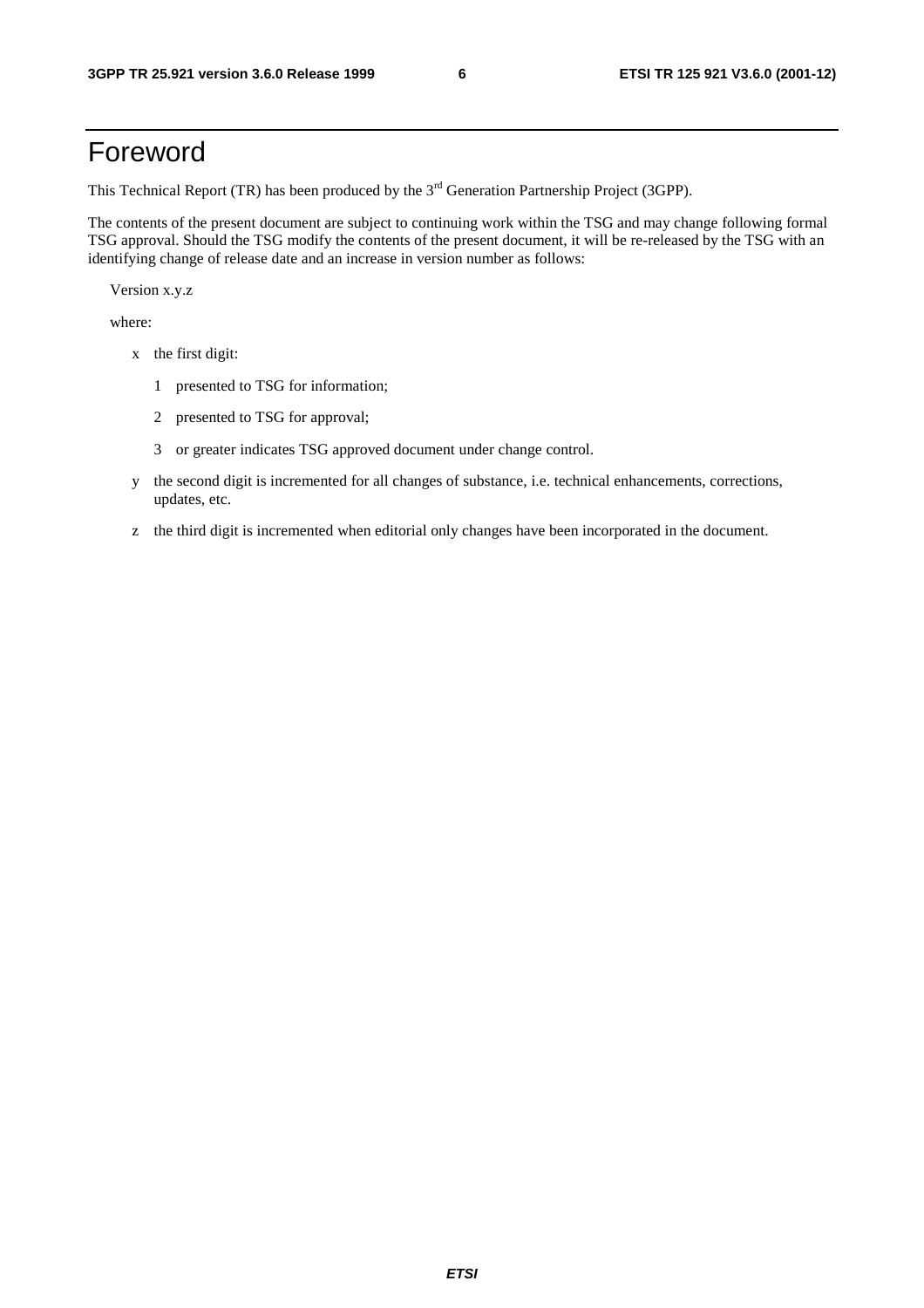# 1 Scope

The present document provides a guideline for protocol specification of UMTS stage 2 and 3 including the usage of formal languages and rules for error handling. This document covers control-plane and user-plane protocols specified in TSG-RAN such as RRC, RLC, RANAP, RNSAP, NBAP and SABP.

# 2 References

The following documents contain provisions which, through reference in this text, constitute provisions of the present document.

- References are either specific (identified by date of publication, edition number, version number, etc.) or non-specific.
- For a specific reference, subsequent revisions do not apply.
- For a non-specific reference, the latest version applies. In the case of a reference to a 3GPP document (including a GSM document), a non-specific reference implicitly refers to the latest version of that document *in the same Release as the present document*.
- [1] ITU-T Recommendation X.680: "Abstract Syntax Notation One (ASN.1): Specification of the basic notation".
- [2] ITU-T Recommendation X.681: "Abstract Syntax Notation One (ASN.1): Information object specification".
- [3] ITU-T Recommendation X.682: "Abstract Syntax Notation One (ASN.1): Constraint specification".
- [4] ITU-T Recommendation X.690: "ASN.1 Encoding Rules: Specification of Basic Encoding Rules (BER), Canonical Encoding Rules (CER) and Distinguished Encoding Rules (DER)".
- [5] ITU-T Recommendation X.691: "ASN.1 Encoding Rules Specification of Packed Encoding Rules (PER)".
- [6] CSN.1: "specification, version 2.0".
- [7] ITU-T Recommendation Z.100: "Specification and description language (SDL)".
- [8] ITU-T Recommendation Z.105: "SDL Combined with ASN.1 (SDL/ASN.1)".
- [9] ITU-T Recommendation Z.120: "Message Sequence Chart (MSC)".
- [10] ISO/IEC 9646-3: "The Tree and Tabular Combined Notation".
- [11] 3GPP TR 21.801 (Rel-4): "Specification drafting rules".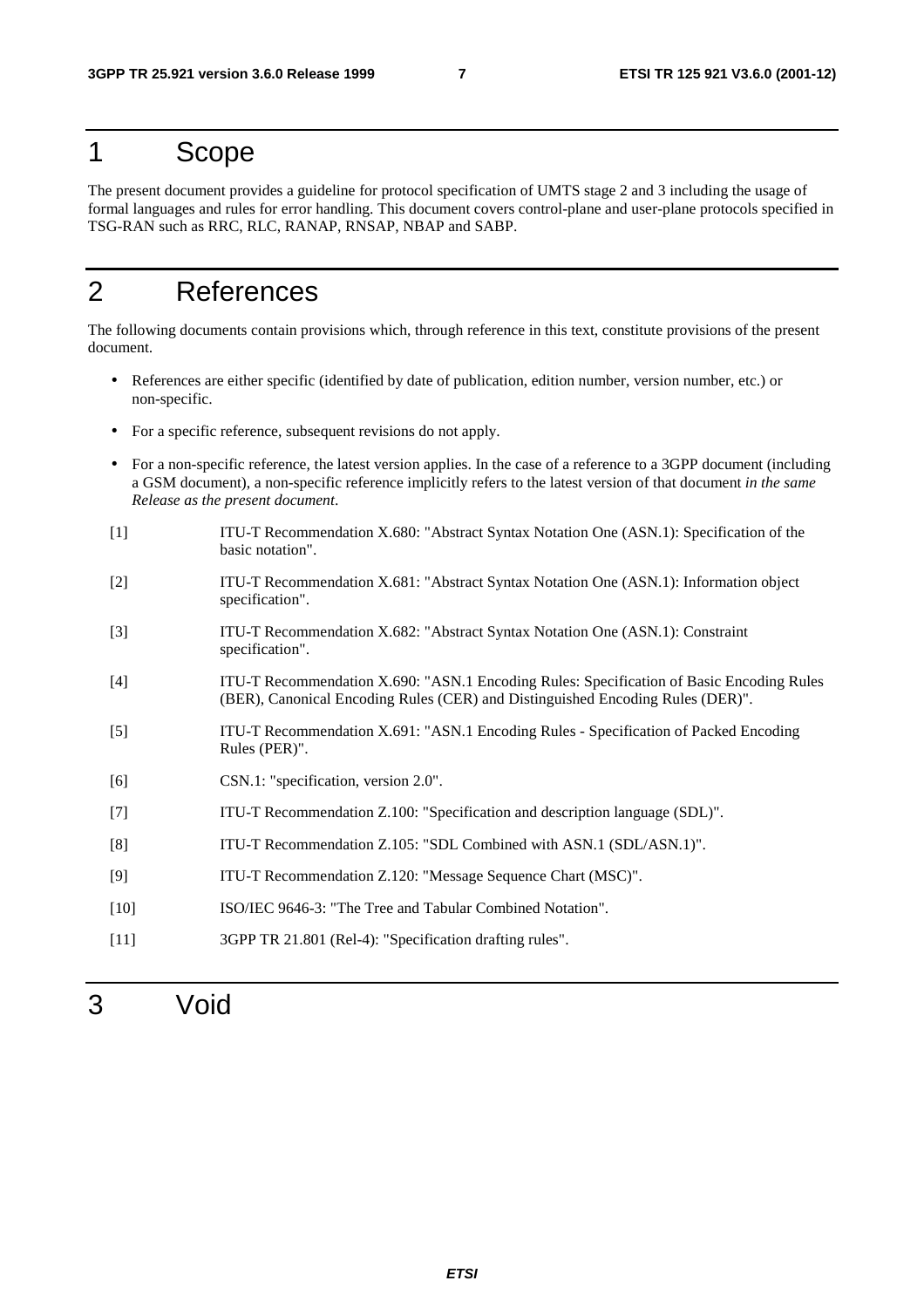# 4 Principles to ensure compatibility

# 4.1 Introduction

The rules intend to prevent incompatibilities between several phases of UMTS evolution (in analogy to what happened from GSM phase 1 to GSM phase 2).

# 4.2 Level 1 of principles: Protocol level

It shall be possible to inter-work different versions of any protocol specification.

An unknown protocol shall not cause problems to any entity that terminates the protocol.

As a consequence, introduction of new protocol shall not disturb any receiving entity.

# 4.3 Level 2 of principles: Message level

### 4.3.1 New messages

The protocols shall specify a mechanism such that new message types shall be able to be introduced without causing any unexpected behaviour or damage.

The protocols may define a mechanism that allows a different behaviour, on received messages that are not understood, when a specific reaction is requested from the receiving entity. This mechanism has to be implemented from the beginning. A special care has to be taken into account when defining broadcast messages and the associated Error handling. Further refinement on this paragraph is needed.

## 4.3.2 Partial decoding

PDU extensions are allowed in a compatible way, e.g. by utilising partial decoding or other mechanisms that allows the decoder to skip the extensions. Partial decoding means that a PDU can be decoded in parts. One part forms a complete value that can be separated from other parts.

# 4.4 Level 3 of principles: Information element level

## 4.4.1 New IE

New elements shall generally be discarded when not understood.

In some cases new elements might be taken into account when specific behaviour is requested from the receiving side (e.g. a rejection of the message is expected when the element is not understood: «comprehension required»).

### 4.4.2 Void

## 4.4.3 Adding mandatory IE

For backward compatibility reasons, addition of mandatory IE shall be avoided.

### 4.4.4 Absent optional IE

Absent optional element may be understood as having a certain default value hence a defined meaning.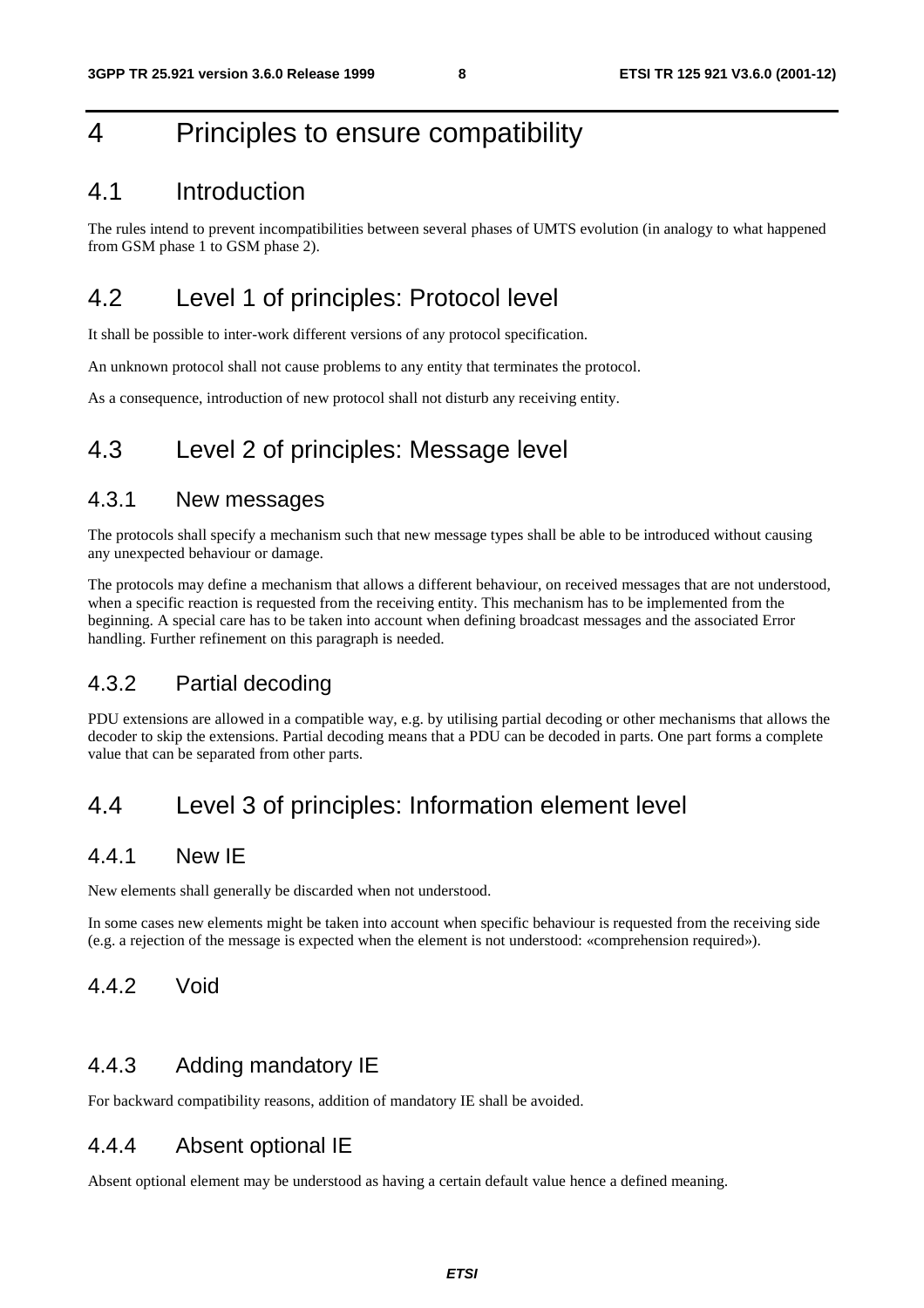# 4.4.5 Comprehension required

"Comprehension required" requirement can be associated with an IE or a message. It means that the IE or message is tagged with "criticality" information (explicit in the message or implicit based on the type of IE or message). Any action performed by the receiver if the IE or message is not understood ("comprehended") is based on this "criticality" information.

# 4.4.6 Partial Decoding

The notion of partial decoding may also be applied at the IE level.

# 4.5 Level 4 of principles: Values level

### 4.5.1 Spare values and spare fields

In case the protocol allows for the transfer of spare information element values, the behaviour of the receiving entity not comprehending these values shall be specified.

In case the protocol allows for the transfer of spare fields, the behaviour of the receiving entity not comprehending the spare fields shall be specified. Facilities may be needed to allow receivers that do not comprehend the spare fields to decode the other message parts.

## 4.5.2 Unspecified values

In case the protocol allows for the transfer of undefined information element values, the behaviour of the receiving entity not comprehending these values shall be specified.

## 4.5.3 Void

### 4.5.4 Extension of value set

There are cases when a data field may originally contain only a definite set of values. In the future the set of values grows but the number new values can be anticipated. There are two alternative ways to specify extension of a value set:

- 1) Infinite extension of a value set. Example: The first version of a data field may contain only values 0-3. In the future the field may contain any positive integer value.
- 2) Finite extension of a value set. Example: The first version of a data field may contain only values 0-3. In the future values 4-15 shall also be used.

# 5 Message Sequence Charts

It is agreed to recommend the use of MSCs as one of the formal methods.

MSCs are adapted for description of normal behaviour of protocol layers between peer entities and/or through SAPs. So it may be used in stage 2 of protocol description.

# 6 Specification and Description Language

The groups are encouraged to use of SDL where appropriate. The SDL code included in the standards should follow the descriptive SDL guidelines from ETSI TC-MTS (DEG MTS-00050) as closely as possible.

The groups themselves should decide how SDL is used.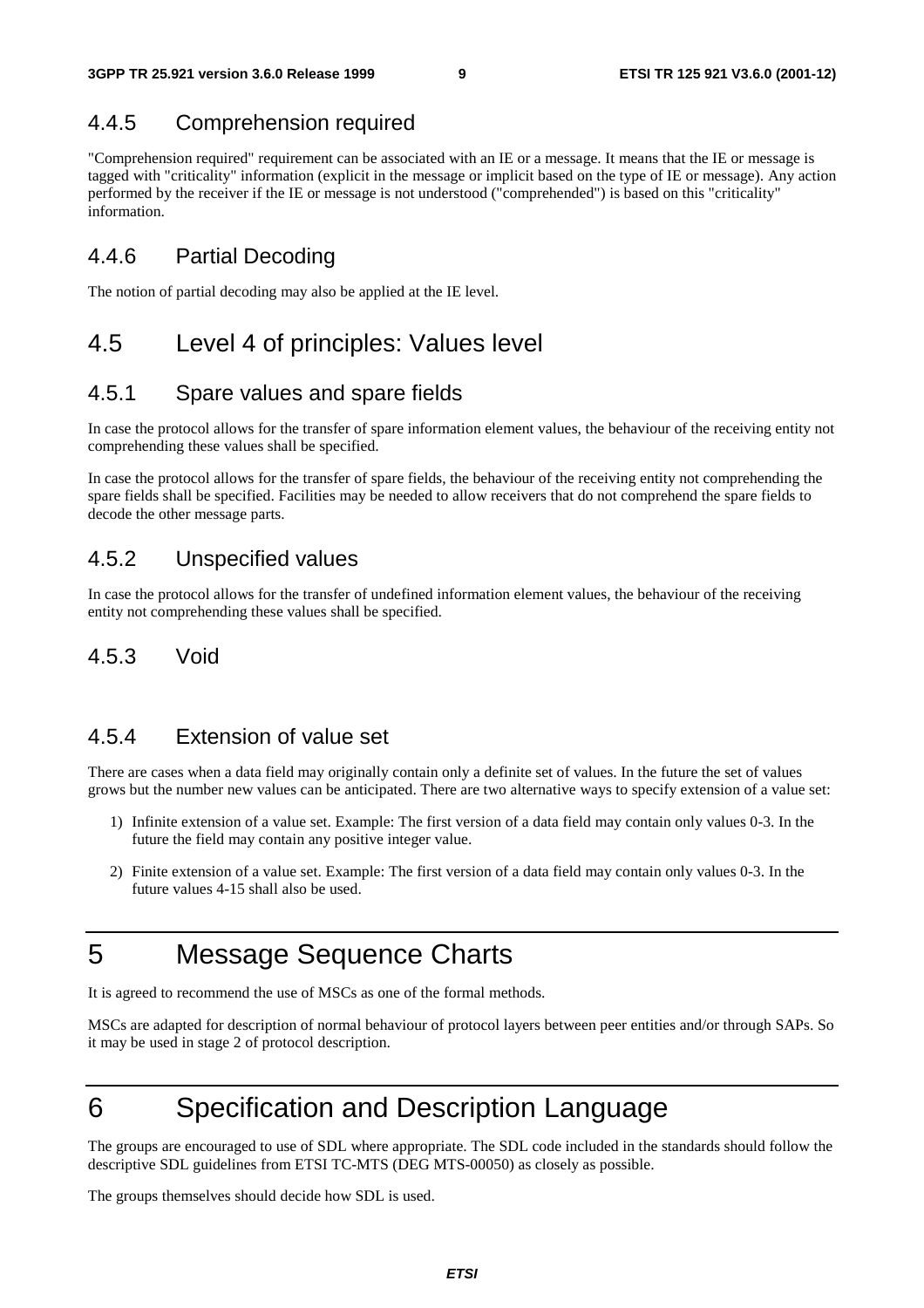In some protocol parts, text is more adapted (e.g.: algorithm or multiplexing), in some other parts SDL is better.

SDL is adapted for describing the observable behaviour of a protocol layer.

In this version the specifications shall not use SDL for the normative part of the specifications.

# 7 Protocol procedure specification rules

# 7.1 General

- A protocol specification shall contain a 'Procedures' clause, which specifies the functional behaviour, using "procedures". A procedure is typically a sequence of events, with a start and an end, which can be observed in the protocol and/or in the interfaces to other layers (upper and/or lower layers).
- The procedure specification shall be made using text and verbal forms.
- The verbal forms, such as "shall", "should" and "may" are used in conformance with [11] Annex E.
- The procedures should be specified in an asymmetric way, by concentrating on the behaviour on one side of the interface. As guidance, the "controlled" side, rather than the "controlling" side of the interface should be specified.
- The procedures should be specified using the externally observable behaviour, to ease writing of test specifications.
- All normal cases shall be covered. Normal cases are straightforward cases, branches of procedures and combinations of procedures.
- All error cases shall be specified, either explicitly or implicitly. The error cases are all cases that are not considered as normal cases. The error handling should be divided between error handling global to the protocol layer and procedure specific error handling. The procedure specific error cases should be put after the normal cases in each procedure.
- Redundancy/duplication shall be avoided, in order to avoid problems with later CR, even if this makes the specification initially less readable.
- States and state variables should be used when it provides unambiguity, a way to describe nested procedures and colliding cases.
- Timers, variables and constants and usage of them must be specified.
- Explicit explanation when the action shall be performed is specified in the procedure itself.
- When there are procedural differences between the FDD and TDD modes these should be clearly pointed out using a consequent notation, e.g. "FDD only", "In TDD, …".
- When optional IEs are possible in a given message, the meaning of the presence (i.e.: which «function» are activated with the given IE) shall be specified in the procedure for the receiving entity. The requirements on when to include a given IE shall be specified for the transmitting entity. An exception for this rule is when the requirements on the entity is not specified by the protocol.
- Requirements on the content of a message at the sending entity are put before analysis of the message at the receiving entity.
- References to IEs that are parts of another IE is allowed.
- When referring to an IE a formal notation shall be used.
- When referring to a message, a formal notation shall be used.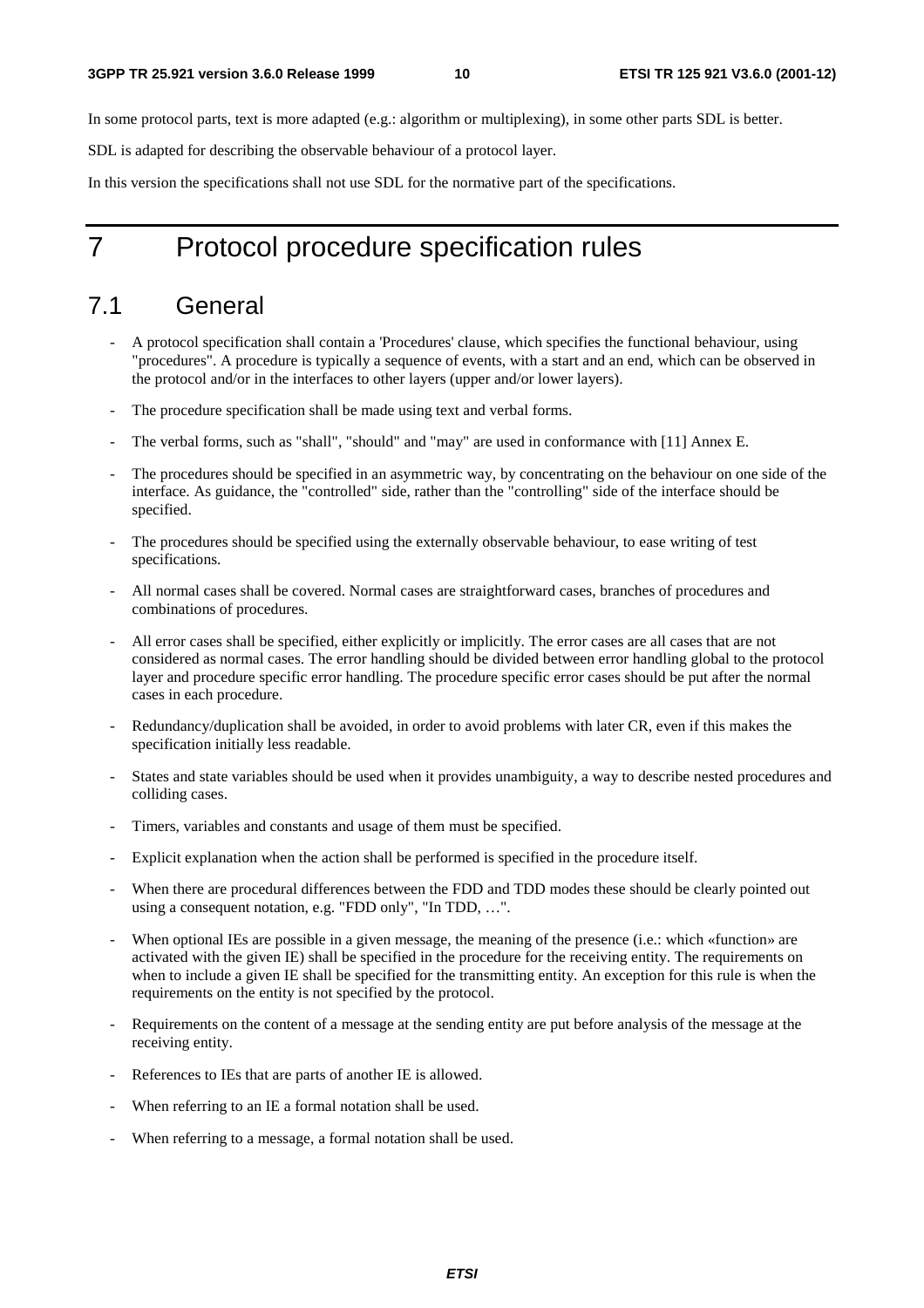# 7.1a Specification of algorithms and formulas

When algorithms or formulas are used in the specifications, a formal notation shall be used and mathematical expressions should be used to reduce ambiguity.

The notations "OP1 div OP2" and "OP1 mod OP2" shall be interpreted according to the following:

$$
OP1 = OP2^*A + B.
$$

- $-$  0 =  $B = <$  OP2-1;
- OP1 div OP2 corresponds to A;
- OP1 mod OP2 corresponds to B.

# 7.2 RRC specific rules

- The specification shall focus on the UE behaviour.
- Only UE timers are normative (when UTRAN timers are present, it is for information).
- The procedure specification text shall specify how the UE shall handle the IEs.
- As much as possible of the UE behaviour shall be tied to reception and non-reception of IEs and included in the subclause "Generic actions upon receipt and absence of an information element", to avoid duplication of text.
- "UTRAN shall" shall be only used when UTRAN behaviour is normative.
- It shall be specified whether timers shall be started when RRC sends the message to lower layers or when the message is effectively sent at the radio interface.
- When referring to messages in the procedure text, the notation "EXAMPLE message" is used (excluding the quotation marks). For example: "The UE shall transmit an RRC CONNECTION REQUEST message".
- When referring to IEs in the procedure text, the tabular description of IEs should be used as basis. The notation "IE "Example"" is used (including the inner but not the outer quotation marks). Values of IEs are put within quotation marks. For example: "The UE set the IE "Protocol error indicator" to "FALSE" in the RRC CONNECTION REQUEST message".
- UE performance requirements are considered to be TSG RAN WG2 work. These must be specified only if they are testable.

# 7.3 RLC specific rules

- The behaviour of an RLC entity is specified by means of one or more elementary procedures. Each elementary procedure involves a Sender and a Receiver. In this respect the Sender is the RLC protocol entity that initiates the procedure, while the Receiver is the peer entity of the Sender. For each elementary procedure there are two possible configurations: one in which the UE is the Sender and UTRAN is the Receiver and another one in which UTRAN is the Sender and the UE is the Receiver.
- An RLC entity is normally configured to be either Sender or Receiver. In some cases however e.g. the AM RLC entity, the RLC entity consists of a transmitting and a receiving side. Such RLC entities can be Sender for some elementary procedures as well Receiver for other elementary procedure(s).
- The procedure specifications shall be specified independently as elementary procedures. Inter- relations between elementary procedures may be described in a general section describing the initiation of the procedure.
- The procedure specification text shall specify both how the Sender shall set the PDU parameters and how the Receiver shall handle them.
- It shall be specified when the timers are started, for example whether a timer shall be started when RLC submits a PDU to lower layers or when the successful or unsuccessful transmission of the PDU on the radio interface is indicated by lower layer.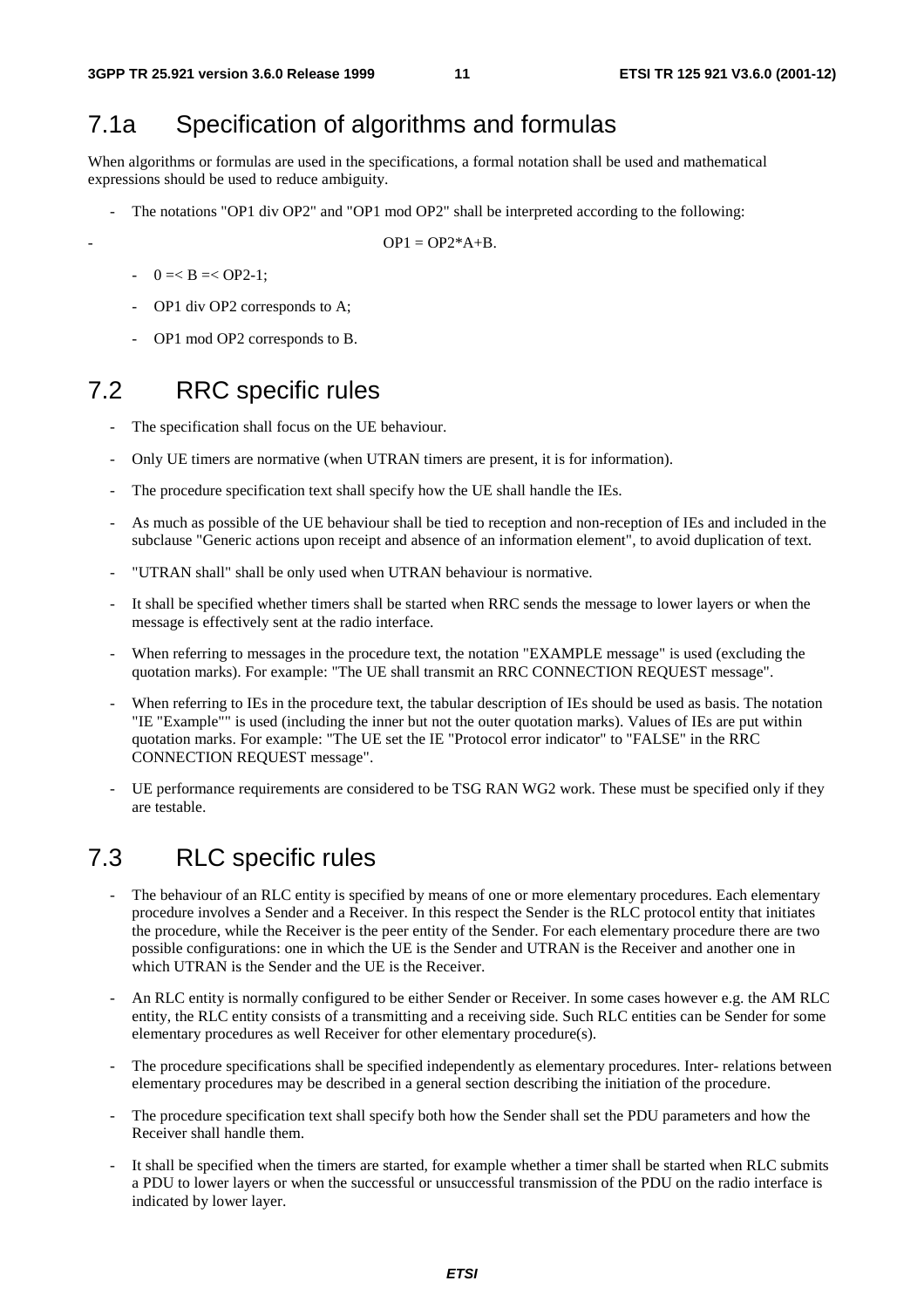- When referring to messages in the procedure text, the notation "EXAMPLE PDU" is used (excluding the quotation marks). For example: "The receiver shall transmit a RESET ACK PDU".
- When referring to PDU parameters in the procedure text, double quotation marks are used. The notation "PDU" parameter "Example"" illustrates this usage (including the inner but not the outer quotation marks). Values of PDU parameters are also put within double quotation marks. For example: "If the PDU parameter "Length indicator" equals "0000000" the Receiver shall...".
- When referring to configuration parameters in the procedure text, double quotation marks are used. The notation "parameter "Example" is configured as" illustrates this usage (including the inner but not the outer quotation marks). Values of configuration parameters are also put within double quotation marks. For example: "If the Sender has the parameter "Delivery of erroneous PDUs" configured for "No Detect" …".
- When referring to state variables in the procedure text, the notation "VT(EXAMPLE)" and "VR(EXAMPLE)" is used (without the quotation marks) for state variables used in the RLC transmitter and RLC receiver respectively. For example: "If the value of VT(DAT) is equal to...".
- When referring to timers in the procedure text, the notation "Timer\_Example" is used (without the quotation marks). For example: "If the timer Timer\_Poll\_Prohibit has expired the sender shall...".
- When referring to RLC protocol states in the procedure text, the notation "EXAMPLE\_NAME state" is used (without the quotation marks). For example: "If the sender is in RESET PENDING state, the sender shall...".
- Cross-references to other sections are referred to as "clauses", subsections are referred to as "subclauses". For example: "see subclause 9.3".
- Procedures which include conditional behaviour use the convention "if" … "else if" … "otherwise" to specify each condition.

8 Message specification

8.1 Void

# 8.2 Definitions

Message descriptions are divided into three levels:

- a logical description, which describes messages and relevant information elements in an easily understandable, semi-formal fashion;
- a message contents description, which describes the messages formally and completely in an abstract fashion ("abstract syntax"); and
- a message encoding, which defines the encoded messages (i.e. what is carried as a bit string, "transfer syntax").

# 8.3 Logical description

The logical description of messages shall be done using tabular format specified in clause 9 of this document, Message contents description.

# 8.4 Message contents description

The message contents descriptions shall be written using ASN.1. The message encoding shall be based on the ASN.1 description.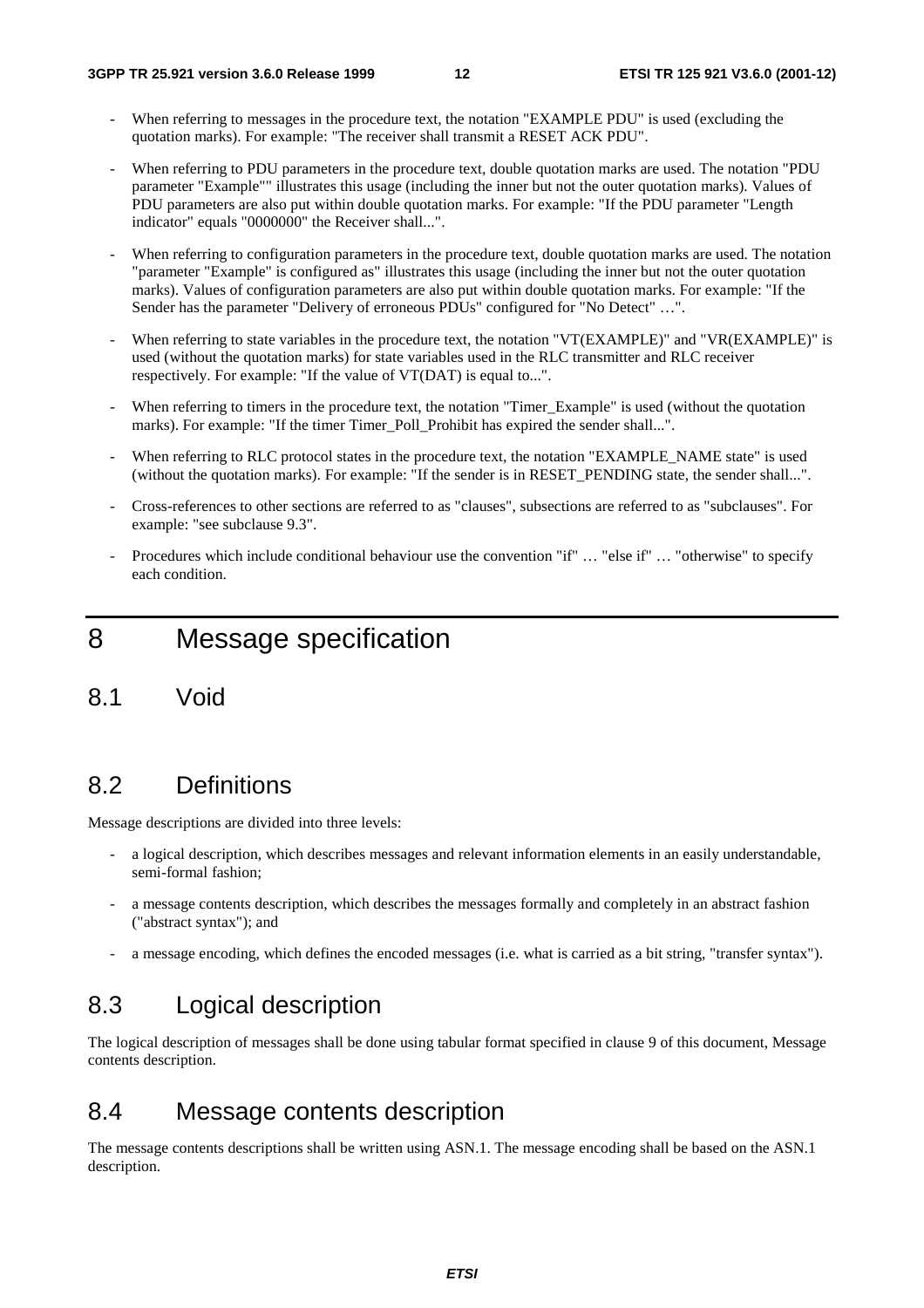# 8.5 Compilability of the transfer syntax

The transfer syntax should allow as automatic as possible compilers that transform between a sequence of received bits and a sequence of IEs that can be utilised by the protocol machine. Specialised encoding may be used. A link between message contents description and transfer syntax needs to be specified.

# 8.6 Efficiency/Compactness

The transfer syntax should allow minimising the size of messages if so necessary. It should allow protocol dependant optimisations.

# 8.7 Evolvability/Extensibility

The message contents description shall allow the evolution of the protocol.

# 8.8 Inter IE dependency

The message contents description shall allow that presence of IEs depends on values in previous IEs.

The description of messages should avoid dependency between values in different IE. Indeed, it would mean that values are not independent and that there is a redundancy.

# 8.9 Intra IE dependency

The abstract and transfer syntaxes shall allow that, within an IE, some fields depend on previous ones.

# 8.10 Support of error handling

The syntax used should support optional IEs, default values, partial decoding, "comprehension required" and extensibility as defined above.

# 9 Usage of tabular format

A protocol specification should include a 'Tabular description' subclause, including:

- A message description subclause;
- An IE description subclause.

# 9.1 Tabular description of messages and IEs in RRC

## 9.1.1 Message description

A 'Message description' subclause includes one subclause per message.

A message is described with, in this order:

- A general description, including the flow the message belongs to (e.g., SAP, direction, ...); this indirectly points to the message header description, which is not described again for each message;
- A table describing a list of information elements;
- Explanatory clauses, mainly for describing textually conditions for presence or absence of some IEs.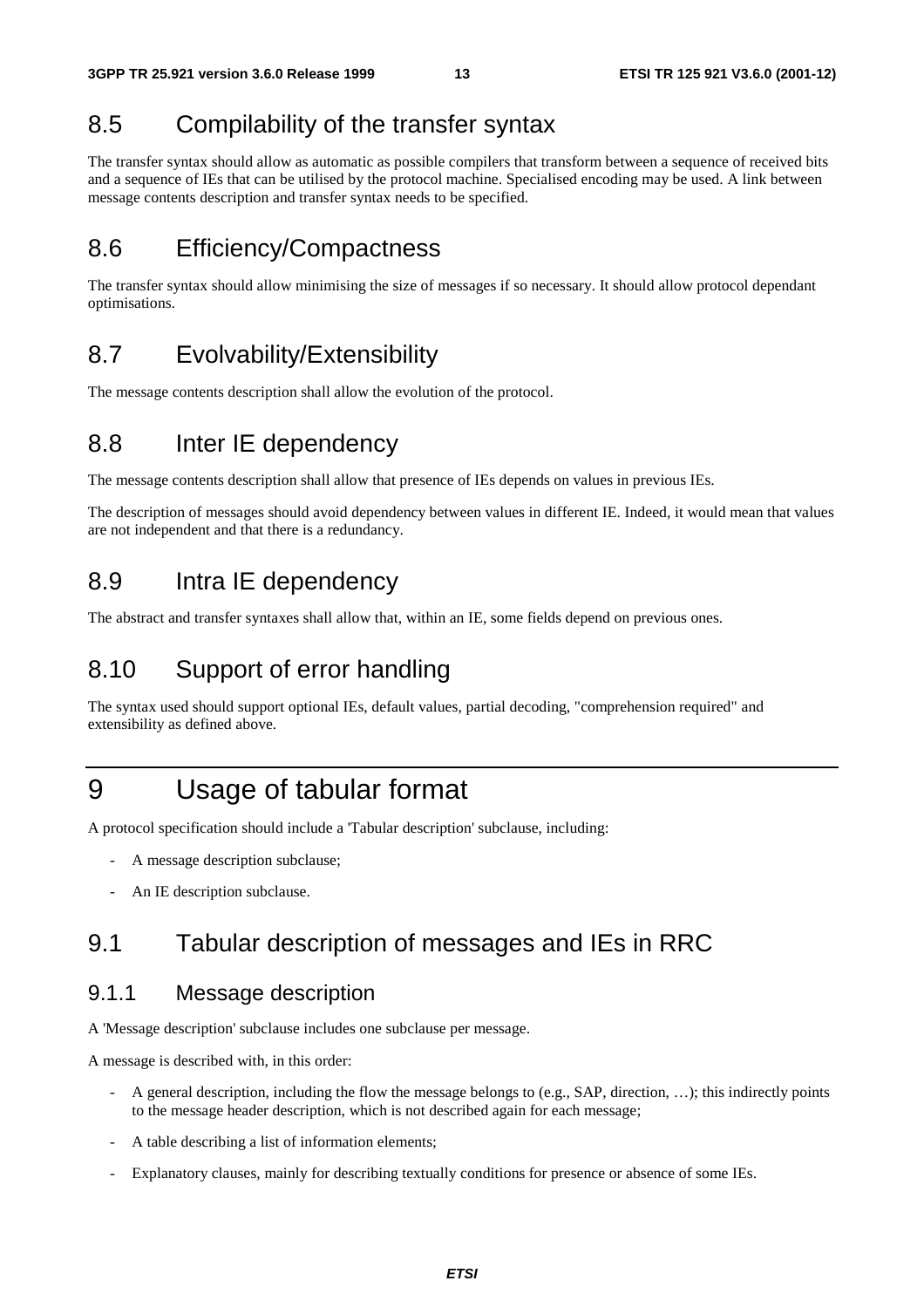### 9.1.1.1 The general description

### 9.1.1.2 The Information Element table

The table is composed of 6 columns, labelled and presented as shown below.

| <b>IE/Group Name</b> | Need | Multi | Type and reference | <b>Semantics description</b> | <b>Version</b> |
|----------------------|------|-------|--------------------|------------------------------|----------------|
|                      |      |       |                    |                              |                |

NOTE: Indentations are used to visualise the embedding level of an "IE/Group".

Indentations are explicitly written with the character ">", one per level of indentation. Indentations of lines can be found in the IE/Group Name column.

Each line corresponds either to an IE or to a group. A group includes all the IEs in following lines until, and not including, a line with the same indentation as the group line.

Dummy groups can be used for legibility: the following IE/Group has the same indentation. For such dummy groups, the Need and Multi columns are meaningless and should be left empty.

### 9.1.1.2.0 IE/Group Name column

This column gives the local name of the IE or of a group of IEs. This name is significant only within the scope of the described message, and must appear only once in the column at the same level of indentation. It is a free text, which should be chosen to reflect the meaning of the IE or group of IEs. This text is to be used to refer to the IE or the group of IEs in the procedure specification described in clause 7.

The first word 'choice' has a particular meaning, and must not be used otherwise.

#### 9.1.1.2.1 Need and multiplicity (Multi) columns

These columns provide most of the information about the presence, absence and number of instances of the IE (in the message or in the group) or group of IEs. The different possibilities for these columns are described one by one.

The meaning of the 'need' column is summarised below:

MP Mandatorily present.

 A value for that information is always needed, and no information is provided about a particular default value. If ever the transfer syntax allows absence (e.g., due to extension), then absence leads to an error diagnosis.

MD Mandatory with default value.

 A value for that information is always needed, and a particular default value is mentioned (in the 'Semantical information' column). This opens the possibility for the transfer syntax to use absence or a special pattern to encode the default value.

CV Conditional on value.

 The need for a value for that information depends on the value of some other IE or IEs, and/or on the message flow (e.g., channel, SAP). The need is specified by means of a condition, which result may be that the information is mandatorily present, mandatory with default value, not needed or optional.

 If one of the results of the condition is that the information is mandatorily present, the transfer syntax must allow for the presence of the information. If in this case the information is absent an error is diagnosed.

 If one of the results of the condition is that the information is mandatory with default value, and a particular default value is mentioned (in the 'Semantical information' column), the transfer syntax may use absence or a special pattern to encode the default value.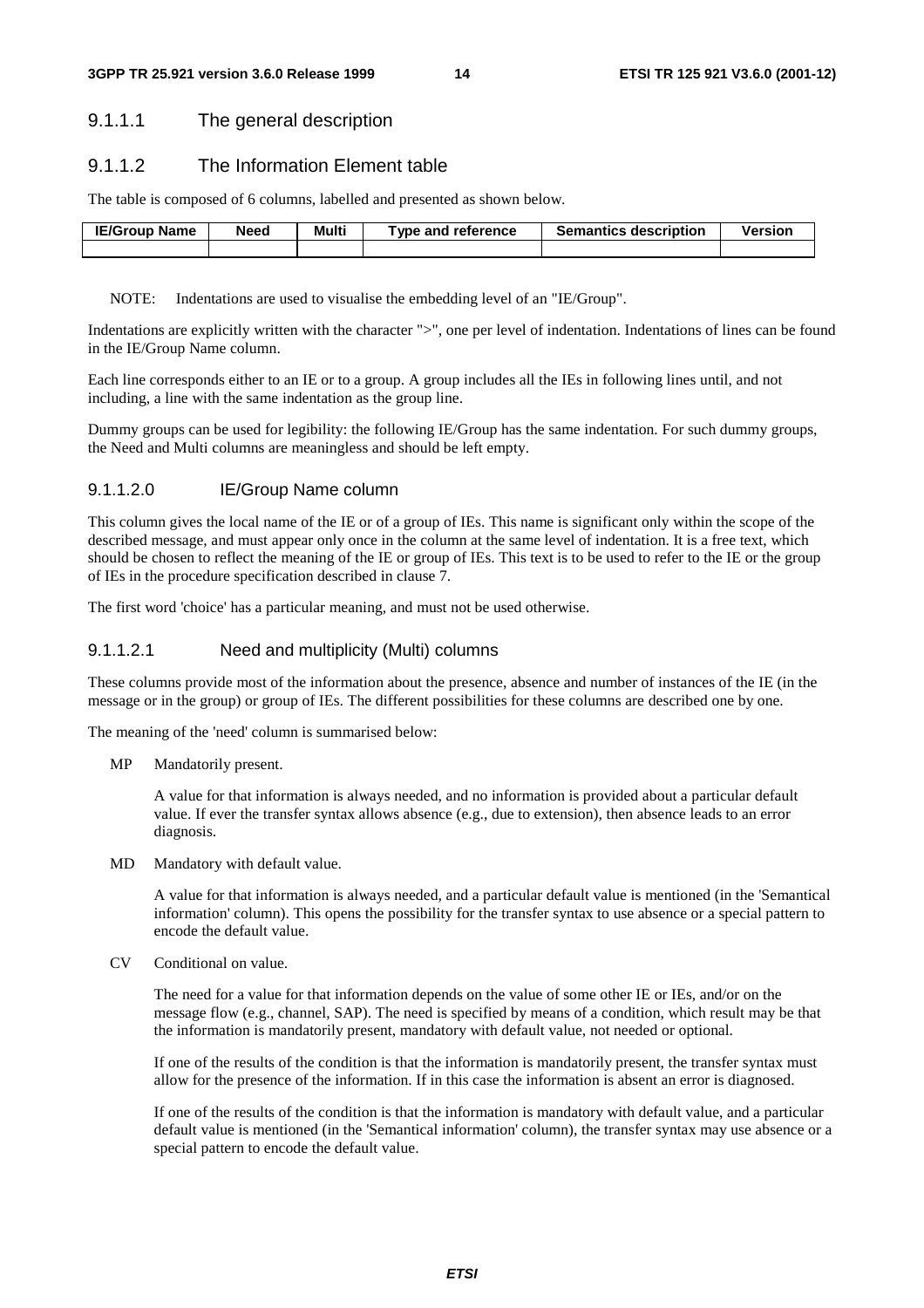If one of the results of the condition is that the information is not needed, the transfer syntax must allow encoding the absence. If in this case the information is present, it will be ignored. In specific cases however, an error may be diagnosed instead.

 If one of the results of the condition is that the information is optional, the transfer syntax must allow for the presence of the information. In this case, neither absence nor presence of the information leads to an error diagnosis.

CH Conditional on history.

 The need for a value for that information depends on information obtained in the past (e.g., from messages received in the past from the other party). The need is specified by means of a condition, which result may be that the information is mandatorily present, mandatory with default value, not needed or optional.

The handling of the conditions is the same as described for CV.

OP Optional.

 The presence or absence is significant and modifies the behaviour of the receiver. However whether the information is present or not does not lead to an error diagnosis.

#### 9.1.1.2.1.1 Mandatory

| <b>IE/Group Name</b> | <b>Need</b> | Multi | Type and reference | <b>Semantics description</b> | Version |
|----------------------|-------------|-------|--------------------|------------------------------|---------|
| Name                 | MP          |       |                    |                              |         |
| <b>Name</b>          | <b>MD</b>   |       |                    | (default value is indicated) |         |

The multiplicity column may be left empty (see 9.1.1.2.1.5).

For mandatory IEs, the rules are as follows, applied on the number of instances given by the multiplicity column (leaving the multiplicity column empty means one and only one instance):

For an IE not belonging to a group MP indicates that the number of instances as given by the multiplicity column of 'Name IE' is necessary in the message.

For a group not belonging to another group, MP means that the number of instances as given by the multiplicity column of the 'Name group' is necessary in the message.

For an IE or a group belonging to another group, MP means that if the parent group is present, then the number of instances as given by the multiplicity column of the 'Name group' or 'Name IE' is necessary in the embedding group.

For an IE not belonging to a group MD indicates that the number of instances as given by the multiplicity column for information 'Name IE' is necessary in the message, and that a special value (the default value) exists, for all instances or individual instances, and is mentioned in the 'Semantics description' column.

For a group not belonging to another group, MD means that the number of instances as given by the multiplicity column for information structure 'Name group' is necessary in the message, and that a special value (the default value) exists, for all instances or individual instances, and is mentioned in the 'Semantics description' column.

For an IE or a group belonging to another group, MD means that if the parent group is present, then the number of instances as given by the multiplicity column for information structure 'Name group' or information 'Name IE' is necessary in the embedding group, and that a special value (the default value) exists and is mentioned in the 'Semantics description' column.

The default value might be fixed by the standard, or conditional to the value of some other IE or IEs, or conditional on information obtained in the past. In case the default value depends on information obtained in the past, variables may be used to specify it.

9.1.1.2.1.2 Optional

| IE/Group<br>Name | Need | Multi | Tvpe and reference | <b>Semantics description</b> | <b>Versior</b> |
|------------------|------|-------|--------------------|------------------------------|----------------|
| <b>Name</b>      | ∩י   |       |                    |                              |                |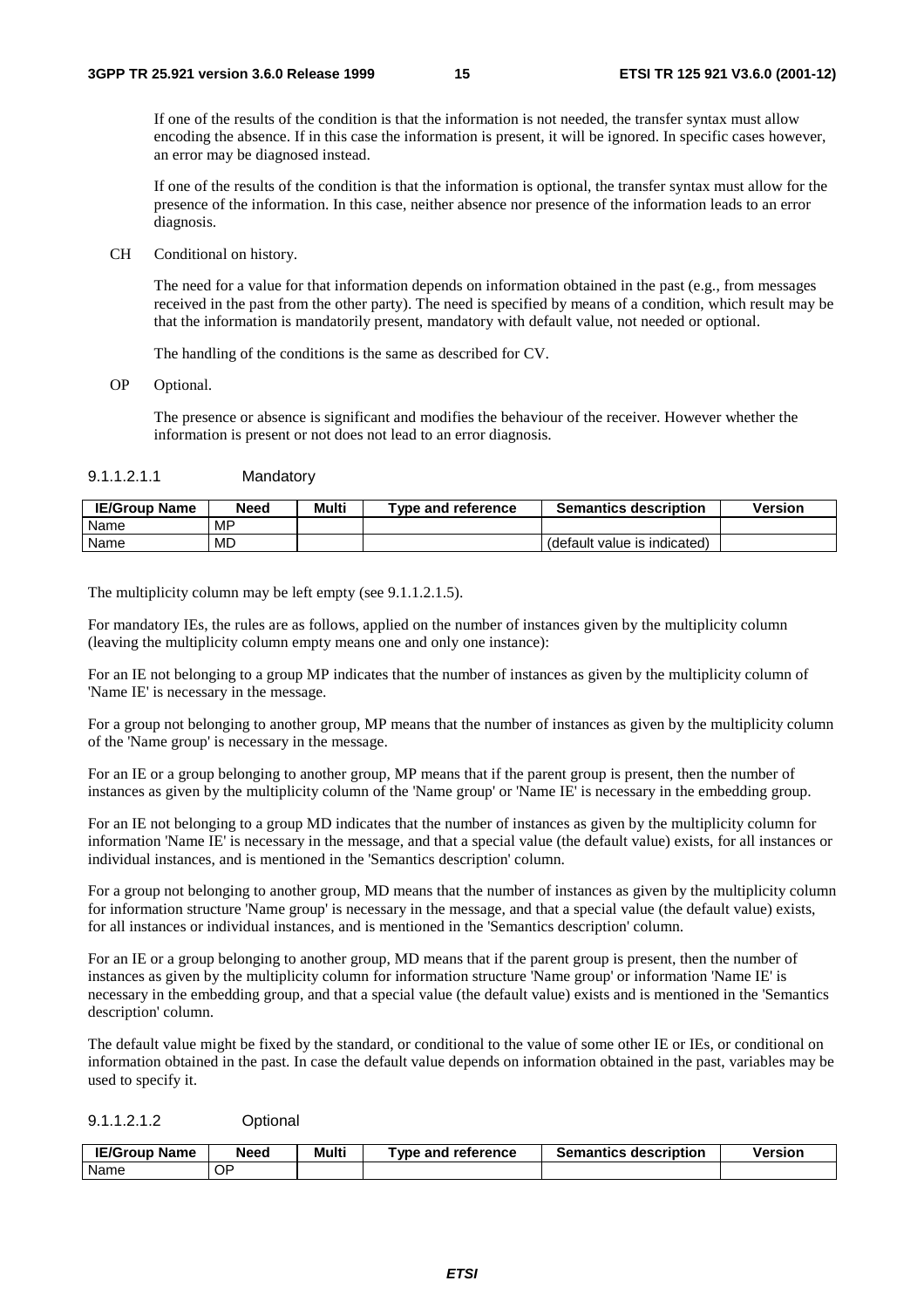#### **3GPP TR 25.921 version 3.6.0 Release 1999 16 ETSI TR 125 921 V3.6.0 (2001-12)**

The multiplicity column may be empty (see 9.1.1.2.1.5).

This indicates that the number of instances as given by the multiplicity column of the 'Name IE' or 'Name group' is not necessary in the message or the embedding group, and that the sender can choose not to include it.

### 9.1.1.2.1.3 Conditional

| <b>IE/Group Name</b> | <b>Need</b> | Multi | Type and reference | <b>Semantics description</b> | <b>Version</b> |
|----------------------|-------------|-------|--------------------|------------------------------|----------------|
|                      | CV cond     |       |                    |                              |                |
|                      | CН          |       |                    |                              |                |

The multiplicity column may be empty (see 9.1.1.2.1.5).

CV indicates that the requirement for presence or absence of the number of instances as given by the multiplicity column of the IE or group of IE depends on the value of some other IE or IEs, and/or on the message flow (e.g., channel, SAP). In the CV case, the condition is to be described in a textual form in an explanatory clause. *cond* stands for a free text that is used as a reference in the title of the explanatory clause. In the CH case, the condition is described in the procedural section.

The expression *cond* should explicitly cover all cases. A typical *cond* expression is "The IE is *CS1* if *TE* and *CS2* otherwise", where *CS1* and *CS1* are condition statements and *TE* is an expression used in the if test. For example: "The IE is mandatory if the IE "XXX" has the value "YYY" and not needed otherwise".

The result of evaluating the condition (if the condition is met or not) may mean that the IE is:

- Mandatorily present, when the condition statement says "mandatory";
- Mandatory with default value, when the condition statement says "mandatory with default value";
- Not needed, when the condition statement says "not needed";
- Optional, when the condition statement says "optional".

The error handling shall be specified in the protocol for the cases when the requirement for presence or absence of an IE indicated by the condition is not followed.

9.1.1.2.1.4 Choice

This is particular group of at least two children.

| <b>IE/Group Name</b> | <b>Need</b> | Multi | Type and reference | <b>Semantics description</b> | Version |
|----------------------|-------------|-------|--------------------|------------------------------|---------|
| Choice name          | NOTE 1      |       |                    |                              |         |
| $>$ Name1            |             |       |                    |                              |         |
| >Name2               |             |       |                    |                              |         |

NOTE 1: The Need column shall take one of the values "MP", "MD", "OP", "CV *cond*" or "CH *cond*".

A 'choice' group is distinguished from standard groups by the use of 'choice' as first word in the name.

The Need column shall and the Multi columns may be filled for the group line. They are not filled for the children lines: the implicit value is conditional, one condition being that one and only one of the children is present if the group is present.

If additional conditions (depending on the value of some other IE or IEs, and/or on the message flow) exist for the choice, they are explained in an explanatory clause.

### 9.1.1.2.1.5 Sets

In general, this indicates that more than one instance of an IE/Group might be necessary in the message.

The two lines below indicate different allowed alternatives.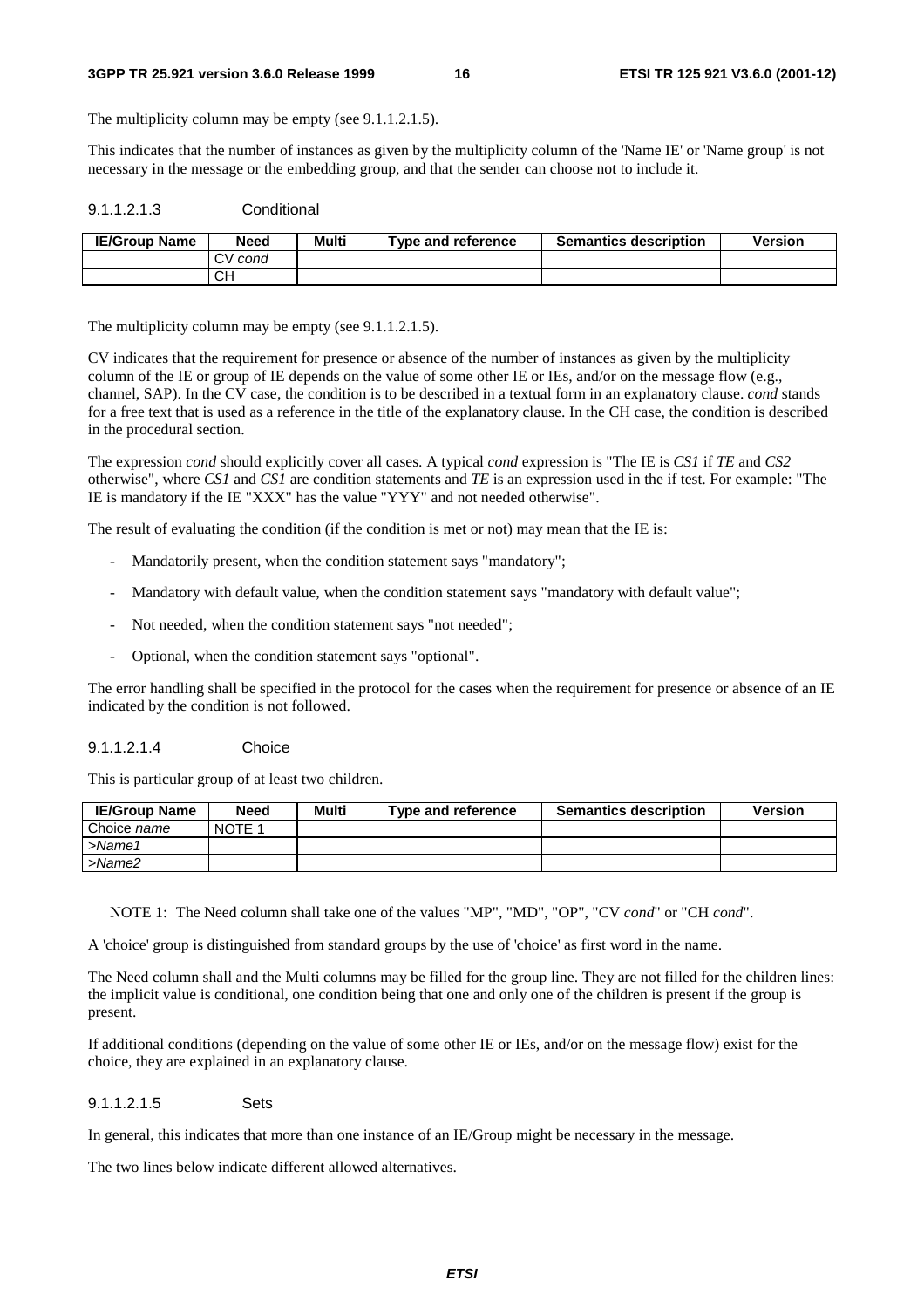| <b>IE/Group Name</b> | <b>Need</b> | Multi        | Type and reference | <b>Semantics description</b> | <b>Version</b> |
|----------------------|-------------|--------------|--------------------|------------------------------|----------------|
| Name                 | MΡ          | nnpp         |                    |                              |                |
| Name                 | MP          | nnindefinite |                    |                              |                |
| Name                 | <b>MP</b>   | nnsym2       |                    |                              |                |
| Name                 | MΡ          | sym1pp       |                    |                              |                |
| Name                 | MΡ          | sym1sym2     |                    |                              |                |
| Name                 | MD          | nnpp         |                    |                              |                |
| Name                 | MD          | nnindefinite |                    |                              |                |
| Name                 | MD          | nnsym2       |                    |                              |                |
| Name                 | MD          | sym1pp       |                    |                              |                |
| Name                 | MD          | sym1sym2     |                    |                              |                |
| Name                 | ОP          | nnpp         |                    |                              |                |
| Name                 | ОP          | nnindefinite |                    |                              |                |
| Name                 | ОP          | nnsym2       |                    |                              |                |
| Name                 | ОP          | sym1pp       |                    |                              |                |
| Name                 | OΡ          | sym1sym2     |                    |                              |                |
| Name                 | Cx cond     | nnpp         |                    |                              |                |
| Name                 | Cx cond     | nnindefinite |                    |                              |                |
| Name                 | Cx cond     | nn.sym2      |                    |                              |                |
| Name                 | Cx cond     | sym1pp       |                    |                              |                |
| Name                 | Cx cond     | sym1sym2     |                    |                              |                |

Where *nn* and *pp* stand for positive integers, and *sym1* and *sym2* for symbolic names. The Need column can be empty, CV or CH.

The notation '..' can be replaced with the same meaning by 'to'.

This indicates that a number of instances of the IE/Group are necessary in the message/embedding group. The order is significant. The reference should use the bracket notation (e.g., 'Name[1] IE') to refer to a specific instance; numbering starts by 1.

The *nn..pp* case indicates that the number of instances is between nn and pp, inclusively. This means that *nn* instances are necessary in the message, that additional *pp*-*nn* instances are optional and meaningful, and that instances after the *pp*th are not necessary.

The number *nn* is positive or null. The number *pp* must be equal or greater than *nn*. The 1..1 case should be avoided and instead the Multi column should be left empty to indicate one and only one instance. The 0..1 case combined with MP should be avoided and replaced by an OP indication with the Multi column left empty.

The *nn*..indefinite case indicates that the number of instances is *nn* or greater. This means that *nn* instances are necessary in the message, and that additional instances are optional and meaningful. The number *nn* is positive or null. It is however allowed that the transfer syntax puts some practical limits on the maximum number of instances.

The use of a symbolic name for one or the other of the range bounds indicates that the value is given in a textual clause. This is necessary the case when the bound depends is conditional to the value of some other IE or IEs.

The 'Need' column is set to MP, MD, CV or CH and interpreted as described in 9.1.1.2.1.1-9.1.1.2.1.3 applied to the whole set.

#### 9.1.1.2.2 Type and reference column

This column is not filled for groups and must be filled for IEs.

This column includes the reference to a more detailed abstract description of the IE. This includes:

- a) A reference to a subclause in the Information Element Description clause in the same document; typically the subclause number and titles are given, and if possible this should be a hypertext link;
- b) A reference to another document, and to a subclause in the Information Element Description clause in the indicated document; typically only the subclause title is indicated;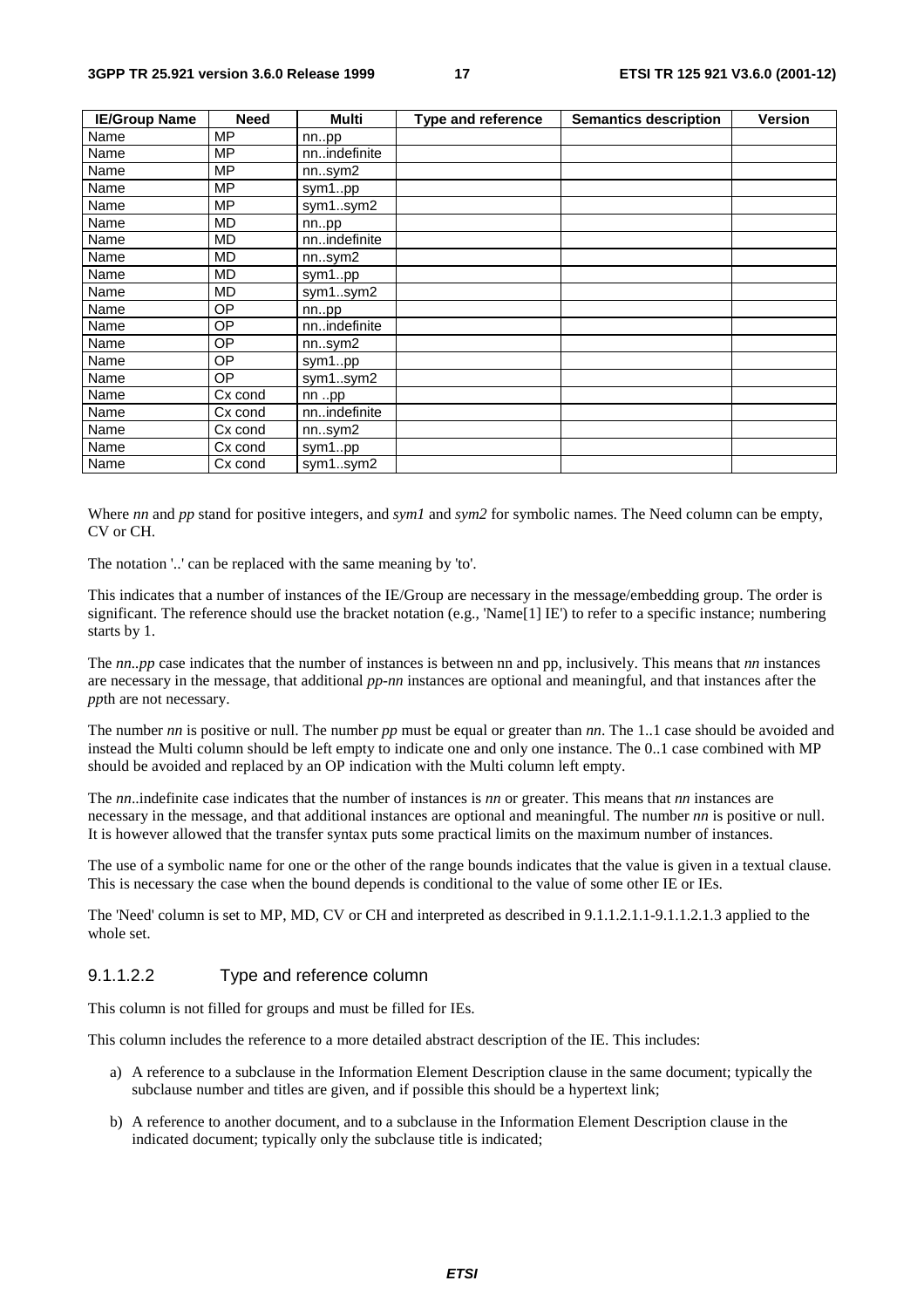#### 9.1.1.2.3 Semantics description

Filling this column is optional. It should be use to clarify the meaning of the IE or group of IE, as a summary of their use as described in the procedural part.

#### 9.1.1.2.4 Expressing differences between FDD and TDD modes

If a PDU or a structured information element contain information elements whose Need value is different for FDD and TDD modes or if a certain structured information element is completely different for the two modes, a choice group should be used.

| <b>IE/Group Name</b>     | <b>Need</b> | Multi | <b>Type and reference</b> | <b>Semantics description</b> | <b>Version</b> |
|--------------------------|-------------|-------|---------------------------|------------------------------|----------------|
| Choice mode              | MP          |       |                           |                              |                |
| >FDD                     |             |       |                           |                              |                |
| $\rightarrow$ -element1  | MP.         |       |                           |                              |                |
| $\Rightarrow$ >>element2 | OΡ          |       |                           |                              |                |
| >TDD                     |             |       |                           |                              |                |
| $\Rightarrow$ >>element3 | 0P          |       |                           |                              |                |
| >>element4               | MP          |       |                           |                              |                |

#### 9.1.1.2.5 Version column

When an information element is added from one version to a latter one, the version in which the element is added (e.g.: REL-4, REL-5) is included in the version column.

When a new CHOICE group is added from one version to a later one, the version in which the group is added is included in the version column of all new rows. If some of the information elements in the new CHOICE group were included in the older version (but not inside a CHOICE group), the version column is not updated for those information elements (see also the example at the end of this clause).

When an existing CHOICE group is extended from one version to a later one to include more options, the version in which the new options are added is included in the version column of the rows describing the new options.

When the type of an information element is modified from one version to a later one to include more values, a new subrow is created in which the new values are added. The version in which the modification takes place is included in the version column of the new subrow. By convention the version column is left blank for the present release.

When the multiplicity of an IE is extended from one version to another, a new subrow is created in which the extended multiplicity values are included. The version in which the modification takes place is included in the version column of the new subrow.

The example below shows how the version column is used for the cases described above. The first table shows an example of a Release '99 table:

| <b>IE/Group Name</b>     | <b>Need</b> | Multi | Type and reference | <b>Semantics description</b> | <b>Version</b> |
|--------------------------|-------------|-------|--------------------|------------------------------|----------------|
| Element1-99              | MP          |       | Type1              |                              |                |
| Element <sub>2</sub> -99 | MP          |       | Type2              |                              |                |
| CHOICE choice 1-99   MP  |             |       |                    |                              |                |
| >first                   |             |       |                    |                              |                |
| >>Element3-99            | MP          |       | Type3              |                              |                |
| >second                  |             |       |                    |                              |                |
| >>Element4-99            | MP          |       | $\mathsf{Type4}$   |                              |                |
| Element <sub>5</sub> -99 | MP          |       | Enumerated(a,b)    |                              |                |

The second table shows extensions of the above table in Release 5, and how the REL-4 and REL-5 shall be included in the version column: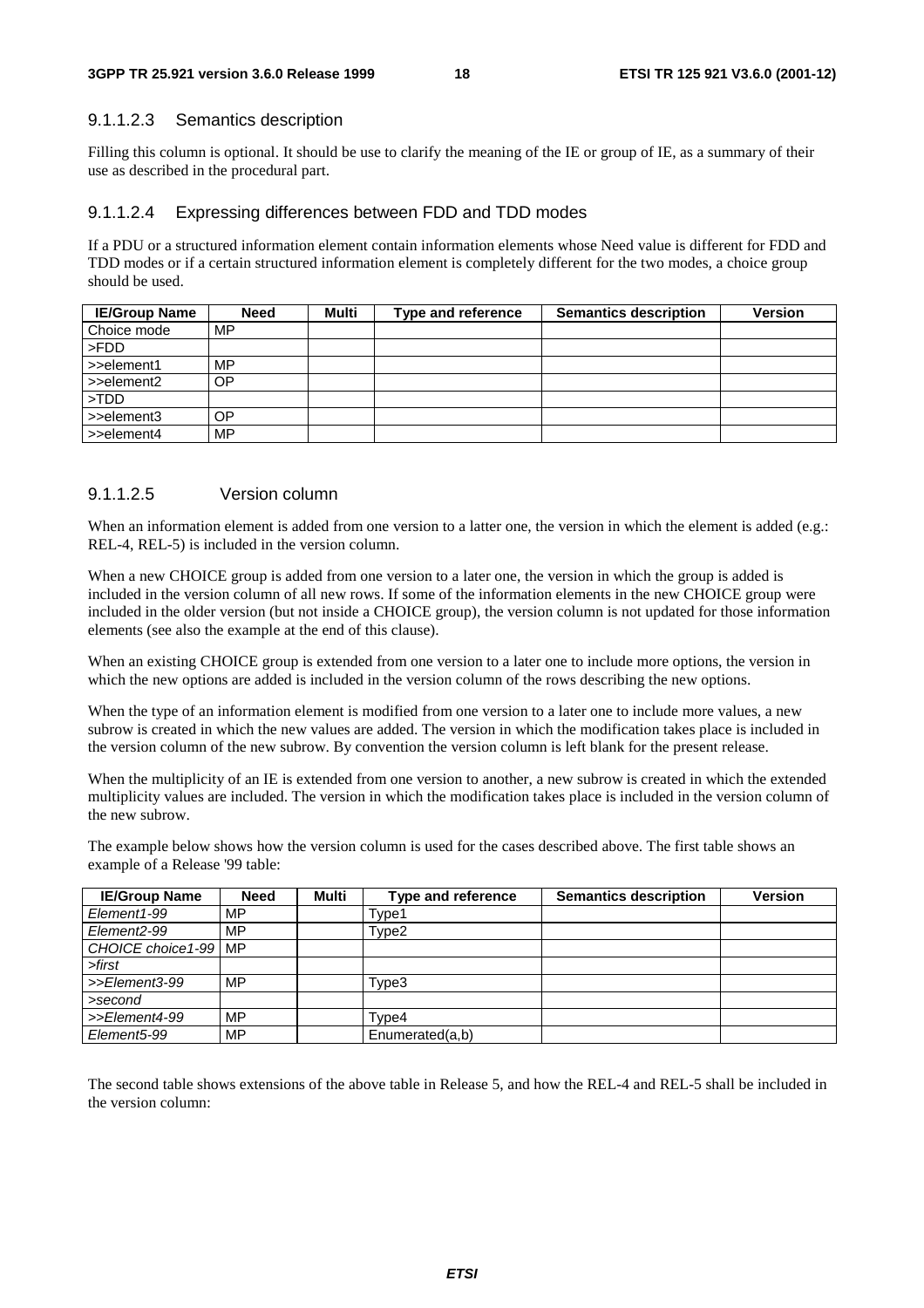| <b>IE/Group Name</b> | <b>Need</b> | <b>Multi</b> | <b>Type and reference</b> | <b>Semantics description</b> | <b>Version</b> |
|----------------------|-------------|--------------|---------------------------|------------------------------|----------------|
| Element1-99          | МP          |              | Type1                     |                              |                |
| Element6-r4          | <b>MP</b>   |              | Type <sub>6</sub>         |                              | REL-4          |
| CHOICE choice2-r4    | MP          |              |                           |                              | REL-4          |
| >old                 |             |              |                           |                              | REL-4          |
| >>Element2-99        | <b>MP</b>   |              | Type2                     |                              |                |
| $>$ new              |             |              |                           |                              | REL-4          |
| >>Element7-r4        | <b>MP</b>   |              | Type7                     |                              | REL-4          |
| CHOICE choice1-99    | <b>MP</b>   |              |                           |                              |                |
| >first               |             |              |                           |                              |                |
| >>Element3-99        | <b>MP</b>   |              | Type3                     |                              |                |
| >second              |             |              |                           |                              |                |
| >>Element4-99        | <b>MP</b>   |              | Type4                     |                              |                |
| $>$ third            |             |              |                           |                              | REL-4          |
| >>Element8-r4        | <b>MP</b>   |              | Type8                     |                              | REL-4          |
| Element5-99          | <b>MP</b>   |              | Enumerated(a,b,           |                              |                |
|                      |             | 1 to $2$     |                           |                              | REL-4          |
|                      |             |              | C)                        |                              | REL-5          |

### 9.1.1.3 Explanatory clauses

This includes the subclauses needed to elaborate conditions. There must be one explanatory clause for each named condition. The text must give the information sufficient to decide whether the IE/group is to be included or not.

## 9.1.2 IE type description

This describes IE types referred elsewhere, either in the description of a message or in the description of another IE type. The description of an IE type must be as generic as possible, i.e., independent of any specific use. A type should as far as possible not be defined in multiple places in a specification.

An 'IE description' subclause includes one subclause per IE type.

The description of an IE type is done as a table similar to that used for the description of messages.

| <b>IE/Group Name</b> | <b>Need</b> | Multi | Tvpe and reference | <b>Semantics description</b> | <b>Version</b> |
|----------------------|-------------|-------|--------------------|------------------------------|----------------|
|                      |             |       |                    |                              |                |

The different columns are filled as message description columns are filled with the addition that in the IE Type and reference column also the use of basic types defined in subclause 9.3 in this document is allowed. These basic types shall be considered as pre-defined and for those no reference is necessary. For IE type descriptions, explanatory clauses should also be used as described in subclause 9.1.1.3.

### 9.1.3 Extension for further releases

### 9.1.3.1 Basic principle

Added elements or choice branches are included where they fit most naturally according to their semantics, independently from the version in which they were added.

### 9.1.3.2 Critical or non-critical

A case-by-case guideline is provided by informal text after the table itself.

Spare values shall not be defined for critical information elements. Extension of the value range of critical information elements must be done by creating a critical extension.

Spare values may be defined for non-critical information elements. For spares that result after mapping of the original information element value the same handling and/or guidelines apply.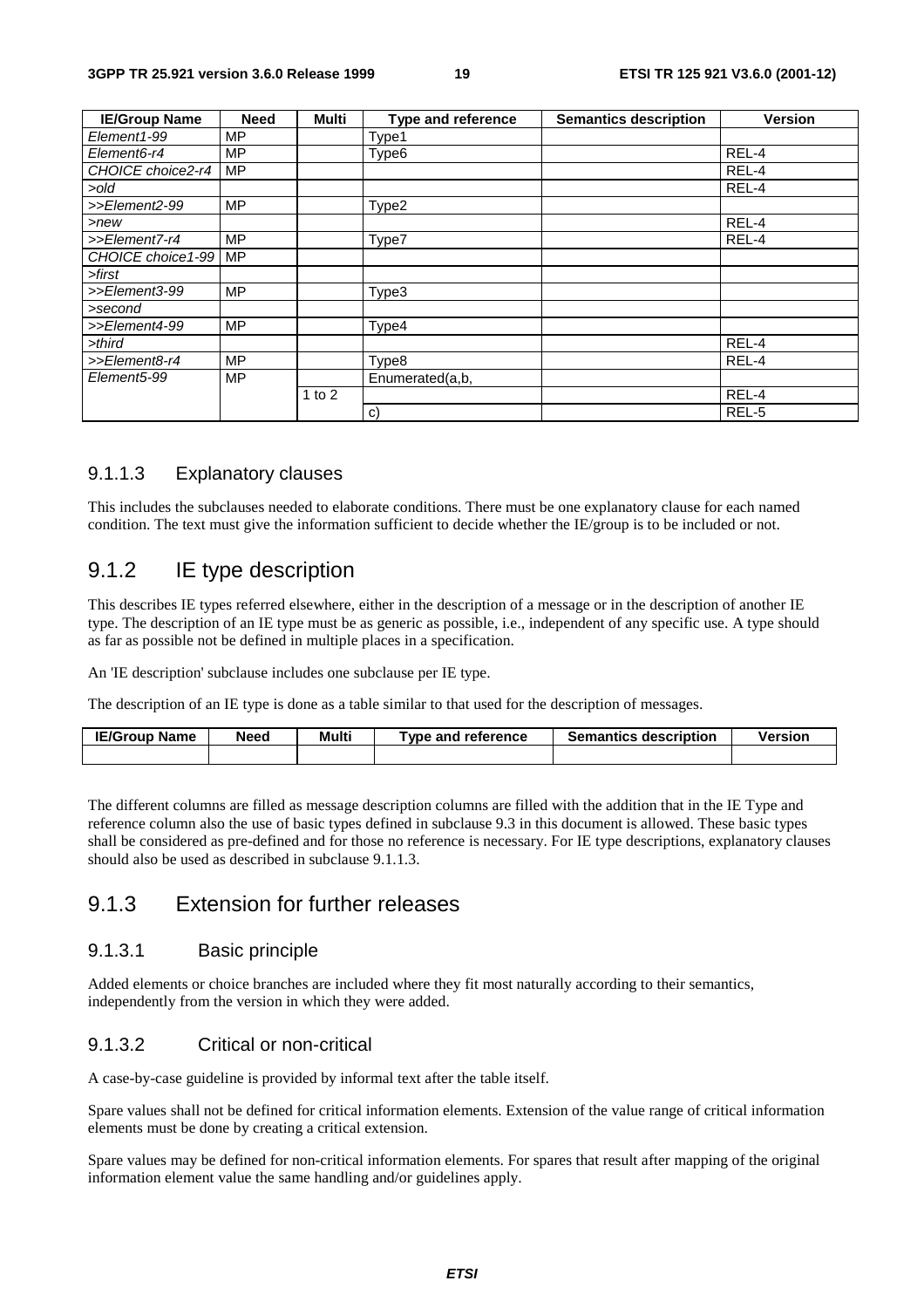In case spares are defined, the tabular notation should indicate the number of spare values that is needed. Within the ASN.1 spare values should only be used to increase the encoded size of an IE. This means that the ASN.1 should only include spares if the number of spare values that is needed exceeds the number of undefined values within the transfer syntax of the information element.

For downlink messages, spare values may be defined for non-critical information elements for which the need is specified to be MD or OP (or CV case leading to MD or OP). In this case, a receiver not comprehending the received a spare value shall consider the information element to have the default value or consider it to be absent respectively.

For uplink messages spares values may be defined for all information elements, including those for which the need is specified to be MP (or CV case leading to MP).

In all cases at most one spare should be defined for choices.

### 9.1.3.3 Topics left unresolved

Other extensions like removing a component, changing the 'Needed' status of a component, changing the 'multiplicity' status of a component (i.e., extending or reducing the range), adding or removing values to an enumerated, extending or reducing the range of a bit or octet string, extending or reducing the range of an integer are FFS.

Whether, and if so how, the tables indicate the critical or non-critical status of the addition in the coding requires FS. One issue is that for an extension within sub-structures (i.e., not a message structure) the status may differ from one message to another.

# 9.1a Tabular description of messages and IEs in RANAP, RNSAP, NBAP, and SABP

### 9.1a.1 Message description

A 'Message description' subclause includes one subclause per message.

A message is described with, in this order:

- A table describing a list of information elements;
- Explanatory clauses, mainly for describing textually conditions for presence or absence and range bounds for some IEs/IE groups.

### 9.1a.1.1 The Information Element table

The table used in RANAP, RNSAP, NBAP, and SABP is composed of 7 columns, labelled and presented as shown below.

| <b>IE/Group Name</b> | <b>Presence</b> | Range | IE type<br>and<br>reference | <b>Semantics</b><br>description | <b>Criticality</b> | Assianed<br>Criticalitv |
|----------------------|-----------------|-------|-----------------------------|---------------------------------|--------------------|-------------------------|
|                      |                 |       |                             |                                 |                    |                         |

NOTE: Indentations are used to visualise the embedding level of an "IE/Group".

Indentations are explicitly written with the character ">" as well as by use of ruler indentations, one per level of indentation. Indentations of lines can be found in the IE/Group Name column.

Each line corresponds either to an IE or to a IE group. An IE group includes all the IEs in following lines until, and not including, a line with the same indentation as the group line.

#### 9.1a.1.1.1 IE/Group Name column

This column gives the local name of the IE or of a group of IEs. This name is significant only within the scope of the described message, and must appear only once in the column at the same level of indentation. It is a free text, which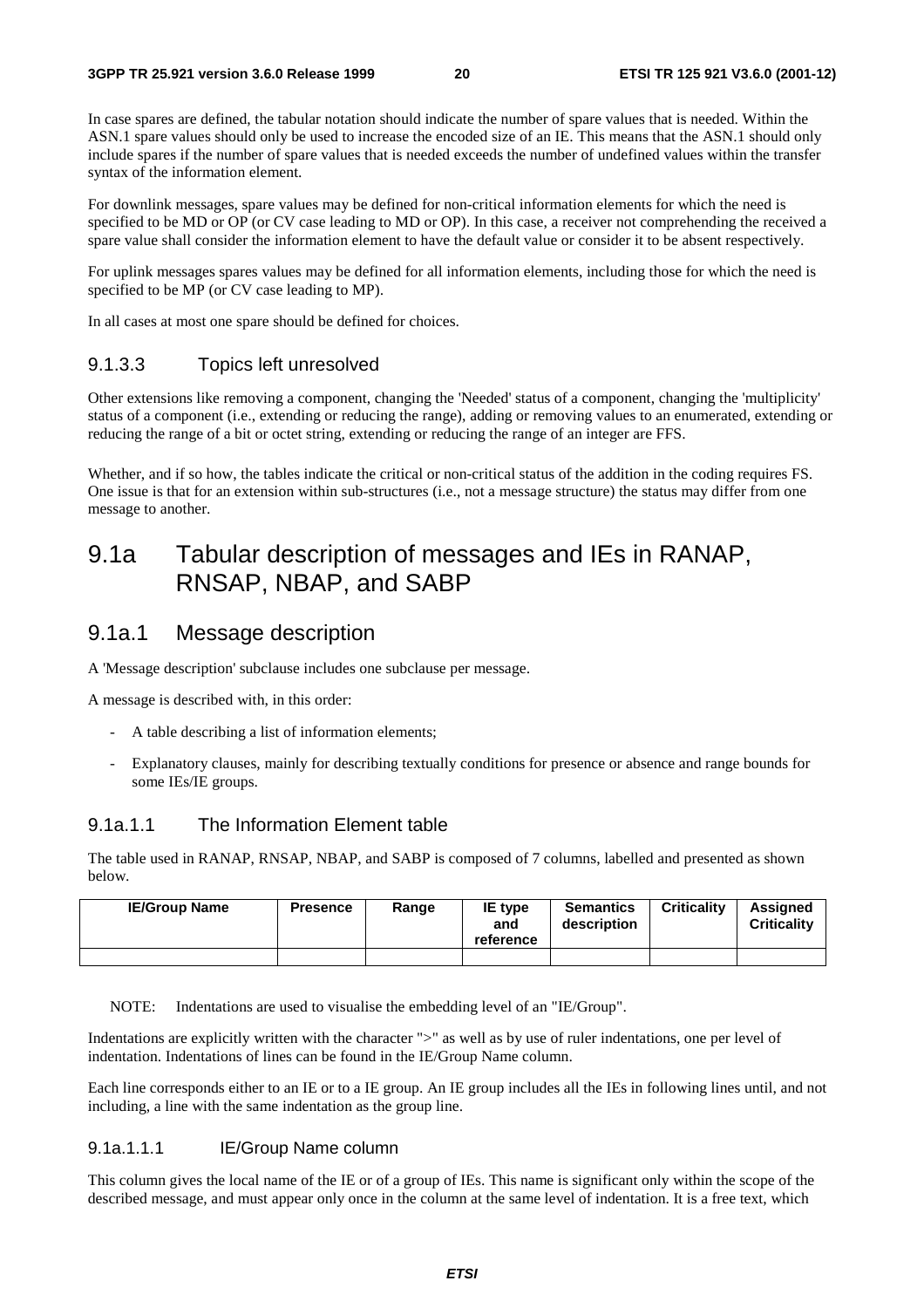should be chosen to reflect the meaning of the IE or group of IEs. This text is to be used to refer to the IE or the group of IEs in the procedure specification as described in clause 7.

The name of an IE group shall be given in bold font.

The first word 'choice' has a particular meaning, and must not be used otherwise.

#### 9.1a.1.1.2 Presence and Range columns

These columns provide most of the information about the presence, absence and number of instance of the IE (in the message or in the group) or group of IEs. The different possibilities for these columns are described one by one.

At least one of the Presence and Range columns shall be filled.

The meaning of the Presence column is summarised below:

M Mandatorily present.

A value for that information is always needed, and no information is provided about a particular default value.

C Conditional.

 The IE/IE group is required to be present when a condition is met that can be evaluated on the sole basis of the content of the message. If the condition is not met, the IE/IE group shall not be included.

O Optional.

The presence or absence is significant and modifies the behaviour of the receiver.

| 9.1a.1.1.2.1 | Mandatory |
|--------------|-----------|
|--------------|-----------|

| <b>IE/Group Name</b> | <b>Presence</b> | Range | IE type<br>and<br>reference | <b>Semantics</b><br>description | <b>Criticality</b> | <b>Assigned</b><br><b>Criticality</b> |
|----------------------|-----------------|-------|-----------------------------|---------------------------------|--------------------|---------------------------------------|
| Name                 | М               |       |                             |                                 |                    |                                       |
| Name                 |                 |       |                             |                                 |                    |                                       |

For an IE M indicates that one and only one instance of *Name* IE shall be present in that part of the message.

For an IE group 1 in the Range column indicates that one and only one instance of *Name* IE group shall be present in that part of the message.

#### 9.1a.1.1.2.2 Optional

| <b>IE/Group Name</b> | <b>Presence</b> | Range | <b>IE</b> type<br>and<br>reference | <b>Semantics</b><br>description | <b>Criticality</b> | <b>Assigned</b><br><b>Criticality</b> |
|----------------------|-----------------|-------|------------------------------------|---------------------------------|--------------------|---------------------------------------|
| Name                 |                 |       |                                    |                                 |                    |                                       |
| <b>Name</b>          |                 | 0i    |                                    |                                 |                    |                                       |

For an IE O indicates that one and only one instance of *Name* IE may be present in that part of the message and that the sender can choose not to include it.

For an IE group 0..1 in the Range column indicates that one and only one instance of *Name* IE group may be present in that part of the message and that the sender can choose not to include it.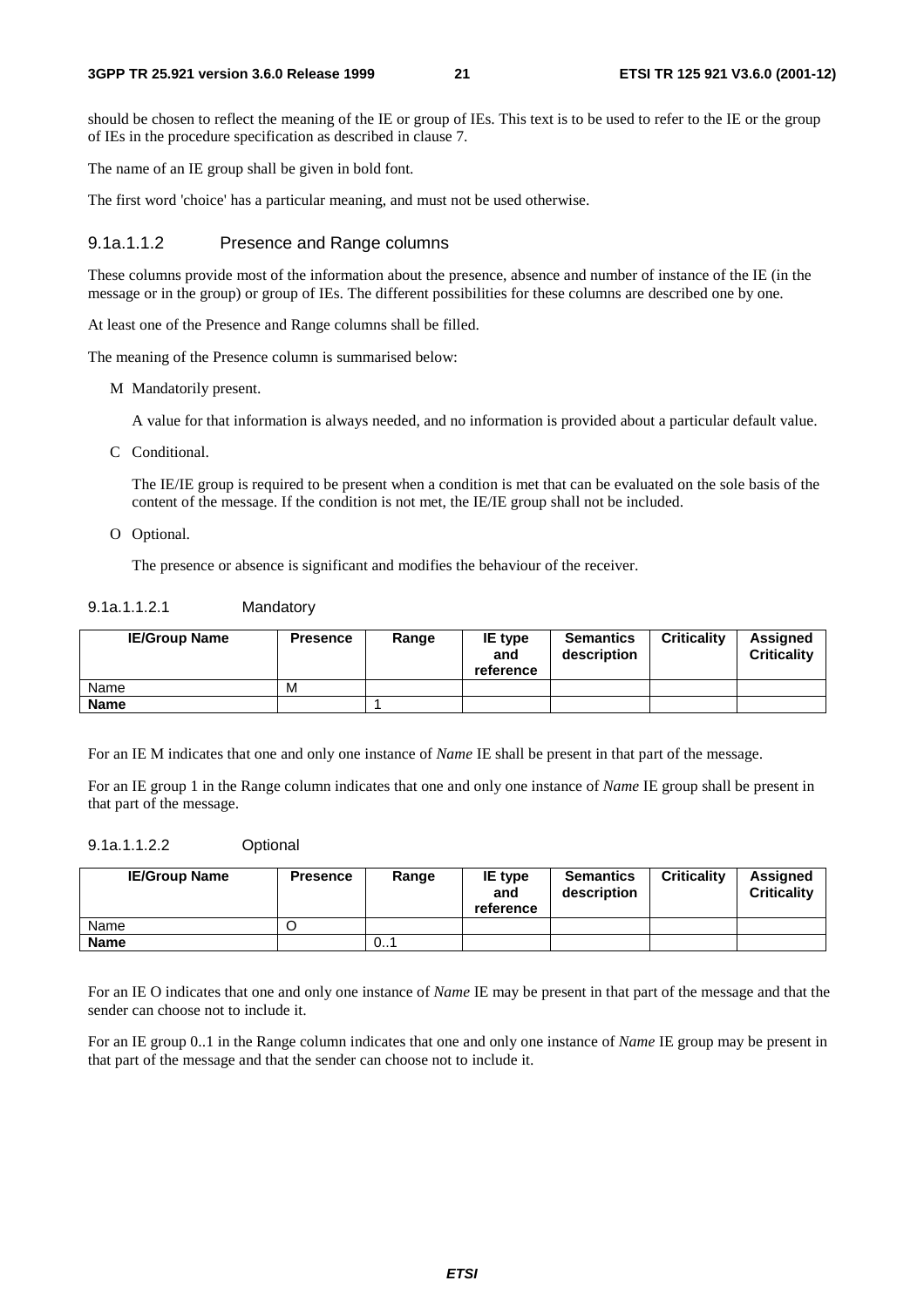| <b>IE/Group Name</b> | <b>Presence</b> | Range               | IE type<br>and<br>reference | <b>Semantics</b><br>description | <b>Criticality</b> | Assigned<br><b>Criticality</b> |
|----------------------|-----------------|---------------------|-----------------------------|---------------------------------|--------------------|--------------------------------|
| Name                 | C - cond        |                     |                             |                                 |                    |                                |
| <b>Name</b>          | C - cond        | nn. <sub>ssym</sub> |                             |                                 |                    |                                |

9.1a.1.1.2.3 Conditional

For an IE/IE group C indicates that the requirement for presence or absence of the IE/IE group depends on a condition described in a textual form in an explanatory clause. "*cond*" stands for a free text that is used as a reference in the title of the explanatory clause.

The result of evaluating the condition (if the condition is met or not) may mean that the IE is:

- Mandatorily present, where nn is giving the minimum number of instances that shall be present and "sym" is a symbolic name giving the maximum number of instances than may be present.
- Mandatorily absent.
- Optional, where nn is giving the minimum number of instances and "sym" is a symbolic name giving the maximum number of instances than may be present.

| Choice<br>9.1a.1.1.2.4 |
|------------------------|
|------------------------|

| <b>IE/Group Name</b> | <b>Presence</b> | Range | <b>IE</b> type<br>and<br>reference | <b>Semantics</b><br>description | <b>Criticality</b> | <b>Assigned</b><br><b>Criticality</b> |
|----------------------|-----------------|-------|------------------------------------|---------------------------------|--------------------|---------------------------------------|
| Choice name          |                 |       |                                    |                                 |                    |                                       |
| $>$ Name1            |                 |       |                                    |                                 |                    |                                       |
| $>$ Name $2$         |                 |       |                                    |                                 |                    |                                       |

A 'choice' is distinguished from IEs/IE groups by the use of 'choice' as first word in the name.

The Presence columns are filled normally for the group line (Choice *name*). They are not filled for the choice tags, e.g. "*Name1*".

#### 9.1a.1.1.2.5 Sets

In general, this indicates that more than one instance of an IE/IE group may be present in the message.

The two lines below indicate different allowed alternatives.

| <b>IE/Group Name</b> | <b>Presence</b> | Range | <b>IE</b> type<br>and<br>reference | <b>Semantics</b><br>description | <b>Criticality</b> | <b>Assigned</b><br><b>Criticality</b> |
|----------------------|-----------------|-------|------------------------------------|---------------------------------|--------------------|---------------------------------------|
| Name                 |                 | nnpp  |                                    |                                 |                    |                                       |
| Name                 |                 | nnsvm |                                    |                                 |                    |                                       |

Where *nn* and *pp* stand for positive integers (non zero) and *sym* for a symbolic name. The number pp must be greater than nn.

The use of a symbolic name for the upper range bound indicates that the value is given in a textual clause.

The notation '..' can be replaced with the same meaning by 'to'.

This indicates that a number of instances of the IE/IE group shall be present in the message/embedding IE group. The order is significant.

The *nn..pp* case indicates that the number of instances is between nn and pp, inclusively. This means that *nn* instances shall be present in the message, that up to *pp* instances may be present.

The *nn..sym* case indicates that the number of instances is between nn and the value represented by "sym", inclusively. This means that *nn* instances shall be present in the message, that up to *sym* instances may be present.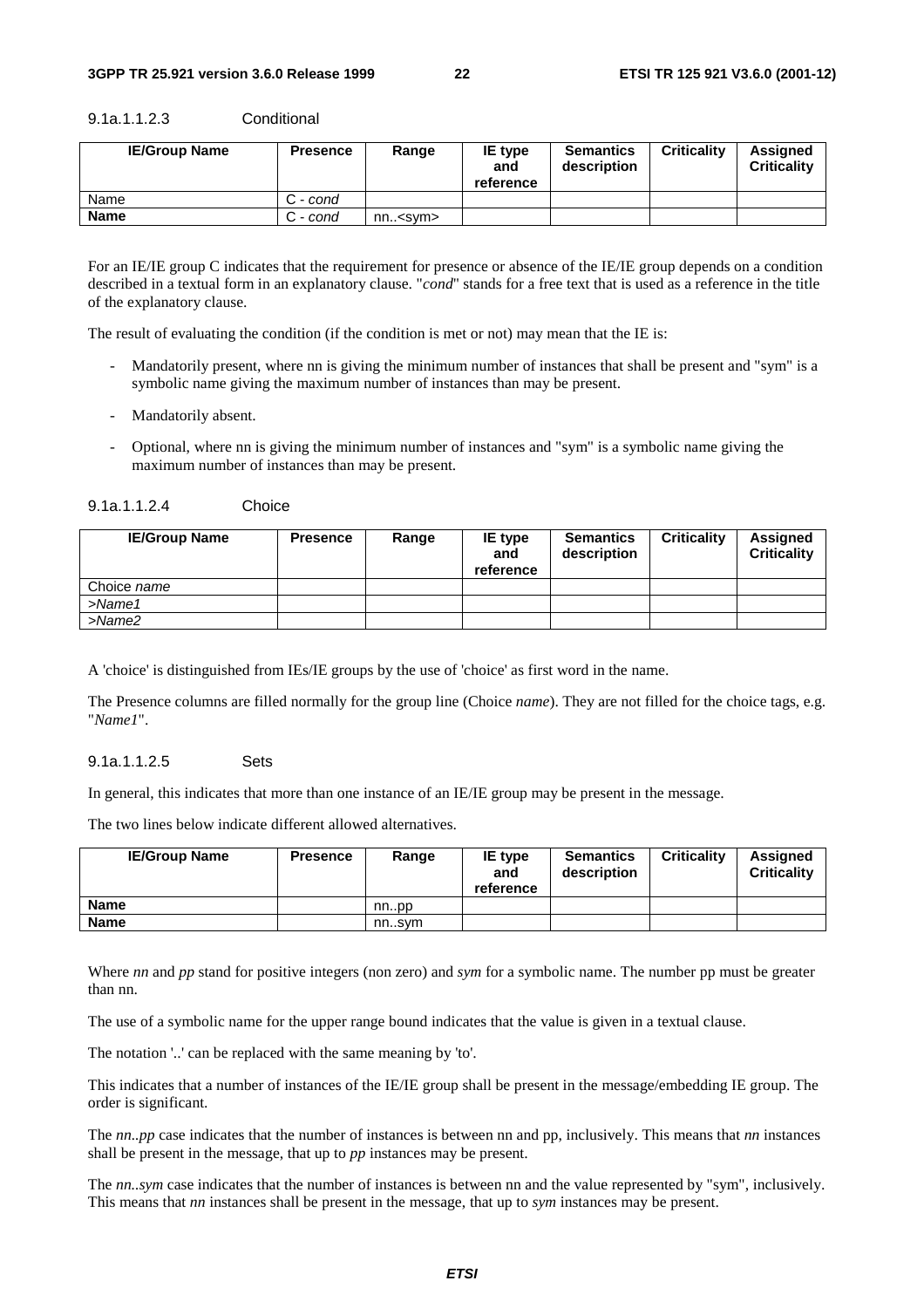#### 9.1a.1.1.3 IE Type and reference column

This column is not filled for IE groups and must be filled for IEs.

This column includes the reference to a more detailed abstract description of the IE. This includes:

- a) A reference to a subclause in the "Information Element Description" clause in the same document; typically the subclause number and titles are given, and if possible this should be a hypertext link. Titles need only be given if the name of the type is different from the name of the IE;
- b) A reference to another document, and to a subclause in the Information Element Description clause in the indicated document; typically only the subclause title is indicated;

#### 9.1a.1.1.4 Semantics description column

Filling this column is optional. It should be use to clarify the meaning of the IE/IE group.

#### 9.1a.1.1.5 Expressing differences between FDD and TDD modes

Differences between FDD and TDD can be expressed either by separate tabular description of the messages or by comments in the semantics description column. The former alternative should be used for messages with major differences and the latter for messages with minor differences between FDD and TDD.

#### 9.1a.1.1.6 Criticality column

Each IE or IE group may have criticality information applied to it. The following cases are possible:

| $\overline{\phantom{0}}$ | No criticality information is applied explicitly.                                                           |
|--------------------------|-------------------------------------------------------------------------------------------------------------|
| <b>YES</b>               | Criticality information is applied. 'YES' is usable only for non-repeatable information elements.           |
| <b>GLOBAL</b>            | The information element and all its repetitions together have one common criticality information.           |
|                          | 'GLOBAL' is usable only for repeatable information elements.                                                |
| <b>EACH</b>              | Each repetition of the information element has its own criticality information. It is not allowed to assign |
|                          | different criticality values to the repetitions. 'EACH' is usable only for repeatable information elements. |

### 9.1a.1.1.7 Assigned Criticality column

This column provides the actual criticality information as defined in subclause 10.3.2 in RANAP, RNSAP, NBAP, and SABP.

If an IE/IE group is not understood or missing, the receiving node shall take different actions depending on the value of the Criticality Information. The three possible values of the Criticality Information for an IE/IE group are:

- 1. Reject IE;
- 2. Ignore IE and Notify Sender;
- 3. Ignore IE.

### 9.1a.1.2 Explanatory clauses

This includes the subclauses needed to elaborate conditions and symbolic names (e.g., range bounds). There must be one explanatory clause for each named condition, and for each symbolic name. The text must give the information sufficient to decide whether the IE/IE group is to be included or not, or the value of the symbolic name. The text shall be given in separate tables for the conditions and range bounds.

# 9.1a.2 IE type description

This describes IE types referred elsewhere, either in the description of a message or in the description of another IE type. The description of an IE type must be as generic as possible, i.e., independent of any specific use. A type should as far as possible not be defined in multiple places in a specification.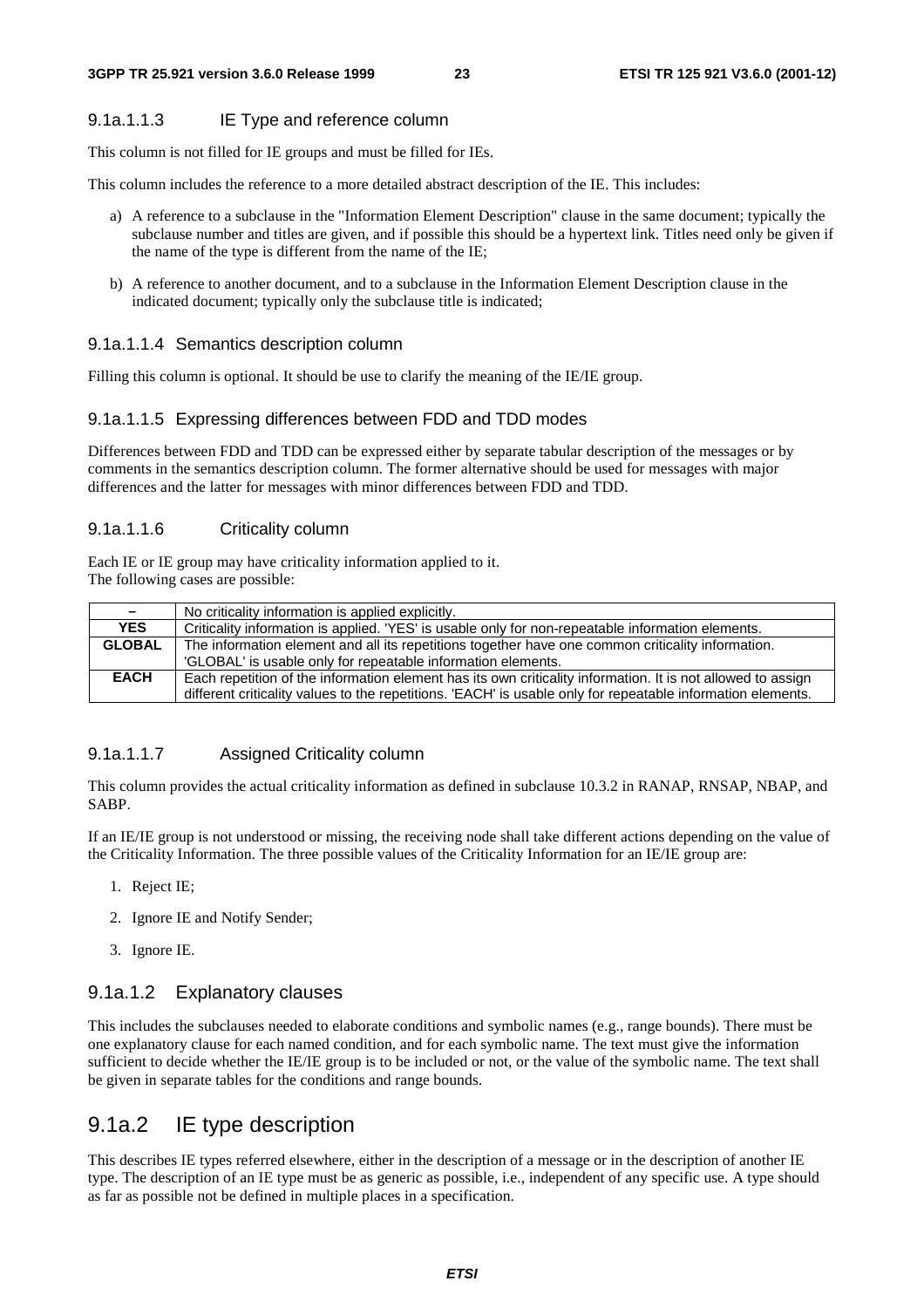An 'IE description' subclause includes one subclause per IE type.

The description of an IE type is done as a table similar to that used for the description of messages. In RANAP, RNSAP, NBAP, and SABP this table has the layout as shown below.

| <b>IE/Group Name</b> | <b>Presence</b> | Range | <b>IE</b> type<br>and<br>reference | <b>Semantics</b><br>description | <b>Criticality</b> | <b>Assigned</b><br><b>Criticality</b> |
|----------------------|-----------------|-------|------------------------------------|---------------------------------|--------------------|---------------------------------------|
|                      |                 |       |                                    |                                 |                    |                                       |

The different columns are filled as message description columns are filled with the addition that in the IE Type and reference column also the use of a basic types defined in subclause 9.2 in this document is allowed. These basic types shall be considered as pre-defined and for those no reference is necessary. For IE type descriptions, explanatory clauses should also be used as described in subclause 9.1a.1.2. The inclusion of the criticality and assigned criticality columns is optional, but shall be included if separate criticality needs to be indicated.

### 9.1a.3 Extension for further releases

### 9.1a.3.1 Basic principle

Added elements or choice branches are included where they fit most naturally according to their semantics if the ASN.1 allows (e.g. there exist an extension container in this place). For further information on handling of extensions in RANAP, RNSAP, NBAP, and SABP see subclause 10.5.

# 9.2 Basic types

To reduce the text in tabular descriptions, some basic abstract types of IE are defined in this document.

NOTE: The tabular description in this subclause used to describe different formats of the basic types follow the layout applicable to RRC. However, the basic types as such are applicable also to RANAP, RNSAP, NBAP, and SABP.

## 9.2.1 Enumerated

| <b>IE/Group Name</b> | <b>Need</b> | Multi | Type and reference                   | <b>Semantics description</b> | <b>Version</b> |
|----------------------|-------------|-------|--------------------------------------|------------------------------|----------------|
|                      |             |       | Enumerated (c1, c2, c3)              |                              |                |
|                      |             |       | Enumerated (x1xn)                    |                              |                |
|                      |             |       | Enumerated (c1, c2, c3,<br>.         |                              |                |
|                      |             |       | Enumerated (c1, c2, c3,<br>, c4, c5) |                              |                |

In the first format, *c1*, *c2*, *c3* stands for a list of 2 or more symbolic names separated by commas.

In the second format, *x* is some character string, possibly empty, *n* is an integer, and indicates a list of *n* different values, with no particular property except for being distinct.

In the third format the IE value range is c1, c2, and c3 with an infinite extension possibility.

In the fourth format the IE value range is c1, c2, c3, c4, and c5 with an infinite extension possibility. The values c4 and c5 have been added in a backward compatible way, typically in a release later than Release '99.

This indicates that the value of the IE when present takes one and only one of the values indicated in the list.

### 9.2.2 Boolean

| <b>IE/Group Name</b> | Need | Multi | <b>T</b> vpe and reference | <b>Semantics description</b> | <b>Version</b> |
|----------------------|------|-------|----------------------------|------------------------------|----------------|
|                      |      |       | Boolean                    |                              |                |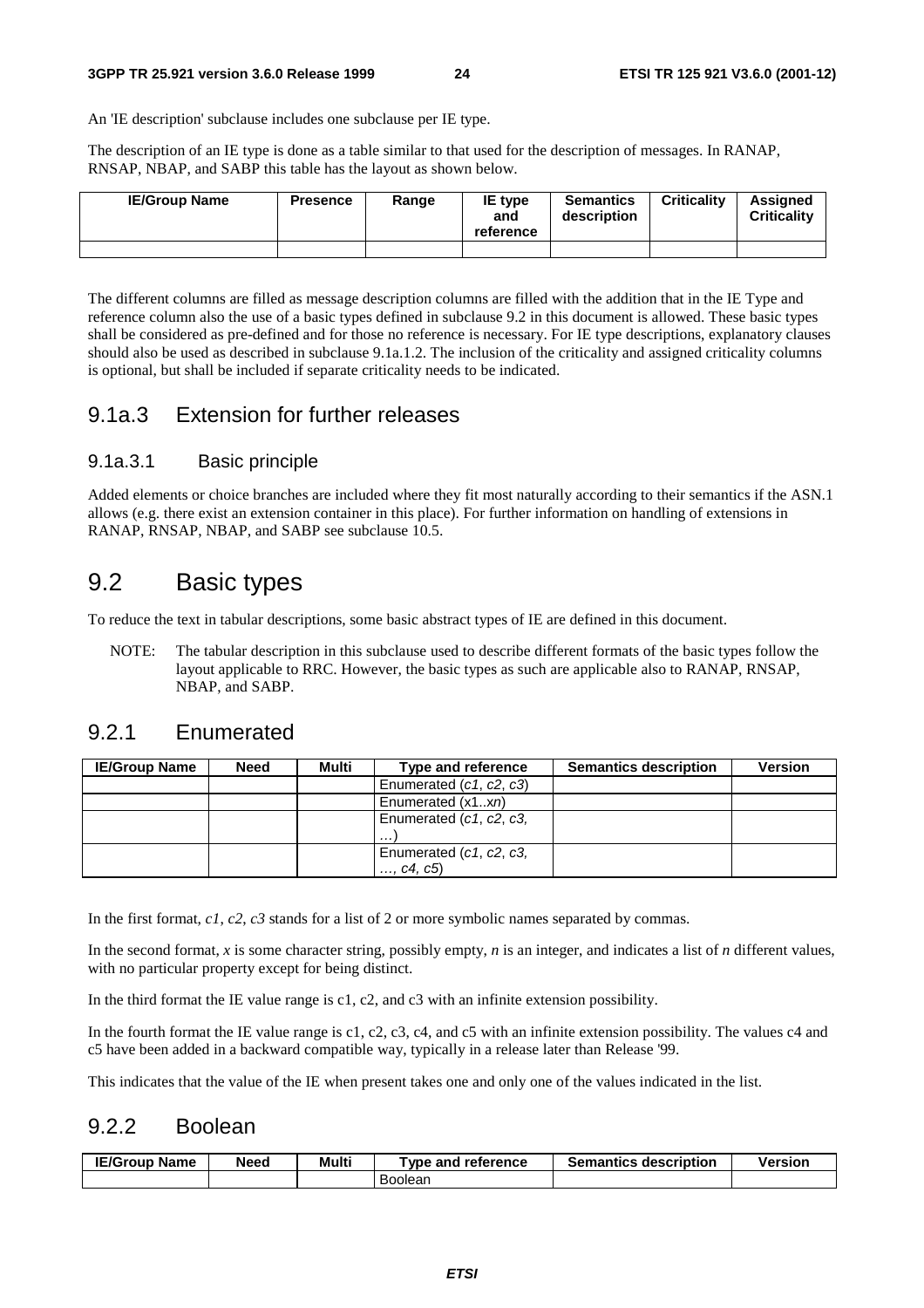This is shorthand for:

|  | –<br>rue. |  |
|--|-----------|--|
|  |           |  |

The 'semantics description' column should in this case give the meaning of the two alternatives.

NOTE: Boolean should be preferably replaced by an enumerated with two values, with expressive names.

### 9.2.3 Integer

The type is indicated by the word 'Integer' followed possibly by a list of values or ranges between parentheses.

The different lines below indicate different alternatives.

| <b>IE/Group Name</b> | <b>Need</b> | Multi | <b>Type and reference</b> | <b>Semantics description</b> | <b>Version</b> |
|----------------------|-------------|-------|---------------------------|------------------------------|----------------|
|                      |             |       | Integer                   | unit indication              |                |
|                      |             |       | Integer (nnpp)            | unit indication              |                |
|                      |             |       | Integer (nnindefinite)    | unit indication              |                |
|                      |             |       | Integer $(sym1pp)$        | unit indication              |                |
|                      |             |       | Integer (nnsym2)          | unit indication              |                |
|                      |             |       | Integer $(sym1sym2)$      | unit indication              |                |
|                      |             |       | Integer (b1b2 by step of  | unit indication              |                |
|                      |             |       | st)                       |                              |                |

This indicates some quantity of something, possibly limited to some range. This typically enters in computations, such as additions or other arithmetic. The unit should be indicated in the 'Semantics description' column when applicable.

Where *nn* and *pp* stand for positive, negative or null integers, and *sym1* and *sym2* for symbolic names.

This corresponds to whole or a subset of the set of positive, negative or null integers, as defined by usual mathematics.

The range notation is self-explanatory. In the two unbounded cases, practical bounds may be imposed by the transfer syntax.

A step indication can be added to any of the range description, meaning that the values are *b1+k\*st*, for all integral values of k such that  $b1+k*st \le b2$ . The step *st* must be a positive non-null integer. When the step indication is not given, the default is a step of 1.

Some care should be applied not to present as Integer a field carrying a type of information which has nothing to do with integer, i.e., used in additions/subtractions, or as a discrete representation of a continuous data. If those conditions are not met, the bit string is to be preferred.

List of values or list of ranges separated by commas can also be used.

The word 'indefinite' can also appear as the upper bound of a range, or alone to indicate the infinity as a value. Examples are:

| <b>IE/Group Name</b> | <b>Need</b> | Multi | Type and reference                                                     | <b>Semantics description</b> | <b>Version</b> |
|----------------------|-------------|-------|------------------------------------------------------------------------|------------------------------|----------------|
| Some element         | MP          |       | Integer(0, 10, 2025)                                                   | In dB                        |                |
| Timer                | MD          |       | Integer (100500 by step of   In ms, default is 100<br>100, 1000, 2000. |                              |                |
|                      |             |       | indefinite)                                                            | Indefinite means that the    |                |
|                      |             |       |                                                                        | timer needs not be started   |                |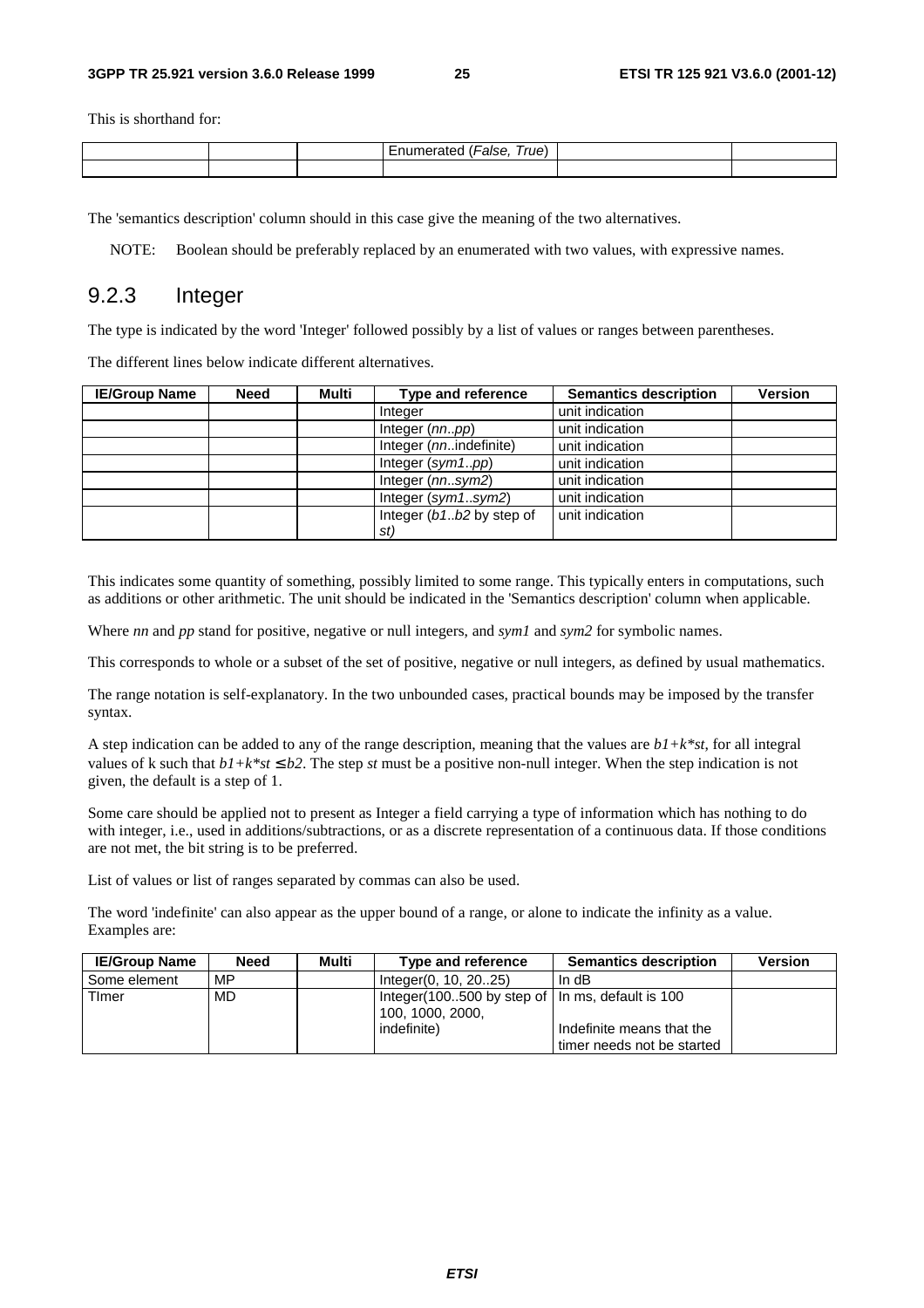### 9.2.4 Bit string

| <b>IE/Group Name</b> | <b>Need</b> | Multi | Type and reference  | <b>Semantics description</b> | <b>Version</b> |
|----------------------|-------------|-------|---------------------|------------------------------|----------------|
|                      |             |       | Bit string          |                              |                |
|                      |             |       | Bit string (nn)     |                              |                |
|                      |             |       | Bit string (mmpp)   |                              |                |
|                      |             |       | Bit string (mmpp, ) |                              |                |

Where *nn*, *mm*, and *pp* are positive non-null numbers indicating the fixed size, lower bound, and upper bound of the number of bits in the string respectively. In the fourth format the number of bits in the string is extensible beyond the upper bound. If no size is given the bit string can have any number of bits.

Bit strings are unstructured as seen by the protocol. They are typically transparent fields, used by other protocols (other layers or others systems), or as containers on which bit-per-bit boolean operations are done (e.g., ciphered containers).

# 9.2.5 Octet string

| <b>IE/Group Name</b> | Need | Multi | Type and reference           | <b>Semantics description</b> | <b>Version</b> |
|----------------------|------|-------|------------------------------|------------------------------|----------------|
|                      |      |       | Octet string                 |                              |                |
|                      |      |       | Octet string (nn)            |                              |                |
|                      |      |       | Octet string ( <i>mmpp</i> ) |                              |                |
|                      |      |       | Octet string $(mm. pp, )$    |                              |                |

Where *nn*, *mm*, and, *pp* are positive non-null numbers indicating the fixed size, lower bound, and upper bound of the number of octets in the string respectively. In the fourth format the number of octets in the string is extensible beyond the upper bound. If no size is given the octet string can have any number of bits.

This is just a shortcut for bit strings with a length a multiple of 8, and the same comments as on bit strings apply.

It should be noted that this does not indicate that the information is 'octet aligned', which is an encoding notion (and hence foreign to the tabular format) according to which in the transfer syntax a field starts at an octet boundary relatively to the beginning of the message (or other container).

# 9.2.6 Real

The type is indicated by the word 'Real' followed possibly by a list of values or ranges between parentheses.

The different lines below indicate different alternatives.

| <b>IE/Group Name</b> | <b>Need</b> | Multi | <b>Type and reference</b>            | <b>Semantics description</b> | <b>Version</b> |
|----------------------|-------------|-------|--------------------------------------|------------------------------|----------------|
|                      |             |       | Real (by step of st)                 | unit indication              |                |
|                      |             |       | Real (nnpp by step of st)            | unit indication              |                |
|                      |             |       | Real (nnindefinite by step<br>of st) | unit indication              |                |
|                      |             |       | Real (sym1pp by step of<br>St)       | unit indication              |                |
|                      |             |       | Real (nnsym2 by step of<br>st        | unit indication              |                |
|                      |             |       | Real (sym1sym2 by step<br>of st)     | unit indication              |                |

This indicates some quantity of something, possibly limited to some range. This typically enters in computations, such as additions or other arithmetic. The unit must be indicated in the 'Semantics description' column when applicable.

Where *nn* and *pp* stand for positive, negative or null reals (typically expressed with a dot or by fractions), and *sym1* and *sym2* for symbolic names.

This corresponds to whole or a subset of the set of positive, negative or null integers, as defined by usual mathematics.

The range notation is self-explanatory. In the two unbounded cases, practical bounds may be imposed by the transfer syntax.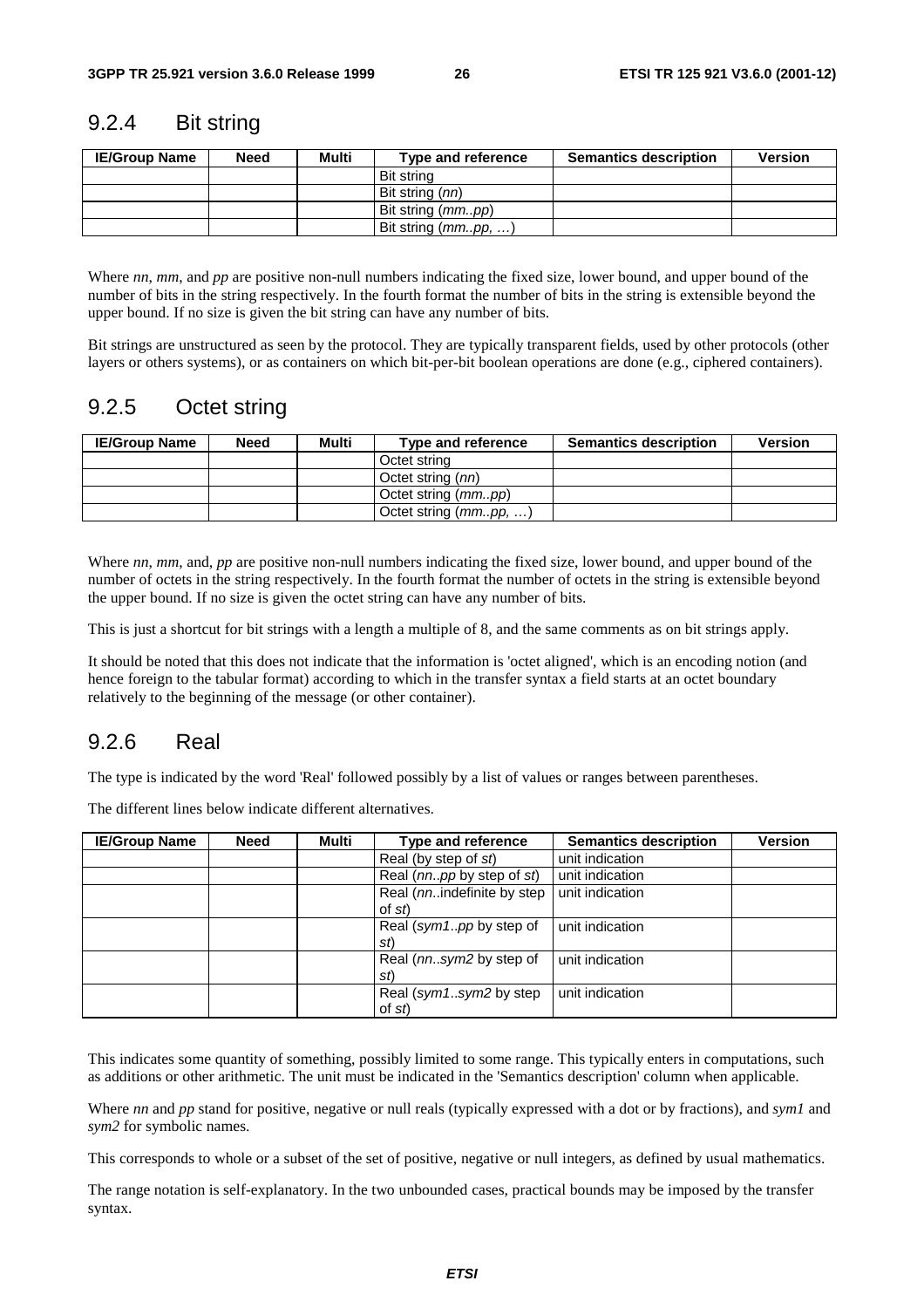The step indication means that the values are  $b1+k*st$ , for all integral values of k such that  $b1+k*st \leq b2$ . The step *st* must be a positive non-null real.

List of values or list of ranges separated by commas can also be used.

The word 'indefinite' can also appear as the upper bound of a range, or alone to indicate the infinity as a value.

# 10 Usage of ASN.1

The following clauses contain guidelines for specification of protocol messages with ASN.1.The purpose of ASN.1 is to make it possible to specify message contents description of a message (i.e. what is the contents of a message) separately from its transfer syntax (i.e. how a message is encoded for transmission).

The clause 11 specifies how message transfer syntax is specified. It should be noted that importance of some transfer syntax properties must be determined early during specification because of their effect on message contents description specification possibilities. The properties are **compactness** and **extensibility.** If extreme compactness is required then extensibility must be restricted. If good extensibility is required then compromises must be done regarding compactness. The sections concerning these issues are marked in the following clauses as **COMPACTNESS** and **EXTENSIBILITY**.

Identifiers that could be keywords of some language (e.g.: SDL, C, ASN.1, JAVA, C++, …) should be avoided.

In the current version of the ASN.1 specifications, user-defined constraints are not used.

RANAP, SABP, RNSAP and NBAP specifications refers to the 1997 versions of X.680, X.681 and X.691, but the protocols shall only make use of the feature set available in the 1994 versions of X.680, X.681 and X.691.

# 10.1 Message level

- 10.2 Information element level
- 10.3 Component level

# 10.4 Extensions for future releases in RRC

### 10.4.1 Basic principles

All non-critical extensions are shown even if empty as it costs no bits.

### 10.4.2 Naming convention

The abstract type defining a message provides mechanisms to allow for extending the message in future releases:

- For critical extensions, this is done by defining the message as a CHOICE of two alternatives, one being the intended message structure, and the other being an empty SEQUENCE named "criticalExtensions".
- For non-critical extensions, this is done by defining an OPTIONAL element named "nonCriticalExtensions" of type "SEQUENCE {}" at the end of the message definition.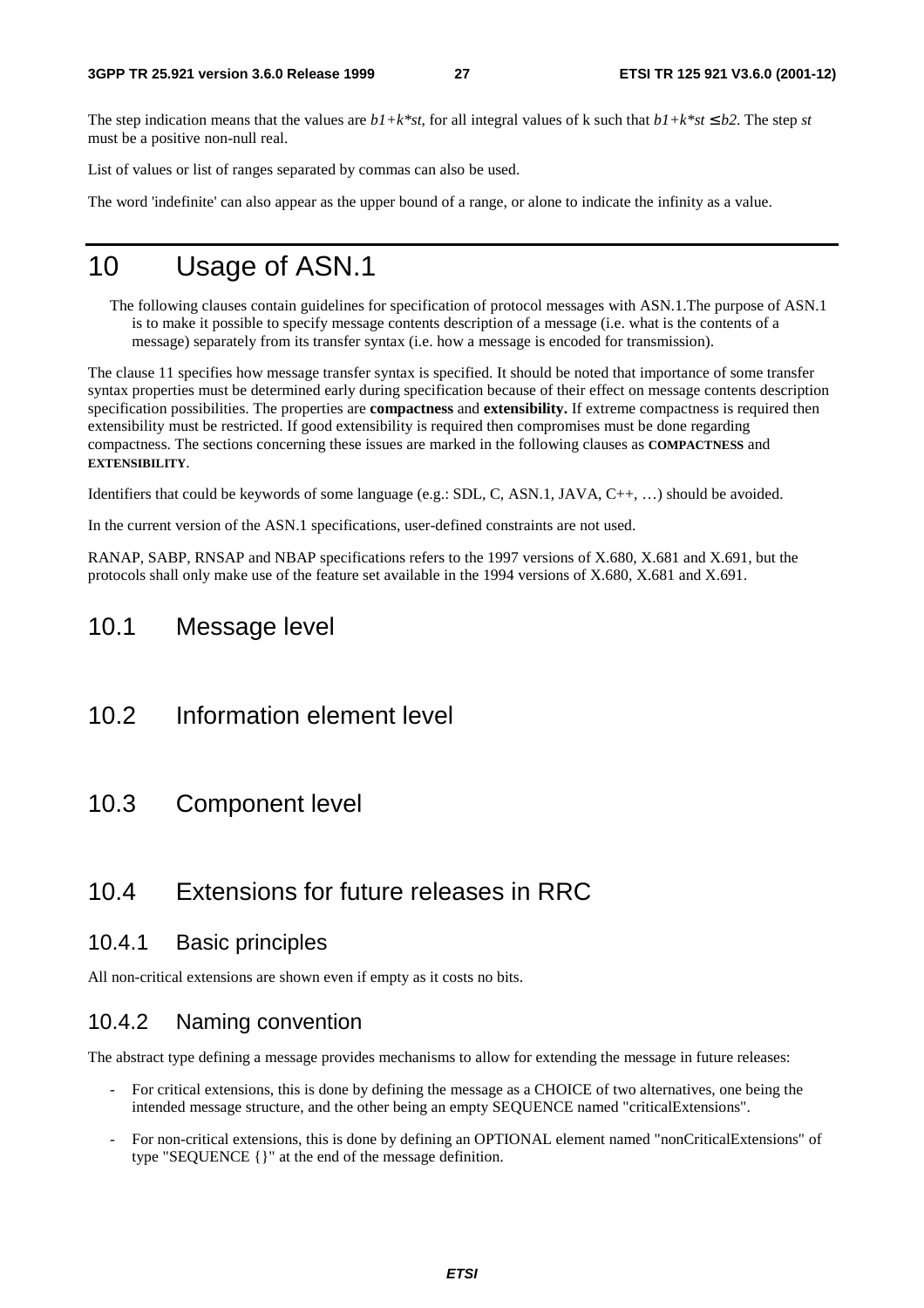When extensions are introduced, this is done by replacing one of the empty SEQUENCEs by a new structure, that includes a new type containing the message extensions, and the same extension mechanism recursively for further extensions.

For critical extensions the new elements introduced to specify the extensions should be grouped together in an element with a name showing the release in which the extension was made, and this should be the same as for the new message root. For this naming, "r3" is used for Release '99, "r4" for Release 4, "r5" for Release 5 and so on.

For non-critical extensions the new elements introduced to specify the extensions should be grouped together in an element with a name showing the version of the specification where this extension will first be included, e.g. if the version of the specification being corrected is v3.7.0, then the suffix added to the name will be -v380ext (i.e. the next version).

If non-critical extensions for two different roots happen to be identical in contents, their types are still named differently, possibly with the second being declared as synonymous to the first.

An example is given below to illustrate these principles, on the message named "Test-msg"

```
In Release '99, the Test-msg is defined as following:
Test-msg ::= CHOICE { 
    r3 SEQUENCE { 
       test-msg-r3<br>
nonCriticalExtensions<br>
SEQUENCE {} OPTIONAL
       nonCriticalExtensions
    }, 
    later-than-r3 SEQUENCE { 
        rrc-TransactionIdentifier RRC-TransactionIdentifier, 
       criticalExtensions SEQUENCE {}
    } 
} 
-- A later correction to Release 99 adds a non-critical extension in v3.8.0 
-- of the specification 
Test-msg ::= CHOICE { 
    r3 SEQUENCE { 
        test-msg-r3 Test-msg-r3-IEs, 
       v380nonCriticalExtensions SEQUENCE {
           test-msg-v380ext Test-msg-v380ext-IEs, 
           nonCriticalExtensions SEQUENCE {} OPTIONAL 
        } OPTIONAL 
    }, 
    later-than-r3 SEQUENCE { 
                               RRC-TransactionIdentifier,<br>SEQUENCE {}
       criticalExtensions
    } 
} 
 -- The Test-msg gets the following structure, if only a non-critical 
-- extensions is introduced for Release 4 in v4.4.0 of the specification.
Test-msg ::= CHOICE { 
    r3 SEQUENCE { 
       test-msg-r3 Test-msg-r3-IEs,<br>v380nonCriticalExtensions SEQUENCE {
       v380nonCriticalExtensions
           test-msg-v380ext Test-msg-v380ext-IEs, 
          v440nonCriticalExtensions<br>test-msg-v440ext
                                              Test-msg-v440ext-IEs,
          nonCriticalExtensions SEQUENCE {} OPTIONAL<br>} OPTIONAL
             OPTIONAL
        } OPTIONAL 
\},
    later-than-r3 SEQUENCE { 
       rrc-TransactionIdentifier RRC-TransactionIdentifier, 
       criticalExtensions
    } 
} 
-- In Release 5, the Test msg gets the following structure when a critical 
-- extension is added 
Test-msg ::= CHOICE { 
    r3 SEQUENCE { 
        test-msg-r3 Test-msg-r3-IEs, 
       v380nonCriticalExtensions<br>
test-msq-v380ext<br>
Test-msq-v380ext-IEs
          test-msg-v380ext
           v440nonCriticalExtensions SEQUENCE { 
               test-msg-v440ext Test-msg-v440ext-IEs, 
              nonCriticalExtensions SEQUENCE {} OPTIONAL
               } OPTIONAL
```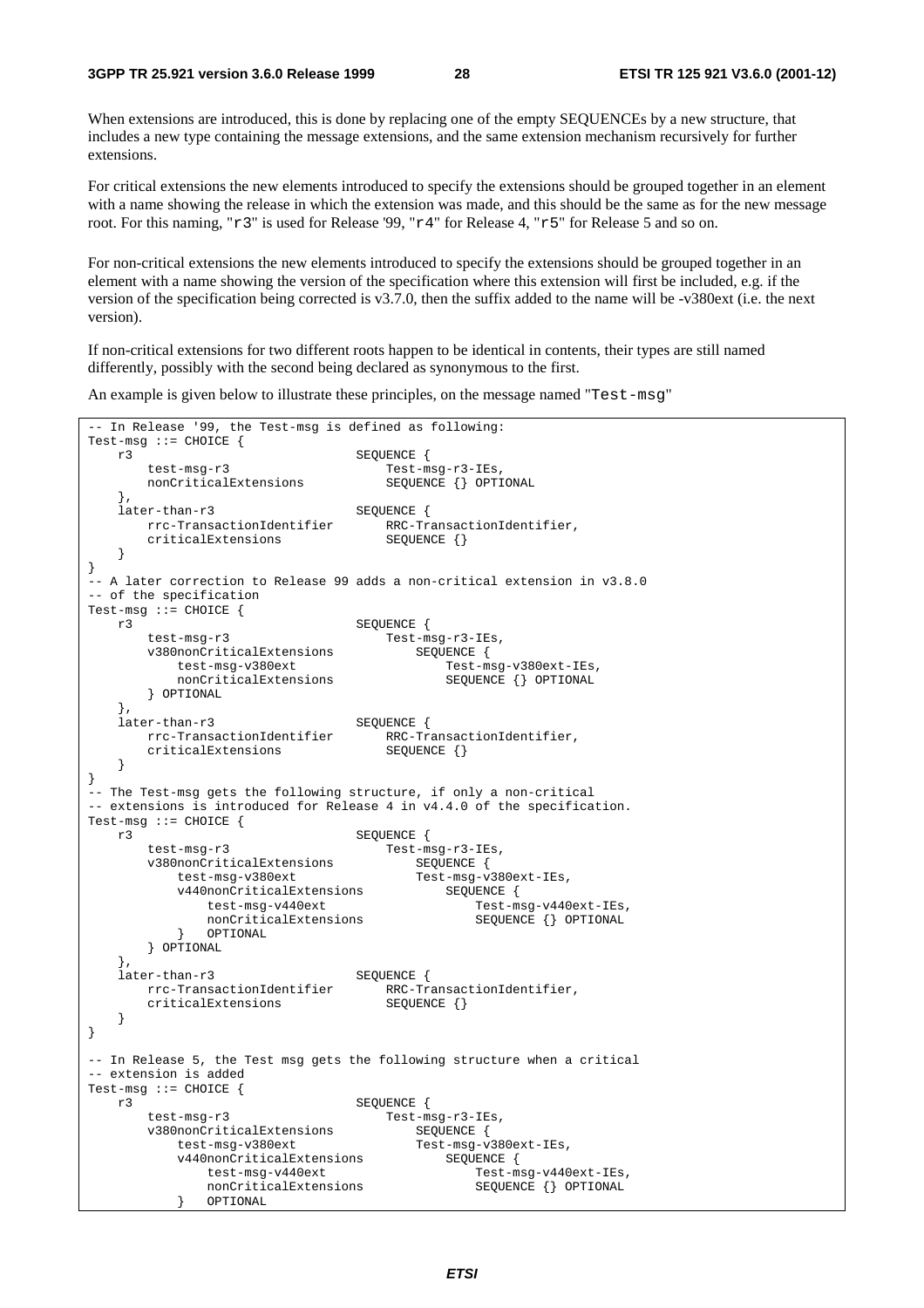| OPTIONAL                  |                            |  |
|---------------------------|----------------------------|--|
|                           |                            |  |
| later-than-r3             | SEQUENCE                   |  |
| rrc-TransactionIdentifier | RRC-TransactionIdentifier, |  |
| criticalExtensions        | CHOICE                     |  |
| r5                        | SEOUENCE                   |  |
| test-msg-r5               | Test-msg-r5-IEs,           |  |
| nonCriticalExtensions     | SEQUENCE<br>OPTIONAL       |  |
|                           |                            |  |
| criticalExtensions        | SEOUENCE                   |  |
|                           |                            |  |
|                           |                            |  |
|                           |                            |  |

Critical extensions in Release *N* in message "Test-msg" should be included in the type "Test-msg-rN-IEs" (*N*=3 is used for Release '99).

If an abstract type is introduced in Release *N* when new elements are included in an extension, it should have a suffix " rN". For Release '99 types, no such suffix is used.

If an abstract type is introduced in a release to extend an already existing type "TypeX", it should get the same name with a non-critical extension type suffix ("-vXYZext", e.g. "TypeX-v380ext") although in this case the final "-IEs" suffix is not added.

Using the above naming rules, when changes are done in Release N, only changes in types with a suffix " $-rN$ " or "vXYZext" are allowed, in order to avoid conflicts with previous releases. An exception is the Message type itself, which can be changed by replacing the empty SEQUENCEs with extensions as shown above, and elements having spare values defined, where the spare value can be replaced with a newly introduced value.

An exception to the above structure can be needed, if there are some elements to be used in a message, which need to be comprehended even in case of critical extensions (e.g. for error handling procedures). In this case, the elements can be placed before one of the criticalExtensions CHOICEs, as shown in the example below:

```
Test-msg ::= CHOICE { 
    r3 SEQUENCE { 
       test-msg-r3<br>v380nonCriticalExtensions<br>SEQUENCE {
       v380nonCriticalExtensions<br>test-msg-v380ext
          test-msg-v380ext Test-msg-v380ext-IEs,<br>nonCriticalExtensions SEOUENCE {} OPTIONAL
                                      SEQUENCE {} OPTIONAL
        } OPTIONAL 
\},
    later-than-r3 SEQUENCE { 
       rrc-TransactionIdentifier RRC-TransactionIdentifier, 
        criticalExtensions SEQUENCE { 
                                      ImportantElements,
           rest-of-message CHOICE { 
              r4 SEQUENCE { 
                  test-msg-r4 Test-msg-r4-IEs, 
                 nonCriticalExtensions SEQUENCE { } OPTIONAL
 }, 
               criticalExtensions SEQUENCE {} 
           } 
        } 
    } 
}
```
In the above example, the elements in "importantElements" can be comprehended from a UE implementing this structure, even if a future version of the message including critical extensions is transmitted (i.e. the criticalExtension branch of the second CHOICE is used).

NOTE: The structure presented in this clause and the proposed naming rules are one possibility. Further possibilities are FFS.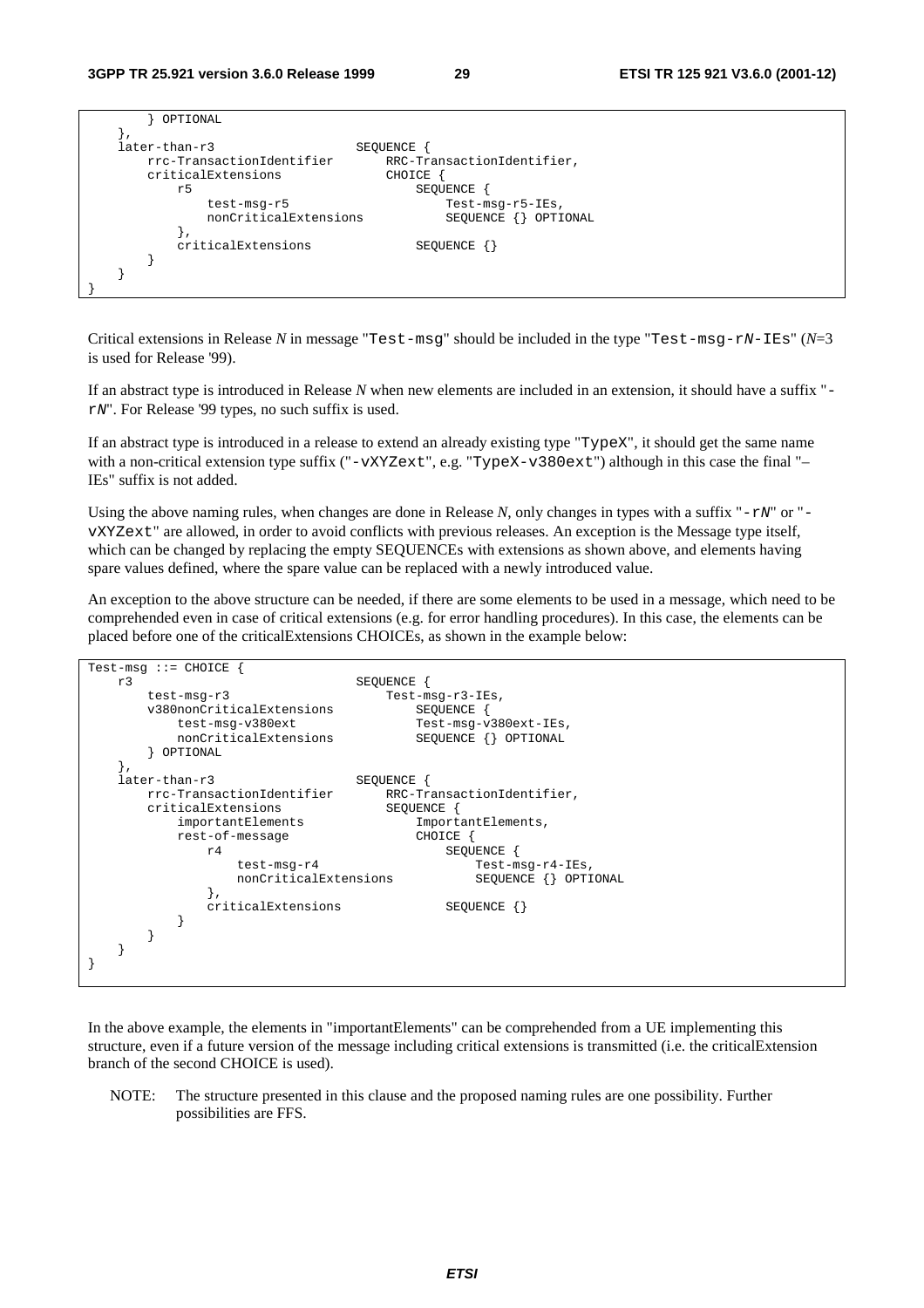- NOTE: When non-critical extensions are introduced in a message that does not have yet a criticalExtension branch, they are introduced in the "Test-msg-v380ext-IEs" type as described above. It is possible, that after this change, another change introduces a critical extension for the same message, thus defining a critical extension branch. In this case, the whole message is redefined in the type "Test-msg-r*N*-IEs", and care is to be taken to include in this new type also all non-critical extensions that were introduced previously, in a way that best fits the new structure of the message.
- To be prepared for such cases, it could be beneficial to define in advance the "Test-msg-r*N*-IEs" whenever a noncritical extension is introduced, which would be an unused type mirroring the actual structure of the message, as long as no critical extensions are introduced, and would be used as the basis of the message if a critical extension is introduced. It is FFS if this concept is feasible, and if it should be introduced in the future.

# 10.4.3 Recommendations for extensions for further releases in RRC

### 10.4.3.1 General

When in RRC an information element group is to be extended, the extension cannot be done directly in that IE, but only in the top level of the message, in the extension IEs of the message structure shown in Example 1. For implementing the extension, it has therefore to be investigated, in which messages the element to be extended is included.

Depending on criticality of the extension, this will be done by using the criticalExtension CHOICE branch, or the nonCriticalExtension information element.

The following subclauses provide some recommendations on how to use these elements.

```
MessageA ::= CHOICE {<br>r3
                              SEQUENCE {
       messageA-r3 MessageA-r3-IEs, 
      nonCriticalExtensions
    }, 
   criticalExtensions SEQUENCE {}
} 
MessageA-r3-IEs ::= SEQUENCE { 
    -- All messageA related information elements are included here. 
}
```
#### **Example 1**

### 10.4.3.2 Critical Extensions

When the extension is a critical one (i.e. the receiver has to reject the whole message, and handle according to the error procedures of the protocol), the criticalExtension branch of the top-level CHOICE in the message is used. In this case the message information elements can be updated similar to the tabular, providing a message structure for the new release's information elements, similar to the updated structure in the tabular description.

Example 2 shows the structure of MessageA presented above, how it would become after a critical extension in Release 4.

In this example, in the criticalExtensions branch a new information element is defined (MessageA-r4-IEs) which will contain all messageA specific elements for Release 4, including the extensions in the place they fit naturally according to the semantics.

Note that in the new structure additional nonCriticalExtensions and criticalExtensions information elements are defined to allow for further extensions in future releases.

```
MessageA ::= CHOICE { 
    r3 SEQUENCE { 
      messageA-r3<br>
monCriticalExtensions<br>
SEQUENCE {} OPTIONAL
      nonCriticalExtensions
 }, 
    later-than-r3 SEQUENCE { 
                                RRC-TransactionIdentifier,
      criticalExtensions CHOICE
```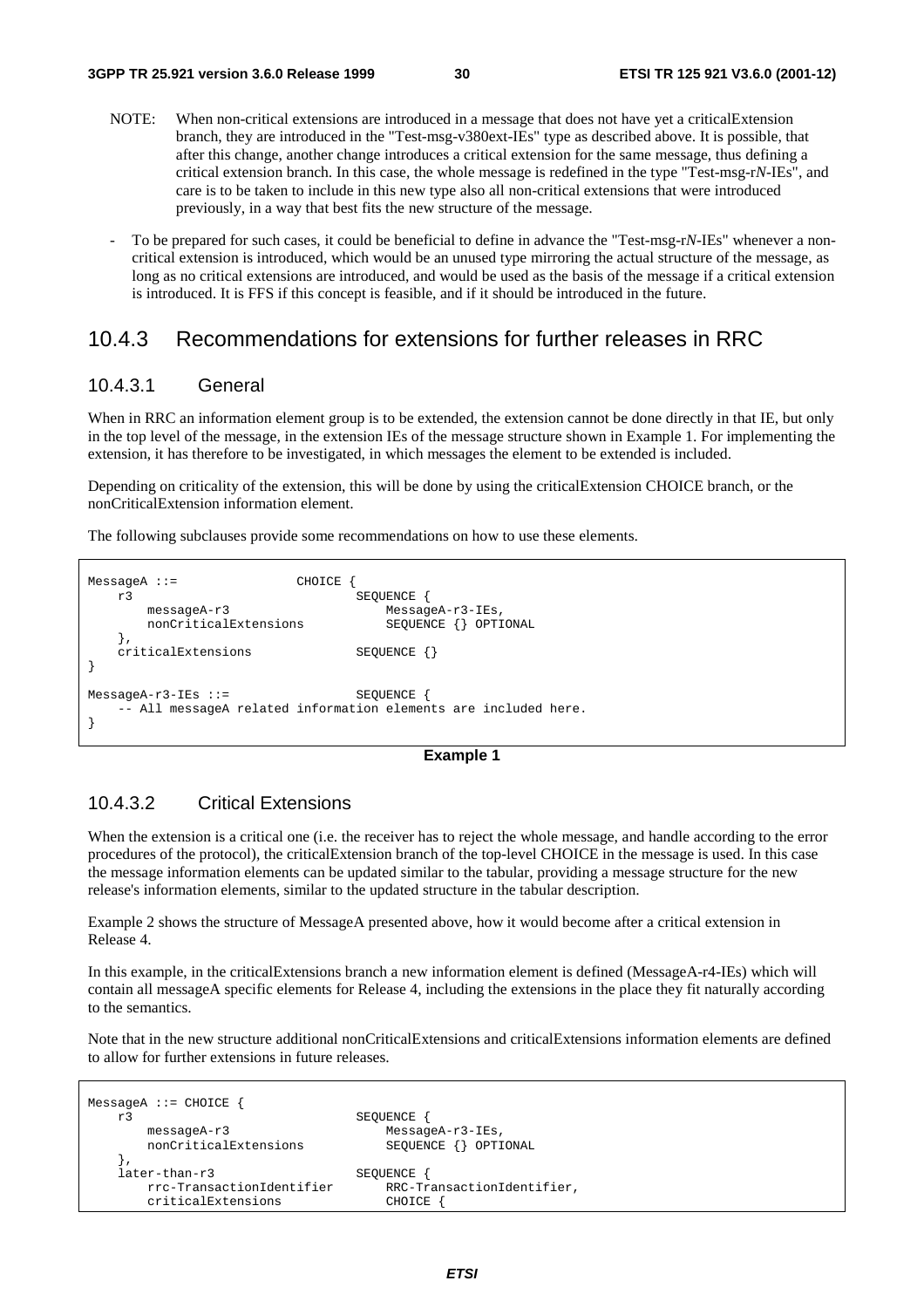| r4                                                                      | SEOUENCE                                                                                           |
|-------------------------------------------------------------------------|----------------------------------------------------------------------------------------------------|
| $mesa$ qe $A-r4$                                                        | $MessageA-r4-IEs,$                                                                                 |
| nonCriticalExtensions                                                   | SEQUENCE {} OPTIONAL                                                                               |
| criticalExtensions                                                      | SEOUENCE {}                                                                                        |
|                                                                         |                                                                                                    |
|                                                                         |                                                                                                    |
| $MessageA-r3-IEs :: =$<br>-- elements used in Release '99 for messageA. | SEOUENCE<br>-- This is not changed compared to the above example. It includes all information      |
| $MessageA-r4-IEs :: =$                                                  | SEOUENCE<br>-- Here, the updated information elements used for MessageA in Release 4 are included. |

```
Example 2
```
### 10.4.3.3 Non-critical Extensions

For non-critical extensions (i.e. the receiver shall just ignore the extensions, and use the rest of the message as if the extensions were not present), the approach is to use the nonCriticalExtensions information element, which is encoded at the end of the message, allowing backward compatibility.

The structure of the message of the example above is shown in Example 3 for the Release 4 message

Examples for special non-critical extensions and MessageA-v440ext-IEs are given in the following subclauses.

```
MessageA-r4 ::= CHOICE {<br>
r3 SEQU
                                SEQUENCE {
       messageA-r3<br>v380nonCriticalExtensions MessageA-r3-IEs,<br>SEQUENCE {
       v380nonCriticalExtensions<br>messageA-v440ext
                                               MessageA-v440ext-IEs,
           nonCriticalExtensions SEQUENCE {} OPTIONAL
         } OPTIONAL 
     }, 
    criticalExtensions SEQUENCE {}
} 
MessageA-r3-IEs ::= SEQUENCE { 
    -- This is not changed compared to the same IE in Release '99. It includes all information 
     -- elements used in Release '99 for messageA. 
} 
MessageA-v440ext-IEs ::= SEQUENCE {
    -- Here are additional information elements needed to describe the extensions compared to 
     -- the information included in MessageA-r3-IEs. 
}
```
#### **Example 3**

### 10.4.3.4 Examples of non-critical extensions

#### 10.4.3.4.1 Addition of a separate IE

If the extension is the addition of an information element (not inside a CHOICE, SEQUENCE OF, SET OF etc.), this new element can be directly included in MessageA-v440ext-IEs.

Example4 shows how the MessageA is extended to include a new element, "element3".

```
MessageA-r3-IEs ::= SEQUENCE { 
  element1 Element1,
  element2 Element2
} 
MessageA-v440ext-IEs ::= SEQUENCE {
  element3 Element3-r4
```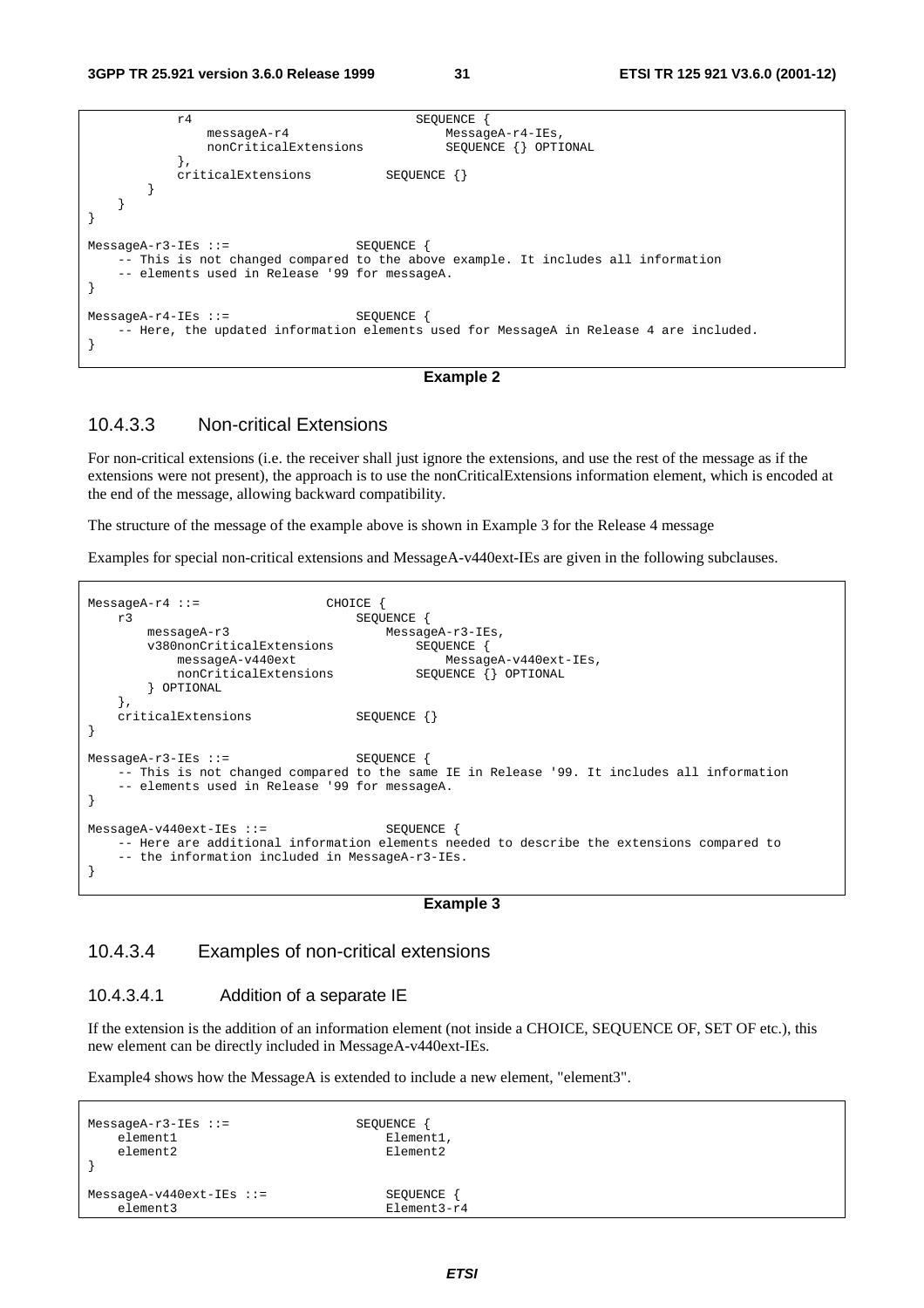}

#### **Example 4**

#### 10.4.3.4.2 Addition of an IE to a structured group

If the extension is the addition of an information element inside a CHOICE, SEQUENCE OF, etc. (meaning that the information element can be absent or present more than once, depending on some condition), the structure of the original message should be duplicated in MessageA-v440ext-IEs using only the elements relevant to the extension (usually the CHOICEs, SEQUENCE OFs, etc.), and a comment should be included to indicate that the two structures should be used consistently (e.g. when a CHOICE is duplicated, the same branch should be followed in both places, when a SEQUENCE OF is duplicated, the number of occurrences should be the same etc.).

This is illustrated in Example5, where a new element, "element1a-3", has to be included inside the "choice1b" branch of the "choice1" CHOICE. Here "choice1" is included again in MessageA-v440ext-IEs, and "element1a-3" is included there in the appropriate branch.

```
MessageA-r3-IEs ::= SEQUENCE { 
-- For the "choice1b" branch of "choice1", an additional information element is 
-- defined in MessageA-v440ext-IEs ("elementla-3").
   choice1 CHOICE {<br>choice1a choice1a
          ce1a <br>e1ement1a-1 <br>E1ement1a-1 <br>E1emen
                                          Element1a-1
       },<br>choicelb
                                      SEQUENCE {
          element1a-2 Element1a-2
 } 
    } 
} 
MessageA-v440ext-IEs ::= SEQUENCE {
-- In the following CHOICE the same branch shall be used as in choicel in MessageA-r3-IEs.
    choice1 CHOICE { 
       choice1a NULL, 
       choice1b <br> SEQUENCE {<br> Element1a-3 <br> Elemen
                                          Element1a-3-r4 } 
    } 
}
```
#### **Example 5**

### 10.4.3.4.3 Addition of a new CHOICE group

If the extension consists of moving some existing information elements inside a newly created CHOICE, the new branches of the created CHOICE should be included in MessageA-v440ext-IEs, and the CHOICE marked OPTIONAL, where absence means that the old elements are used. If the CHOICE is present, the old elements should be set to some default values, in order for older equipment to be understood, and new equipment should ignore the information therein.

This is illustrated in Example 6, where "element1" is to be moved inside the branch "choice1a" of a new CHOICE ("choice1").

```
MessageA-r3-IEs ::= SEQUENCE { 
-- The contents of "element1" shall be ignored, if in "MessageA-v440ext-IEs" the branch 
  "choice1b" of the CHOICE "choice1" is used.<br>element1 Element1
   element1<br>element2
                                   Element2
} 
MessageA-v440ext-IEs ::= SEQUENCE {<br>choice1 cloud CHOICE }
                                   CHOICE {
       choice1a SEQUENCE {},
       choice1b SEQUENCE
          element3 Element3-r4
 } 
    } 
}
```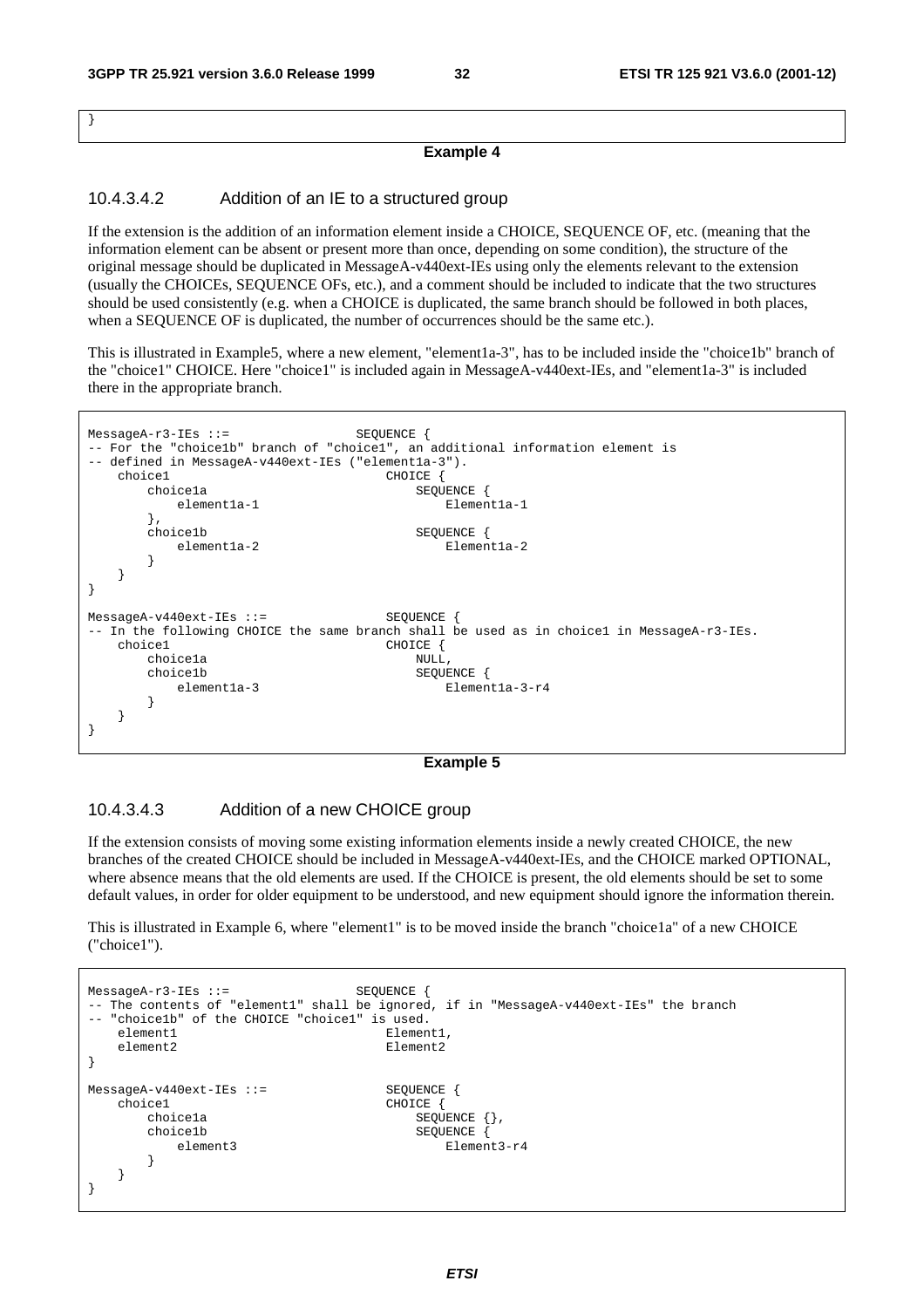#### **Example 6**

#### 10.4.3.4.4 Extension of value range

If the value range of an element is to be extended, an element including the new values should be defined in MessageAv440ext-IEs. If one of the new values is to be used, the already existing element from Release '99 should be set to some defined value (or be absent if it was OPTIONAL), in order for older equipment to work properly, and the new value should be signalled in the new information element.

In Example 7, "element1" is extended to have a range (0..15).

```
MessageA-r3-IEs ::= SEQUENCE {
-- "element1" shall be ignored if "element1" in MessageA-v440ext-IEs is present, and the 
-- value of that element used instead. 
  element1 INTEGER (0..7)
  element2 Element2
} 
MessageA-v440ext-IEs ::= SEQUENCE {
   element1 INTEGER (0..15) OPTIONAL 
}
```
**Example 7** 

#### 10.4.3.4.5 Replacement of a spare value with a new element

If a new value is to be included in an IE of type ENUMERATED, for which spare values were defined in the previous version, those spare values can be replaced with the new values.

If more new values are needed, than spare values included in the previous version, one spare value can be replaced by a special extension value (called e-new in example 8). If that value is used, a new element in the nonCriticalExtension part (element1-new) will define the new values, as shown in Example 8 below:

```
-- In the previous version, MessageA-r3-IEs was defined: 
MessageA-r3-IEs ::= SEQUENCE {<br>element1 ENUMER
                                     ENUMERATED \{ e1, e2, \text{spare1}, \text{spare2} \}} 
-- Now three new values are needed for element1: e3, e4 and e5. MessageA-r3-IEs is redefined:
MessageA-r3-IFs ::= SEQUENCE
-- If the following has the value e-new, the actual value of element1 is defined in
-- element1-new included in MessageA-r4-ext-IEs 
   element1 ENUMERATED { e1, e2, e3, e-new }
} 
MessageA-r4-ext-IEs ::= SEQUENCE { 
-- the following shall be present, if element1 in MessageA-r3-IEs has the value e-new.
   element1-new ENUMERATED { e4, e5, spare1, spare2 } OPTIONAL
}
```
#### **Example 8**

If a spare value is included in a CHOICE, and that has to be replaced with a new information element and an appropriate type in the new version, the name of the element replaces the spare name in the CHOICE, but the type cannot be replaced, because that would lead to incompatibilities. Instead, the new type is included in the nonCriticalExtension part of the message, as shown in Example 9 below:

```
In the previous version, MessageA-r3-IEs was defined:<br>ssageA-r3-IEs ::= SEOUENCE {
MessageA-r3-IEs :: =element1 CHOICE {
e1 E1,
e2 E2,
 spare NULL 
   } 
} 
 Now a new option is needed for the element1 CHOICE: e3 with type E3.
```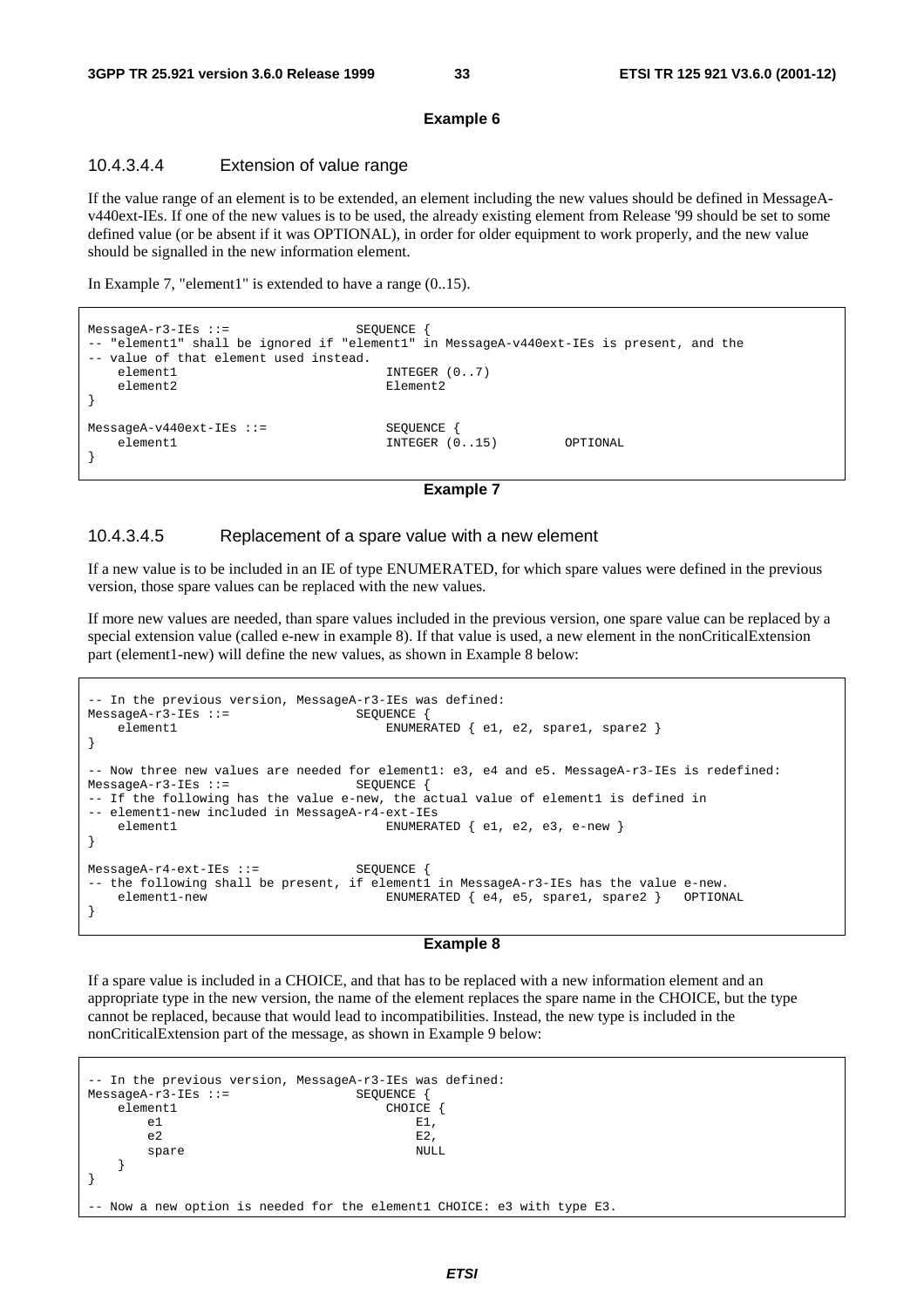| -- MessageA-r3-IEs is redefined:    |                                                                                     |
|-------------------------------------|-------------------------------------------------------------------------------------|
| $MessageA-r3-IEs :: =$              | <b>SEQUENCE</b>                                                                     |
|                                     | -- If elementl has the value e3, the value of e3 is specified in the element e3     |
| -- included in MessageA-r4-ext-IEs. |                                                                                     |
| element1                            | CHOICE {                                                                            |
| e <sub>1</sub>                      | $E1$ ,                                                                              |
| e2                                  | $E2$ ,                                                                              |
| e3                                  | NULL                                                                                |
|                                     |                                                                                     |
|                                     |                                                                                     |
|                                     |                                                                                     |
| $MessageA-r4-ext-IEs ::=$           | SEOUENCE                                                                            |
|                                     | -- the following shall be present, if elementl in MessageA-r3-IEs has the value e3. |
| e3                                  | OPTIONAL<br>E3                                                                      |
|                                     |                                                                                     |
|                                     |                                                                                     |



# 10.5 Extensions for future releases in RANAP, RNSAP, NBAP; and SABP

The following clauses contain rules for extension mechanisums of ASN.1 for RANAP, SABP, RNSAP and NBAP. The purpose of these rules is to guarantee backward compatibility for ASN.1.

### 10.5.1 Allowed Extension

The allowed extension for ASN.1 description in RANAP, SABP, RNSAP and NBAP are:

- 1) adding New IEs or IE groups which should be achieved by using the protocol extension container (extension by using of ellipsis notation (...) should be avoided) for:
	- adding at the top level of message; and
	- adding in the SEQUENCE type,
- 2) extending the range of already define IEs which has ellipsis notation(...);
- 3) changing the assigned criticality information of already defined IEs; and
- 4) adding new IEs of IE groups after ellipsis notation (...) in the CHOICE type if the ellipsis notation (...) is present.

### 10.5.2 Not Allowed Extension

The not allowed extension for ASN.1 description in RANAP, SABP, RNSAP and NBAP are:

- 1) deleting the already defined IEs or IE groups when no individual criticality information is defined.
- 2) adding or deleting the criticality information of existing IEs;
- 3) deleting the already defined values in the ASN.1 type. Instead, a semantic description is added in order to clarify the behaviour; and
- 4) changing the presence of already defined IEs with no assigned criticality.

This is because above changes do not guarantee the backward compatibility.

# 10.5.3 Recommendations for extensions for further releases

### 10.5.3.1 General

This sub-clause gives recommendations for future extensions in versions of the RANAP, RNSAP, NBAP, and SABP where non-backward compatible changes are not acceptable.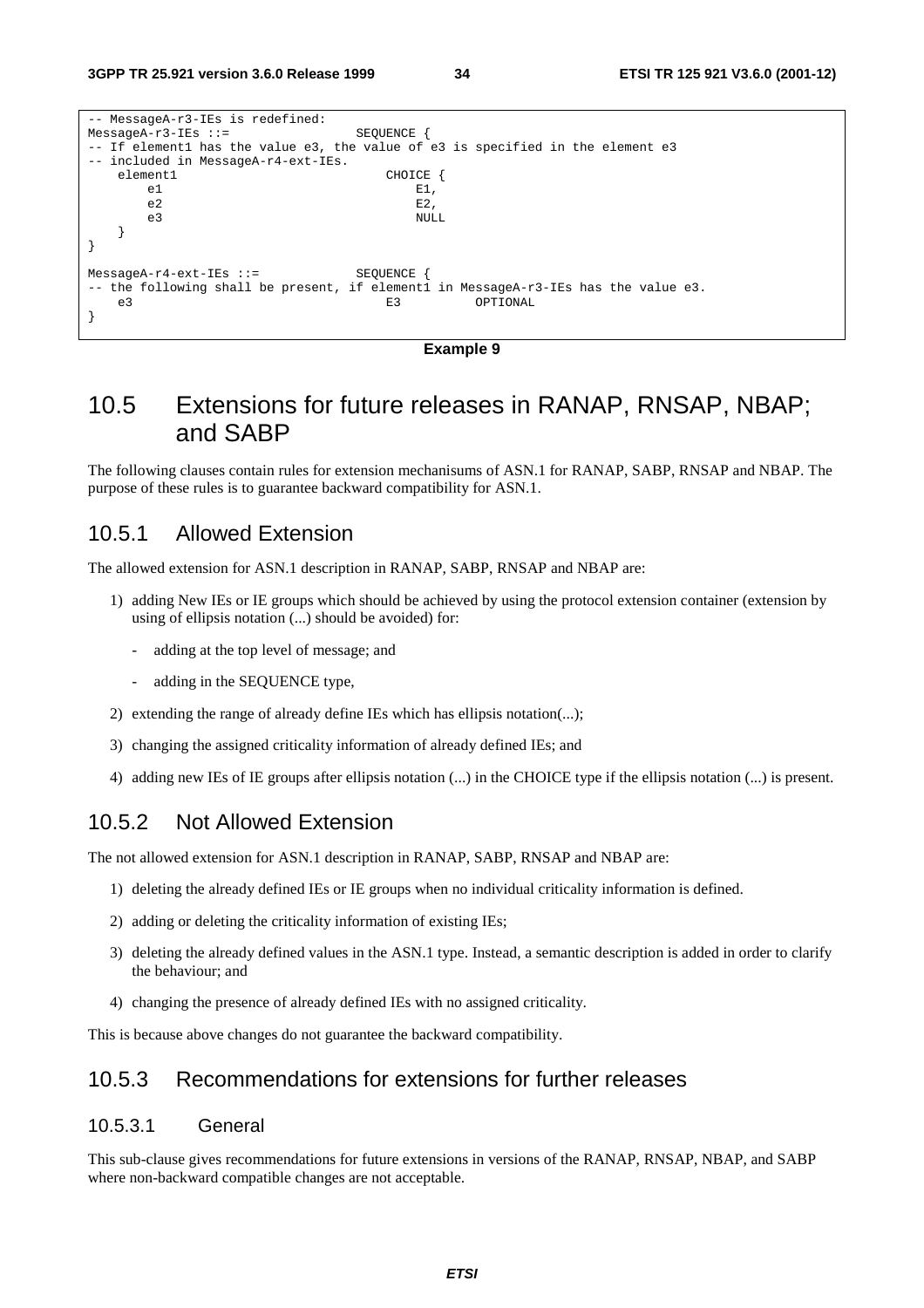#### **3GPP TR 25.921 version 3.6.0 Release 1999 35 ETSI TR 125 921 V3.6.0 (2001-12)**

# 10.5.3.2 Usage of Presence and Assigned Criticality in Future Releases

### 10.5.3.2.1 New Procedures

For procedures introduced when the backward compatibility mechanisms are taken into use the following recommendation applies to the Assigned Criticality of the procedure (in the tabular description of messages visible as the Assigned Criticality of the IE Message Type):

| <b>Assigned Criticality</b> | <b>Recommendation</b>                                                                                                                                                                                                                                       | <b>Typical usage</b>                                                                                                                                              |
|-----------------------------|-------------------------------------------------------------------------------------------------------------------------------------------------------------------------------------------------------------------------------------------------------------|-------------------------------------------------------------------------------------------------------------------------------------------------------------------|
| Ignore                      | Should be used if<br>the sender does not care<br>whether or not the<br>procedure is supported<br>or if the sender "already<br>knows" that the procedure                                                                                                     | Typically used for procedures where<br>the sender do not care<br>whether or not the<br>procedure is supported<br>or where the usage is<br>dependent on previously |
| Ignore and Notify           | is supported<br>Should be used if<br>the sender does not care<br>whether or not the<br>procedure is supported<br>or if the sender "already<br>knows" that the procedure<br>is supported<br>but need to know whether or not the<br>procedure was understood. | exchanged information<br>Typically not used.                                                                                                                      |
| Reject                      | Should be used if<br>the procedure shall be<br>rejected when not<br>supported                                                                                                                                                                               | Typically used for new procedures<br>where the sender has no prior<br>knowledge on whether or not the<br>procedure will be understood                             |

### 10.5.3.2.2 New IEs

For new IEs introduced when the backward compatibility mechanisms are taken into use the following recommendation applies to the Assigned Criticality of the IE: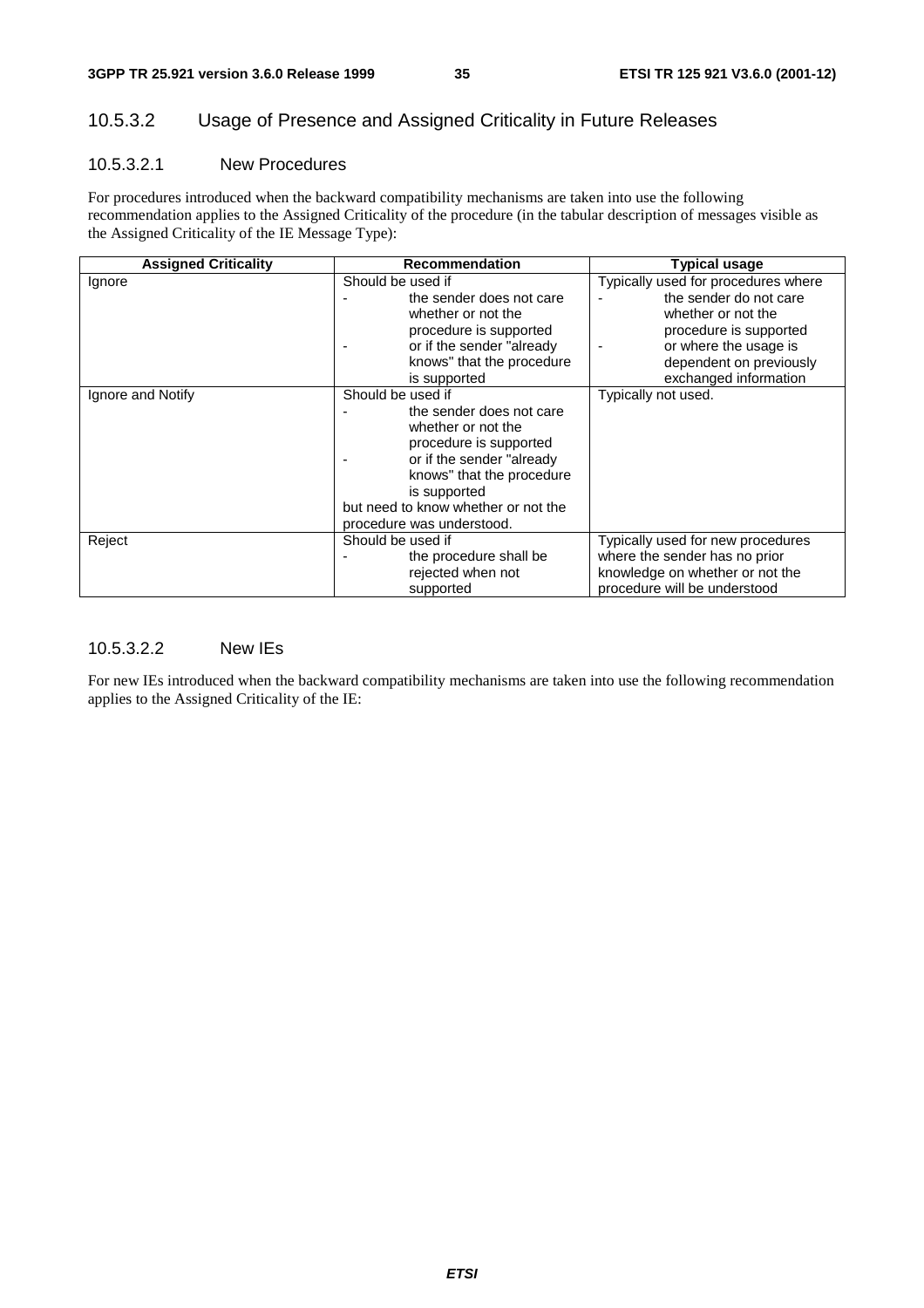| <b>Presence</b>         | <b>Assigned</b><br><b>Criticality</b> | <b>Recommendation</b>                                                                                                                                                                                                                                                                                                                                                                                                                                                                                                                                                 | <b>Typical usage</b>                                                                         |
|-------------------------|---------------------------------------|-----------------------------------------------------------------------------------------------------------------------------------------------------------------------------------------------------------------------------------------------------------------------------------------------------------------------------------------------------------------------------------------------------------------------------------------------------------------------------------------------------------------------------------------------------------------------|----------------------------------------------------------------------------------------------|
|                         | Ignore                                | Should be used if the sender does not care<br>whether or not the function related to the IE is<br>supported.                                                                                                                                                                                                                                                                                                                                                                                                                                                          | Typically used for "non core" features<br>(specification text; " shall, if<br>supported, ".  |
| Optional                | Ignore and Notify                     | Should be used if<br>the sender does not care whether or<br>not the function related to the IE is<br>supported<br>but need to know whether or not the IE was<br>understood.                                                                                                                                                                                                                                                                                                                                                                                           | Typically used for "non core" features<br>(specification text; " shall, if<br>supported, "). |
|                         | Reject                                | Should be used if<br>the alternative to executing the<br>feature related to the IE is rejecting<br>the procedure.                                                                                                                                                                                                                                                                                                                                                                                                                                                     | Typically used for "core" features<br>(specification text; " shall ").                       |
| Mandatory / Conditional | Ignore<br>Ignore and Notify           | Should be used for "core" features where<br>it is essential that all<br>implementations of future releases<br>support the feature related to the IE<br>it is possible to inter-work with<br>nodes implementing older releases<br>(not understanding the IE related to<br>the feature and consequently not<br>supporting the feature)<br>Should be used for "core" features where<br>it is essential that all<br>implementations of future releases<br>support the feature related to the IE<br>it is possible to inter-work with<br>nodes implementing older releases | Typically not used.<br>Note 1.<br>Typically not used.<br>Note 1.                             |
|                         | Reject                                | (not understanding the IE related to<br>the feature and consequently not<br>supporting the feature)<br>but the sending node need to know whether or<br>not the IE was understood.<br>Should be used for "core" features where<br>it is essential that all<br>implementations of future releases<br>support the feature related to the IE<br>it is not possible to inter-work with<br>٠<br>nodes implementing older releases<br>(not supporting the feature)                                                                                                           | Typically not used.<br>Note 2.                                                               |

- NOTE 1: This combination (presence + assigned criticality) could be used as an intermediate state, i.e. when the Assigned Criticality is expected/planned to be changed to "Reject" in the future.
- NOTE 2: This combination (presence + assigned criticality) should be avoided since it prevents inter-working with older version of a specification.

### 10.5.3.2.3 Changing the Presence of an IE

The Presence can always be changed in future version of a specification

NOTE: Mandatory and Conditional IEs with Assigned Criticality "Reject" will still cause rejection when missing in a node based on a previous version of the specification (even though changed to Optional).

#### Recommendation:

The Presence of Mandatory IEs with Assigned Criticality "Reject" should not be changed in future versions of a specification.

The Presence of Conditional IEs with Assigned Criticality "Reject" should not be changed in future versions of a specification, unless it is also ensured that the condition will not result in a requirement to include the IE.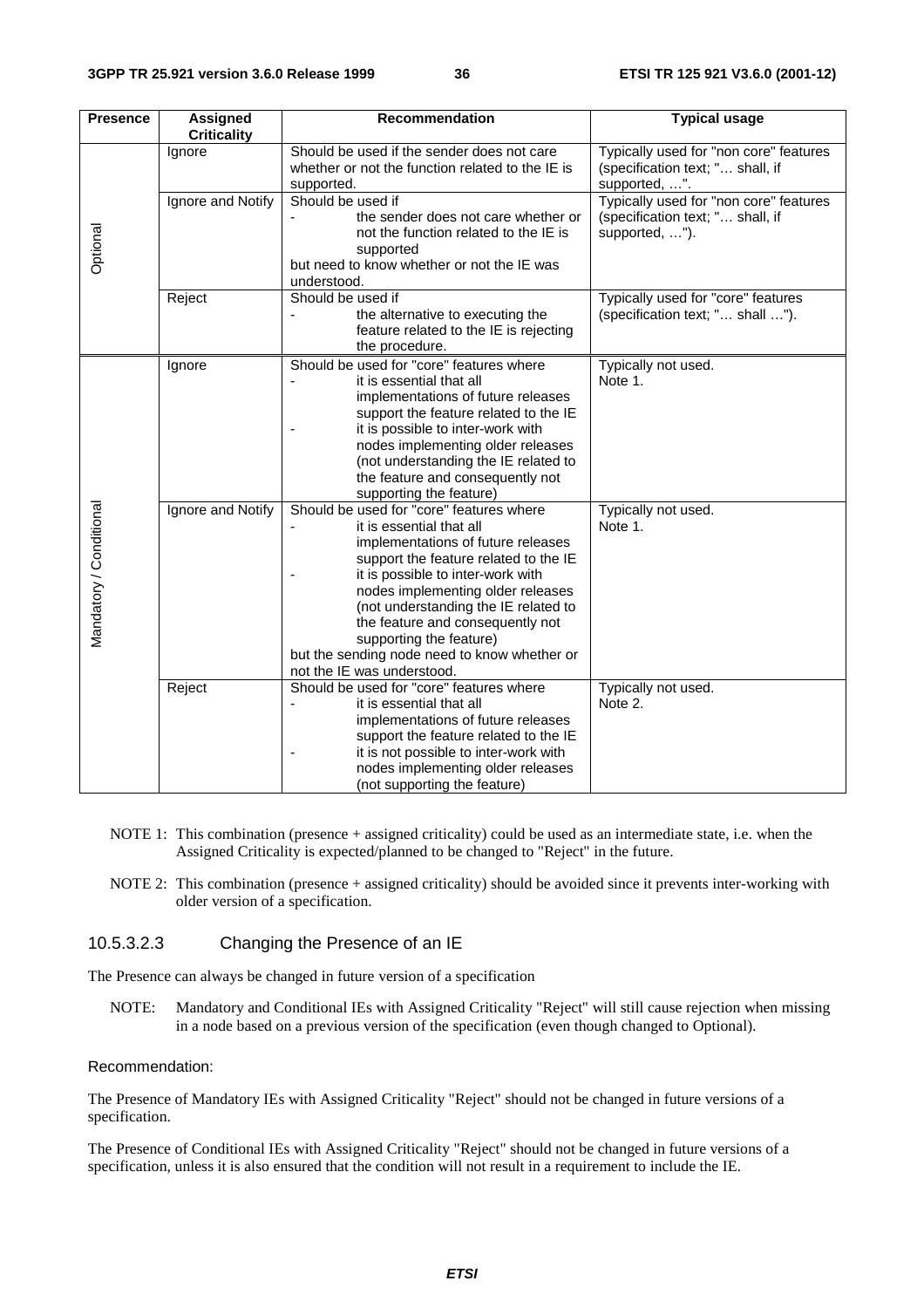### 10.5.3.2.4 Changing the Assigned Criticality of an IE

The Assigned Criticality can always be changed in future version of a specification.

NOTE: The behaviour for missing IEs will remain unchanged when inter-working with a node based on a previous version of the specification.

#### Recommendation:

When changing the Assigned Criticality of Mandatory and Conditional IEs with Assigned Criticality "Reject" in future versions of a specification special attention should be paid to inter-working between different versions of the specification.

#### 10.5.3.2.5 Removing IEs

Any IE (with Assigned Criticality) can be removed in future version of a specification.

NOTE: Mandatory and Conditional IEs with Assigned Criticality "Reject" will still cause rejection when missing in a node based on a previous version of the specification (even though changed to Optional).

#### Recommendation:

Mandatory IEs with Assigned Criticality "Reject" should not be removed in future versions of a specification.

Conditional IEs with Assigned Criticality "Reject" should not be removed in future versions of a specification, unless it is also ensured that the condition, if evaluated for the message where the IE is removed by a node based on a previous version of the specification, will not result in a requirement to include the IE.

### 10.5.4 Use of extensions

The following rules apply to the use of extensions in RANAP, SABP, RNSAP and NBAP:

- 1) IEs added in the extension containers shall be added before the ellipsis notation.
- 2) IEs added in the extension containers shall be placed in the extension containers in the chronological order of their introduction e.g. a late correction of Release '99 may appear after Release 4 corrections in a Release 4 version of the specification.
- 3) When new values are added into an ENUMERATED type after the ellipsis notation in the later release (e.g. Release 4), the same amount of new values need to be added as "dummy" in the same IE in the correspondent older release of the specification (e.g. Release '99).

 The "dummy" has to be added into the older release (e.g. Release '99) of the specifications when needed, i.e. if the later release (e.g. Release 4) of specification is considered as not stable, the "dummy" shall not be added in the same IE in the correspondent older release (e.g. Release '99) of the specification. When the older release (e.g. Release '99) adds new values for later version (e.g. Release '99 June version), the same values shall be added in the same position of the correspondent later release (e.g. Release 4) in order to have backward compatibility when in the future the later release (e.g. Release 4) is considered as stable. Further explanation with an example is shown below:

Release '99 June version: *Example* ::= ENUMERATED {a, b,…}

Release 4 June version: *Example* ::= ENUMERATED {a, b,…, c, d}

NOTE: In the June version the Release 4 is considered as not stable, therefore no "dummy" was added in Release '99)

Release '99 September version, *Example* ::= ENUMERATED {a, b,…, e}

Release 4 September version, *Example* ::= ENUMERATED {a, b,…, e, c, d}

NOTE: In the September version the value "e" was added in Release '99, the value "e" shall be added at the same position in Release 4 since the Release 4 is yet considered as not stable.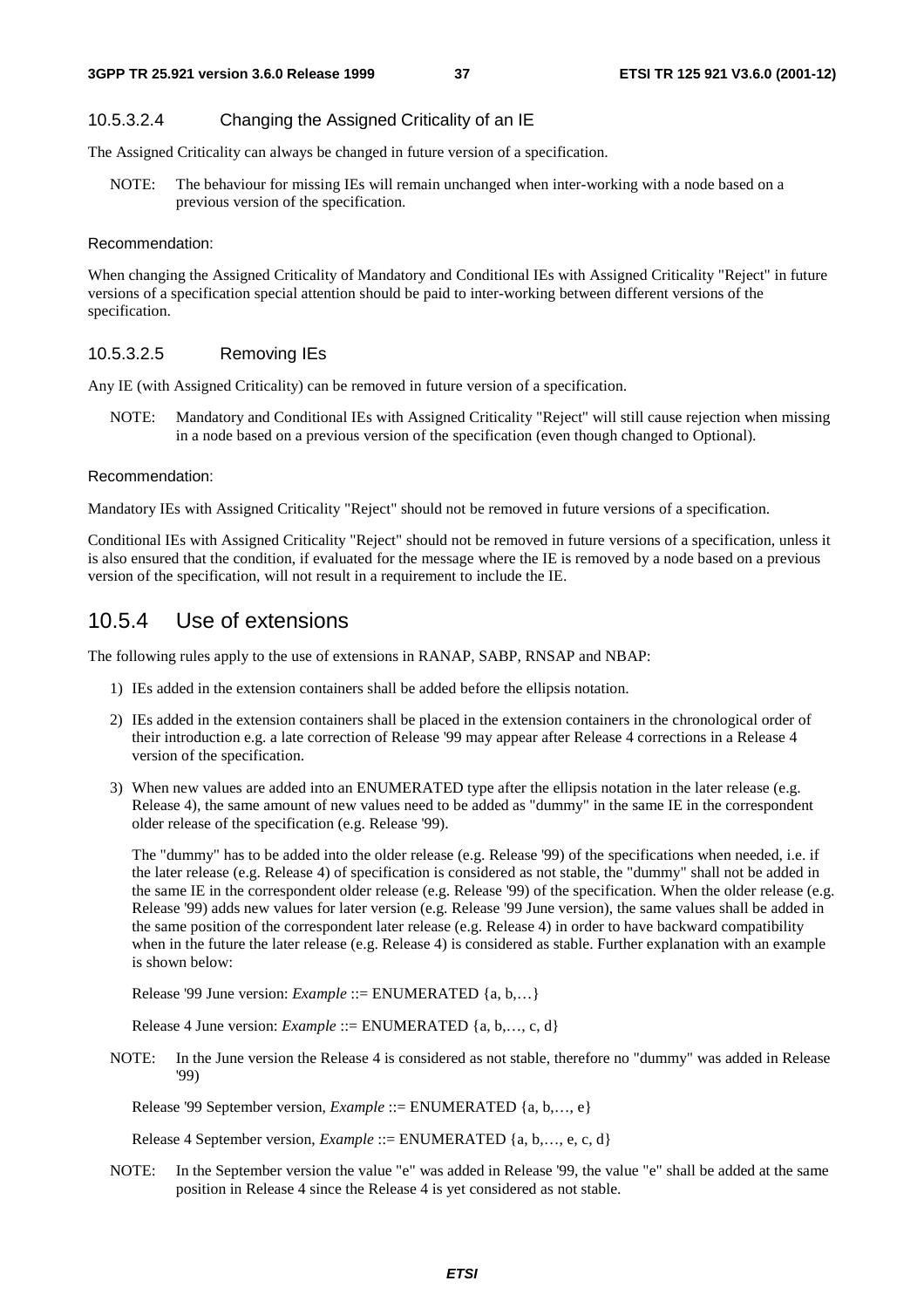Release '99 December version, *Example* ::= ENUMERATED {a, b,..., e, dummy1, dummy2, f}

Release 4 December version, *Example* ::= ENUMERATED {a, b,…, e, c, d, f}

- NOTE: In the December version, when a new value "f" has to be added in Release '99 and the Release 4 is considered as stable, "dummy1" and "dummy2" are added.
- 4) When new choice tags are added into a CHOICE type after the ellipsis notation, new tags shall need to be added in the protocol container.
	- Any addition of a choice tag in Release x for a CHOICE not existing in Release y ( $y \lt x$ ) shall be made by introducing a normal choice tag (not included in the protocol container) after the ellipses if no release  $z(z)$ x) has included a protocol container for this CHOICE yet. Further explanation with an example is shown below:

Release '99 June version, *Example* ::= CHOICE {a, b,…}

Release 4 June version, *Example* ::= CHOICE {a, b,…}

Release '99 September version, *Example* ::= CHOICE {a, b,…, c}

Release 4 September version, *Example* ::= CHOICE {a, b,…, c}

Any addition of a choice tag in Release x for a CHOICE already existing in Release  $y (y < x)$  shall be made inside a protocol container after the ellipses. Further explanation with an example is shown below:

Release '99 June version: *Example* ::= CHOICE {a, b,…}

Release 4 June version: *Example* ::= CHOICE {a, b,…}

Release '99 September version: *Example* ::= CHOICE {a, b,…}

Release 4 September version: *Example* ::= CHOICE {a, b,…, protocol container {d}}

- Any addition of a choice tag in Release x for a CHOICE already containing a protocol container in Release y (y>x) shall be made inside a protocol container after the ellipses. Further explanation with an example is shown below:

Release '99 June version: *Example* ::= CHOICE {a, b,…}

Release 4 June version: *Example* ::= CHOICE {a, b,..., protocol container {d}}

Release '99 September version: *Example* ::= CHOICE {a, b,…, protocol container {e}}

Release 4 September version: *Example* ::= CHOICE {a, b,…, protocol container {d, e}}

If any Release has already included a protocol container in this CHOICE, then all future changes to this CHOICE shall be made by introducing IE's in the protocol container. Further explanation with an example is shown below:

Release 4 June version: *Example* ::= CHOICE {a, b,..., protocol container {d, e}}

Release 4 September version: *Example* ::= CHOICE {a, b,…, protocol container {d, e, f}}

# 11 Message transfer syntax specification

# 11.1 Selection of transfer syntax specification method

For RRC Basic Packed Encoding Rules (BASIC-PER) PER Unaligned Variant and possible use of specialised encoding is chosen.

For RANAP, RNSAP, NBAP, and SABP Basic Packed Encoding Rules (BASIC-PER) Aligned Variant is chosen.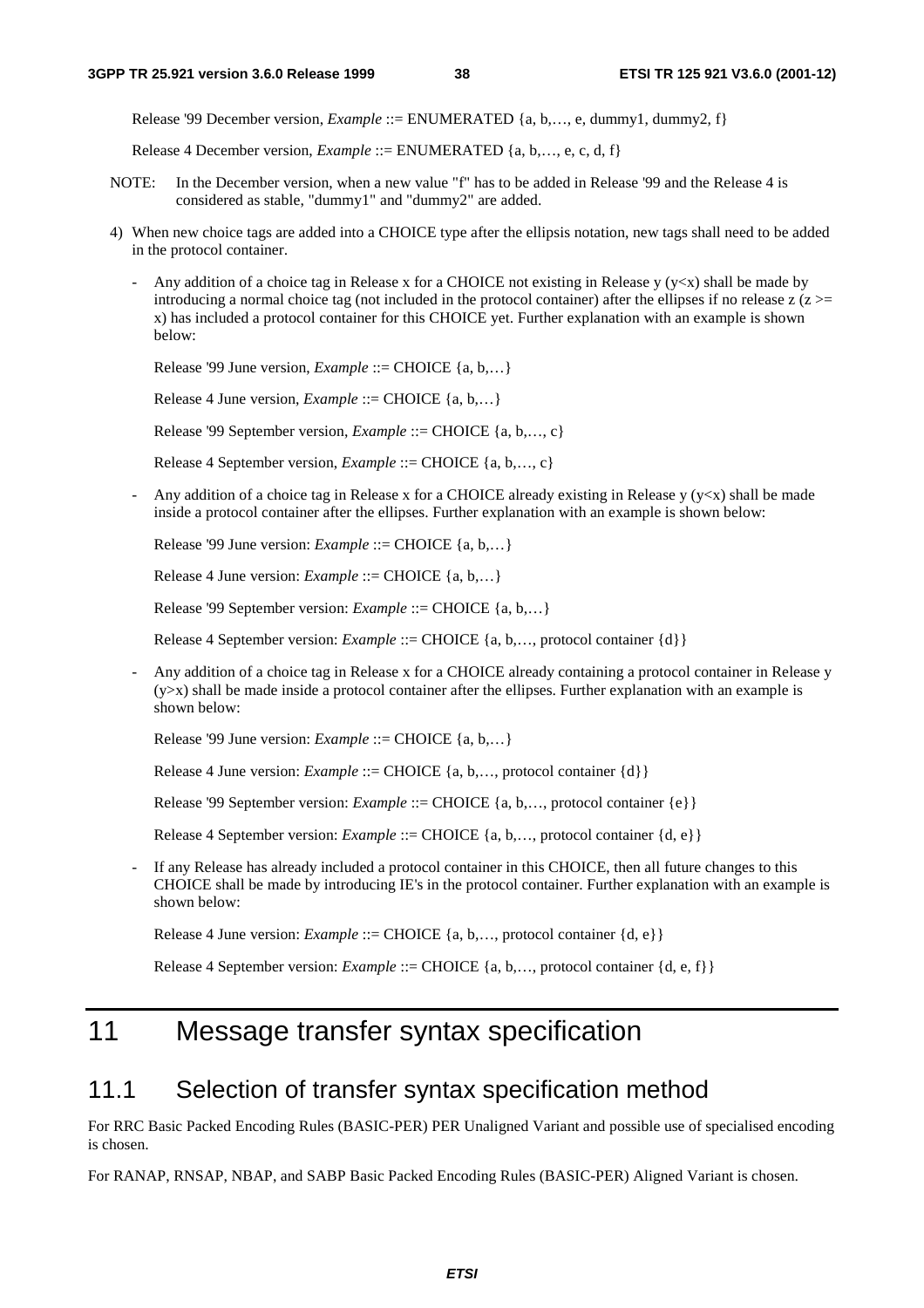# 11.2 Specialised encoding (only RRC)

# 11.2.1 General

Specialised encoding is an escape mechanism that allows the specification of exceptional encodings for parts of messages. Specialised encoding acts as an exception mechanism to the normally applied encoding rules (e.g. Unaligned PER).

The detailed encoding rules for specialised encodings are defined within an ECN module. A link module is used to associate an ECN module with an ASN.1 module. For example:

```
Example-ASN1-Module DEFINITIONS AUTOMATIC TAGS ::= 
BEGIN
     John ::= SEQUENCE { 
         a BOOLEAN, 
         b INTEGER 
     } 
END 
Example-ECN-Module ENCODING-DEFINITIONS ::= 
BEGIN
     IMPORTS John FROM Example-ASN1-Module; 
     MyProc ::= 
         USER-FUNCTION-BEGIN 
             -- Description of special encoding goes here 
         USER-FUNCTION-END 
     John.b ENCODED BY MyProc 
END 
Example-Link-Module LINK-DEFINITIONS ::= 
BEGIN 
     Example-ASN1-Module ENCODED BY perUnaligned WITH Example-ECN-Module 
END
```
In the above example the link module **Example-Link-Module** specifies that the ASN.1 module **Example-ASN1-Module** has the PER unaligned encoding rules as a default with extra specialised encoding defined in the ECN module **Example-ECN-Module**.

### 11.2.2 Notation in ASN.1

The ASN.1 modules shall contain only the abstract definition of the messages.

## 11.2.3 Notation in ECN

If specialised encodings are to be used, all such encodings shall be specified in an ECN module.

Several approaches are possible for specialised encoding. One approach is to use the ECN notation, which allows direct specification of encoding rules (see example 9). The other approaches are to specify using CSN.1 or to reference an encoding defined informally in an existing specification. These last two methods are explained in the following clauses.

### 11.2.3.1 Use of CSN.1

In this case, user functions are defined starting by "--<ECN.Encoding CSN1>--", and containing each one or several CSN.1 types. Specialised encoding of an ASN.1 type is indicated by "ENCODED BY" clauses referring to a CSN.1 user function and followed by the identifier of the CSN.1 type to apply for the encoding.

A user-function based on CSN.1 is limited to a list of descriptions, each description respecting the syntax of CSN.1 V2.0, preceded by the starting text mentioned above and optionally by an IMPORTS clause. The header part of modules as defined in CSN.1 V2.0 is not used. The IMPORTS clause respects the ASN.1 syntax.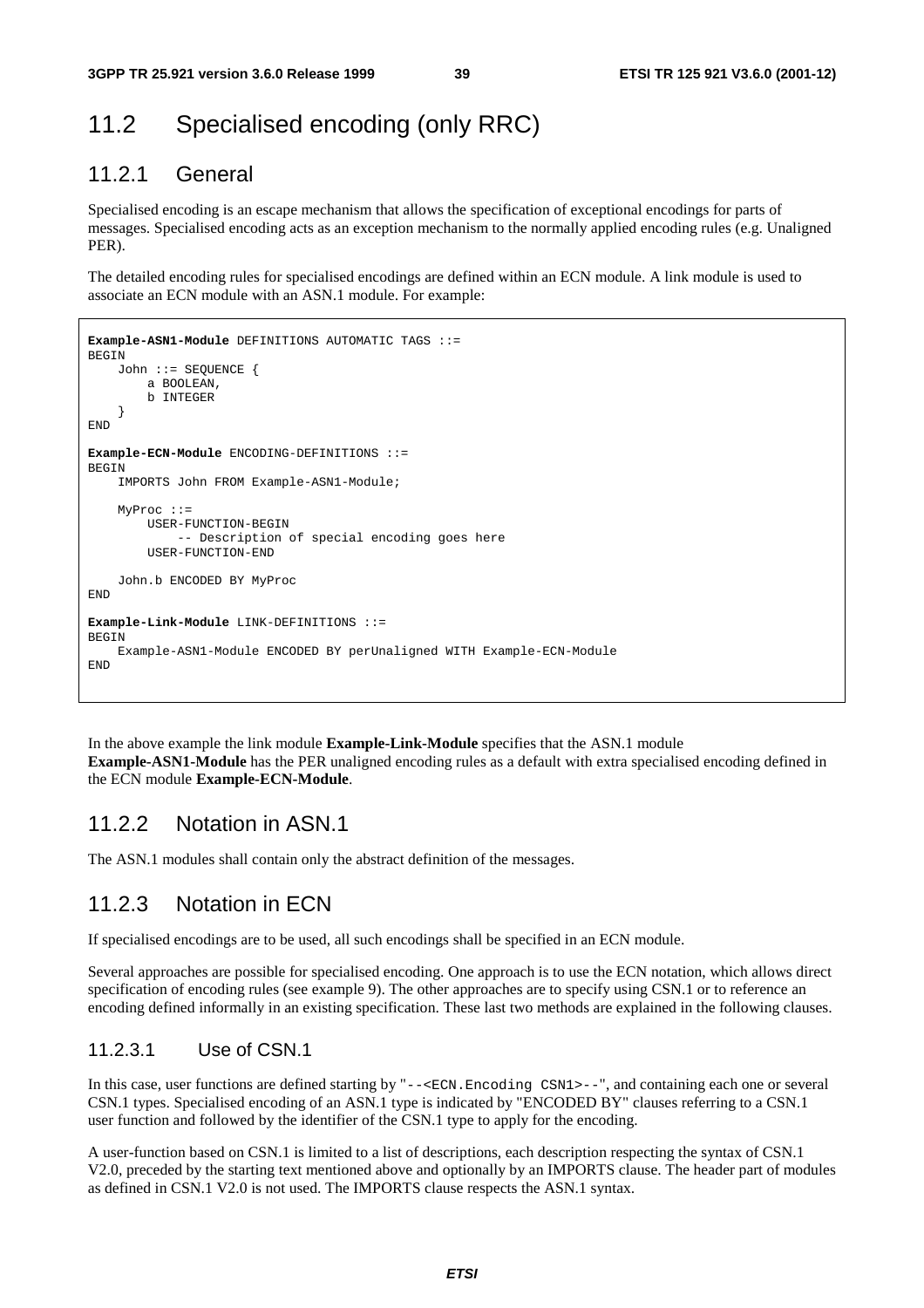NOTE 1: It is expected to move to CSN.1 V2.2 as soon as available.

The specialised encoding shall be such that all the relevant values of a type can be represented with it, i.e. there shall be a mapping from each meaningful abstract value to an encoded value, taking into account any applicable informally stated constraints. Reciprocally, decoding of any received string shall be mapped either to an abstract value or to an error indication.

In the case of a composite ASN.1 type (e.g., choice or sequence), labels are used in the CSN.1 construction for the association with the corresponding parts in the abstract description (see examples 5 and 6). Case is significant. The order of alternatives in a choice construction, or of fields in a sequence, may differ between the abstract and the representation descriptions (see example 7). On the other hand, incompleteness is a specification inconsistency.

In the CSN.1 module <ASN1.*Identifier*> is a reference to a construction defined in an ASN.1 module, as given by an IMPORTS clause at the beginning of the CSN.1 user function. This describes a construction as derived from the ASN.1 description (note that this might contain specialised encoding). This notation aims at distinguishing constructions defined in the CSN.1 module from those defined in an ASN.1 module. Such a reference could be replaced by a complete description in the CSN.1 module, however this would be redundant and cumbersome in the case of complex constructions. See example 3.

In some cases, an elementary ASN.1 type is replaced in the CSN.1 description by a sequence. In such a case, the field name 'V' is used as a label in the sequence to indicate the field that does encode the elementary type. See example 4.

### 11.2.3.2 Reference to informally specified encodings in other specifications

In this case, user functions are defined starting by "-- $\epsilon$ ECN.Reference>--", and containing a textual description of the reference. See example 8.

### 11.2.4 Notation in Link Module

If specialised encodings are to be used, a link module shall be used to associate the ASN.1 module(s) with the corresponding ECN module(s).

NOTE: All the specialised encodings for a given ASN.1 module shall be contained within a single ECN module. See example in 11.2.6.3.

# 11.2.5 Detailed and Commented Examples

The different examples below illustrate different possibilities, and provide some explanations. Examples of complete modules can be found in 11.2.6.

### 11.2.5.1 Example 1

An integer value set is not continuous but it is evenly distributed.

In the ASN.1 module:

SparseEvenlyDistributedValueSet ::= INTEGER (0|2|4|6|8|10|12|14)

In the CSN.1 user function of the ECN module:

```
<SparseEvenlyDistributedValueSet> ::= 
   \text{hi} + (3);
     -- Representation: This represents the integer equal to half the 
    -- binary encoding of the field 
    -- e.g., 010 encodes integer 4
```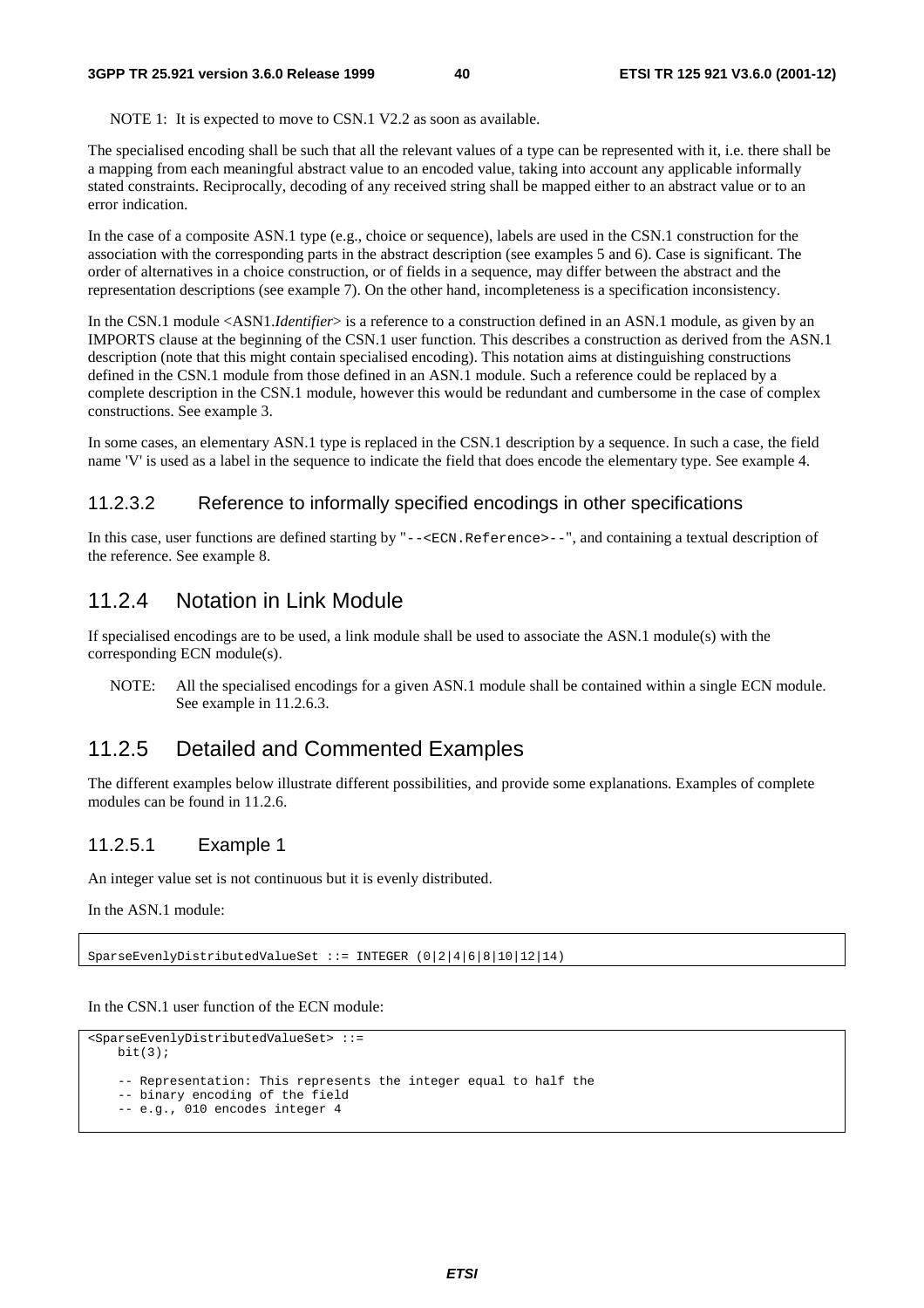### 11.2.5.2 Example 2

An integer value set is not continuous and evenly distributed.

In the ASN.1 module:

```
SparseValueSet ::= INTEGER (0|3|5|6|8|11)
```
In the CSN.1 user function of the ECN module:

```
sSparseValueSet> ::= bit(3) exclude {110 | 111};
-- Representation : 
-- 0 \Rightarrow 000
-- 3 => 001-- 5 => 010-- 6 => 011-- 8 => 100-- 11 => 110
```
Explanations:

The exclusion part implies that the reception of 110 or 111 triggers an exception.

#### 11.2.5.3 Example 3

A list type is encoded using the 'more' bit technique.

This allows optimising the cases where there are few components relatively to the maximum number of components.

In the ASN.1 module:

VariableLengthList ::= SEQUENCE (SIZE (0..10)) of Status

In the CSN.1 user function of the ECN module:

```
<VariableLengthList> ::= 
    <Length : 1** 0> 
     <V : <ASN1.Status>*(len(Length)-1);
```
Explanations:

<ASN1.Status> is a reference to a construction defined in the ASN.1 module.

The traditional 'more' bit technique looks like:

```
<Not recommended VariableLengthList> ::= 
     { 1 <ASN1.Status> }(*) 
    \dot{0};
```
It can be checked that the recommended construction is exactly the same except for the bit order (all the tags are grouped on the start). The recommended construction is highly preferable since it makes it clear that the 'more' bits are just a variable length encoding of a length field. The more traditional technique may have some application when alignment is a concern.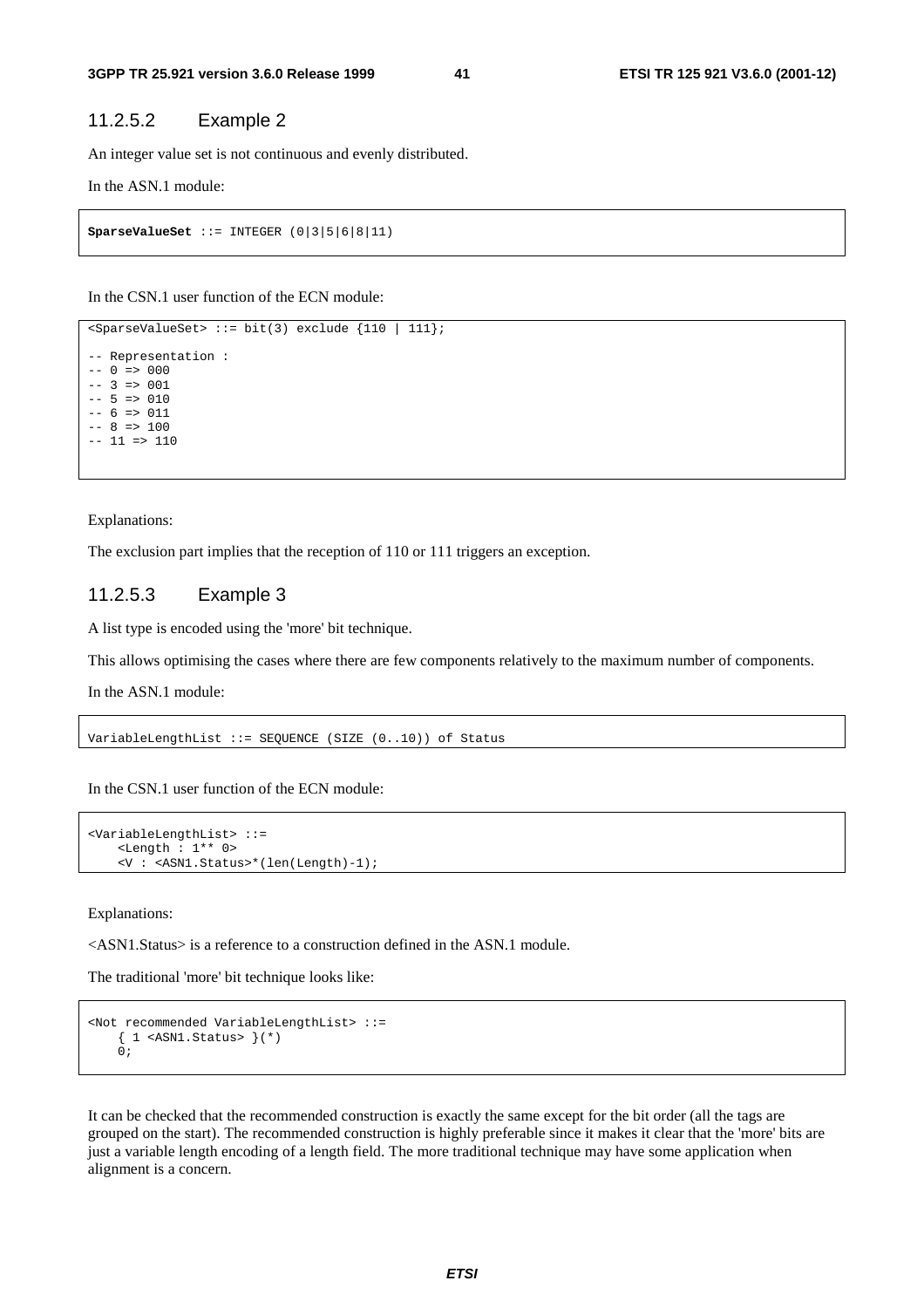### 11.2.5.4 Example 4

A variable length integer using the 'more' bit technique.

This can be used to obtain an encoding of integers where efficiency is sought for small values, but bigger values are still allowed.

In the ASN.1 module:

**VariableLengthList** ::= INTEGER

In the CSN.1 user function of the ECN module:

```
<VariableLengthInteger> ::= 
     <Length : 1** 0> 
     <V : bit*3*(len(Length)-1)>; 
-- This represents the integer encoded in binary by the V field
```
Explanations:

This makes use of the same basic technique than in the previous example.

The traditional 'more' bit technique looks like:

```
<Not recommended VariableLengthInteger> ::= 
    \{ 1 bit(3) \} (*)
     0;
```
It can be checked that the recommended construction is exactly the same except for the bit order (all the tags are grouped on the start). The recommended construction is highly preferable since it makes it clear that the 'more' bits are just a variable length encoding of a length field. In addition, it allows specifying the encoding/decoding of the integer as a continuous string.

### 11.2.5.5 Example 5

Some alternatives of a choice type are used more frequently as others. Therefore the tags for the frequently used alternatives are specified to be shorter than others.

In the ASN.1 module:

```
VariantRecord ::= CHOICE { 
     flag Flag, -- The two first alternatives are mostly used 
     counter Counter, 
     extEnum ExtendedEnum, 
    status Status,<br>list Variabl
             list VariableLengthList 
}
```
In the CSN.1 user function of the ECN module:

```
<VariantRecord> ::= 
     { 00 <flag : <ASN1.Flag>> 
      01 <counter : <ASN1.Counter>>
      | 100 <extEnum : <ASN1.ExtendedEnum>> 
       | 101 <status> : <ASN1.Status>> 
      | 110 <List : <ASN1.VariableLengthList>> 
      };
```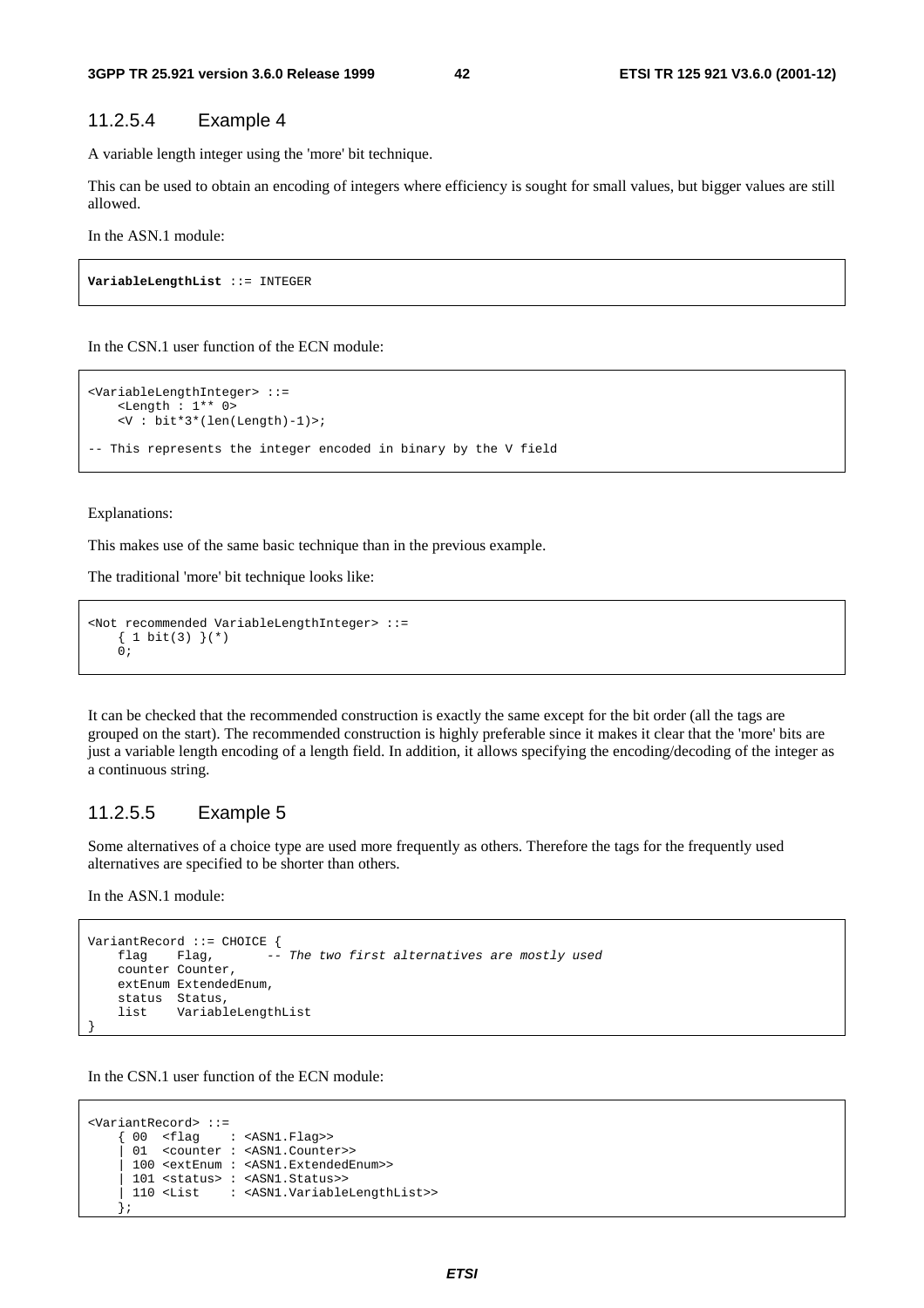Explanations:

The tag list can be adapted precisely to the expected statistics. Any tag list such that no member is the start of another member is acceptable.

#### 11.2.5.6 Example 6

The size of a component (e.g., integer, bit string, character string, sequence-of) depends on the value of one or several other components. The example here is that of an integer whose range depends on the value of another integer.

In the ASN.1 module:

```
ConditionalSized ::= SEQUENCE 
 { 
   modulo INTEGER(1..2048)phase INTEGER(0..2047)}
```
In the CSN.1 user function of the ECN module:

```
<ConditionalSized> ::= 
    <modulo : bit(12)> 
    <phase : bit*logval(modulo)>; 
-- where logval is the function to the smaller integer higher or equal 
-- to the logarithm in base 2 of 1 plus the integer encoded in binary in the 
-- argument 
-- e.g., logval(0101) = 3 
-- logval(00) = 0-- 10qval(10) = 2-- this can be also described as the position of the last '1' in the argument, 
-- starting from the end
```
### 11.2.5.7 Example 7

A specialised extension mechanism optimised for very short extensions.

In the ASN.1 module:

```
SpecialisedExtensionV1 ::= SEQUENCE { 
     c1 C1, 
     c2 C2, 
     extension SEQUENCE{} OPTIONAL 
}
```
In the CSN.1 user function of the ECN module:

```
<Empty Extension> ::= 
      <Length : <Extension Length>> 
      bit* lval(Length) & 
      {<SpuriousExtension : bit(*) = null>; 
<Extension Length> ::= 
     \text{L}: 0 > |<br>1 \cdots i bit(3) - 111 \cdots | -- lval = 0<br>1 \cdots i bit(3) - 111 \cdots | -- lval = val(L) + 1
     1 <L : bit(3) – 111> |<br>1111 <L : bit(4)>;
                                             -- lval = 8*val(L)+8
```
In the ECN module:

SpecialisedExtensionExampleV1.extension ENCODED BY CSN1Proc."Empty Extension"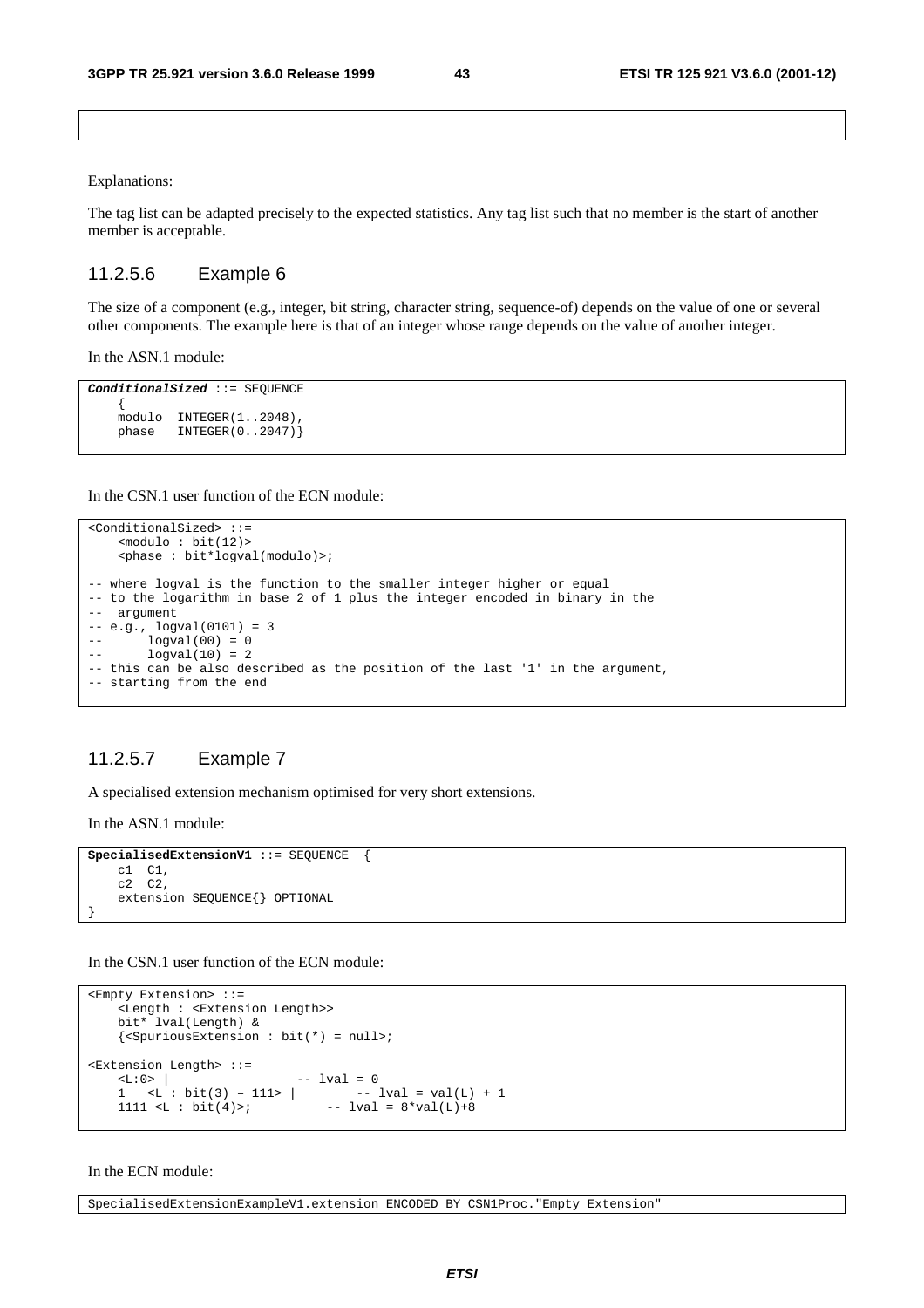Explanations:

The use of the intersection  $(x)$  is not needed in the empty extension placeholder. It is introduced here to prepare the description of the eventual extension, see further on.

The specialisation is on the encoding of the length field.

The '= null' forbids that a sender compliant with this version sends anything else than an empty 'extension', while the 'bit(\*)' allows a receiver to accept any string (the end is constrained by the length field).

In an ulterior version this can become:

In the ASN.1 module:

```
SpecializedExtensionV2 ::= SEQUENCE { 
      c1 C1, 
     c2 \overline{c2},
      extension SEQUENCE 
      {c3 C3 OPTIONAL, 
      \begin{bmatrix} c4 & c4 \end{bmatrix} }
```
In the CSN.1 USER-FUNCTION of the ECN module

```
< Extension of SpecialExtensionV2 > ::= 
     <Length : <Extension Length>> 
     bit* lval(Length) & 
    \{ \text{ cc4 : } \text{ASN1.C4} \}\{0 \mid 1 \leq c3 : \text{SNN1.C3>>}\} <Spurious Extension : bit(*) = null> 
     }//; 
;
```
In the ECN module:

SpecialisedExtensionExampleV1.extension ENCODED BY CSN1Proc."Extension of SpecialExtensionV2"

Explanations:

The intersection  $(x)$  is used to put two constraints on 'extension', a) it must have a length as derived from the 'Length' field, b) it must respect the structure specified after the & (i.e., c4 followed by optional c3 followed by an extension placeholder).

The 'spurious extension' is required to allow further extension within the container.

The truncation  $(\frac{1}{\ell})$  ensures that the receiver will accept the extension as encoded by an older sender (i.e., with length set to 0, and the extension empty).

The interversion of C3 and C4 is not strictly needed. However, it allows not to include the presence bit of C3 when set to 0 and if it ends the sequence, and avoids to allow the sender to skip C4.

#### 11.2.5.8 Example 8

This example is importing the definition of the Mobile Station Classmark 2 IE from GSM 04.08.

In the ASN.1 module:

GSMClassMark ::= OCTET STRING

In the ECN module: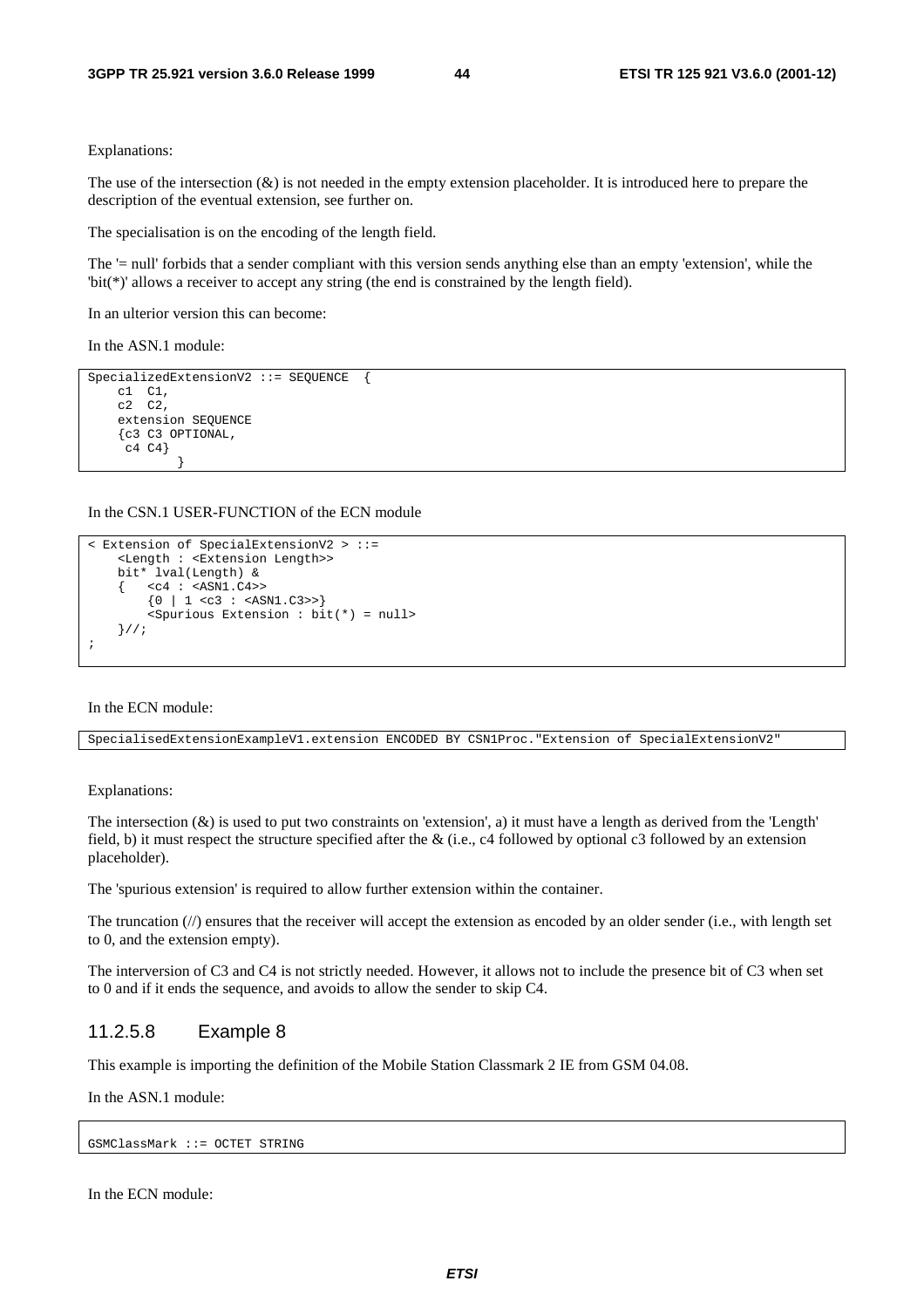| $GSMC1$ assmarkProc ::=                                                                 |
|-----------------------------------------------------------------------------------------|
| USER-FUNCTION-BEGIN                                                                     |
| -- <ecn.reference>--</ecn.reference>                                                    |
| GSM 04.08, version 7.0.0, Figure 10.7 "GSM 04.08 Mobile Station Classmark 2 information |
| element", octets 2 to 5                                                                 |
| USER-FUNCTION-END                                                                       |
|                                                                                         |
| GSMClassMark ENCODED BY GSMClassmarkProc                                                |

#### 11.2.5.9 Example 9

Example of encoding definition directly specified using ECN notation. This example defines a specialised encoding for small integer fields using the auxiliary ASN.1 type Int16Encoding.

In the ASN.1 module:

```
SpecialInt ::= INTEGER (0..15)
Int16Encoding {Dummy} ::= SEQUENCE<br>length INTEGER (0..MAX
                       INTEGER (0.MAX),
         value Dummy}
```
In the ECN module:

```
-- Example encoding definition using native ECN 
Int16Encoding.length ::= ENCODING 
                  {SPACE {variable-self-delim}, 
                          \overline{1,2,3,4} etc
                          -- 0 => 1, 10 => 2, 110 => 3, 1110 =>4
                  VALUE {bit-count-simple-0}, 
                  LENGTH-DETERMINANT-FOR Int16Encoding.value } 
Int16Encoding.value ::= ENCODING<br>{SPACE {variab}
                          \{variable-min UNITS bits(2)\}, VALUE {offset-suppress-zero} 
                           -- Will encode the offset for lb 
                           -- into the minimum number 
                           -- of 2-bits (the number is determined 
                           -- by length - see later, with zero 
                           -- encoding into zero bits. -- } 
-- Association of ECN native definitions with ASN.1 type 
SpecialInt ENCODED BY Int16Encoding
```
The encoding of each component is described by fields. The SPACE field specifies the size of the component. The VALUE field specifies the bit pattern that is used to encode the value. The LENGTH-DETERMINANT-FOR field specifies that this component (Int16Encoding.length) is used to calculate the SPACE field of another component (Int16Encoding.value).

### 11.2.6 Complete Modules

The complete modules summarising the examples above, in conformance with the rules, can be found below.

### 11.2.6.1 ASN.1 module

```
Sample-ASN1-Module DEFINITIONS AUTOMATIC TAGS ::= 
BEGIN
     GSMClassMark ::= OCTET STRING 
    B ::= BOOLEAN 
     SparseEvenlyDistributedValueSet ::= INTEGER (0|2|4|6|8|10|12|14) 
     SparseValueSet ::= INTEGER (0|3|5|6|8|11) 
     VariableLengthList ::= SEQUENCE (SIZE (0..10)) OF Status
```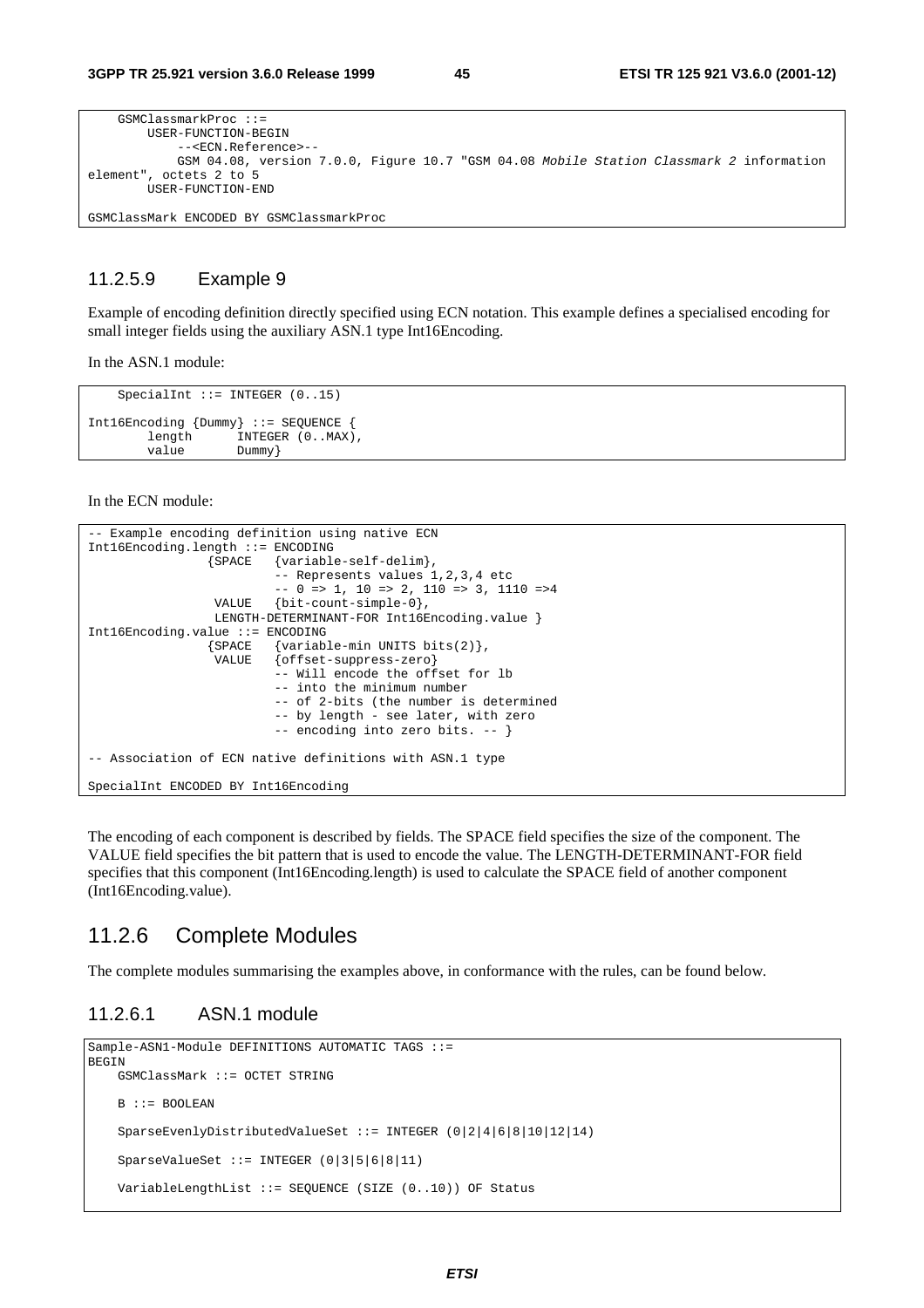```
 VariableLengthInteger ::= INTEGER 
   VariantRecord ::= CHOICE {<br>flag Flag,
           flag Flag, -- The two first alternatives are mostly used
            counter Counter, 
           extEnum ExtendedEnum,<br>status Status,
                       Status,
            list VariableLengthList 
    } 
    ConditionalSized ::= SEQUENCE { 
           modulo INTEGER(1..2048),
            phase INTEGER(0..2047) 
    } 
    SpecialisedExtensionV1 ::= SEQUENCE { 
 c1 C1, 
c2 \quad c2, extension SEQUENCE {} OPTIONAL 
    } 
    SpecialisedExtensionV2 ::= SEQUENCE { 
 c1 C1, 
c2 \quad c2, extension SEQUENCE { 
                c3 C3 OPTIONAL, 
                 c4 C4 
            } OPTIONAL 
    } 
   Counter ::= INTEGER (0..255)ExtendedEnum := ENUMERATED \{a, b, c, d, space4, space4, space5, space6, space7\}Status ::= INTEGER \{ idle(0), veryBusy(3) \} (0..3)
    Flag ::= BOOLEAN 
    C1 ::= OCTET STRING 
   C2 :: = BOOLEANC3 := INTER (0.65535) C4 ::= SEQUENCE { 
 c1 C1, 
 c3 C3 
    } 
   SpecialInt ::= INTEGER (0..15)
    Int16Encoding {Dummy} ::= SEQUENCE { 
           length INTEGER (0..MAX),<br>value Dummv
           value
    }
END
```
### 11.2.6.2 ECN module

```
Sample-ECN-Module ENCODING-DEFINITIONS ::= 
BEGIN 
 IMPORTS GSMClassMark, B, SparseEvenlyDistributedValueSet, SparseValueSet, 
 VariableLengthList, VariableLengthInteger, VariantRecord, 
         ConditionalSized, SpecialisedExtensionV1.extension, SpecialisedExtensionV2.extension, 
         SpecialInt, Int16Encoding 
             FROM Sample-ASN1-Module; 
     -- Example encoding definition using GSM Mobile Station Classmark 2 
     GSMClassmarkProc ::= 
         USER-FUNCTION-BEGIN 
             --<ECN.Reference>-- 
                         GSM 04.08, version 7.0.0, Figure 10.7 "GSM 04.08 Mobile Station Classmark 2
information element", octets 2 to 5 
         USER-FUNCTION-END
```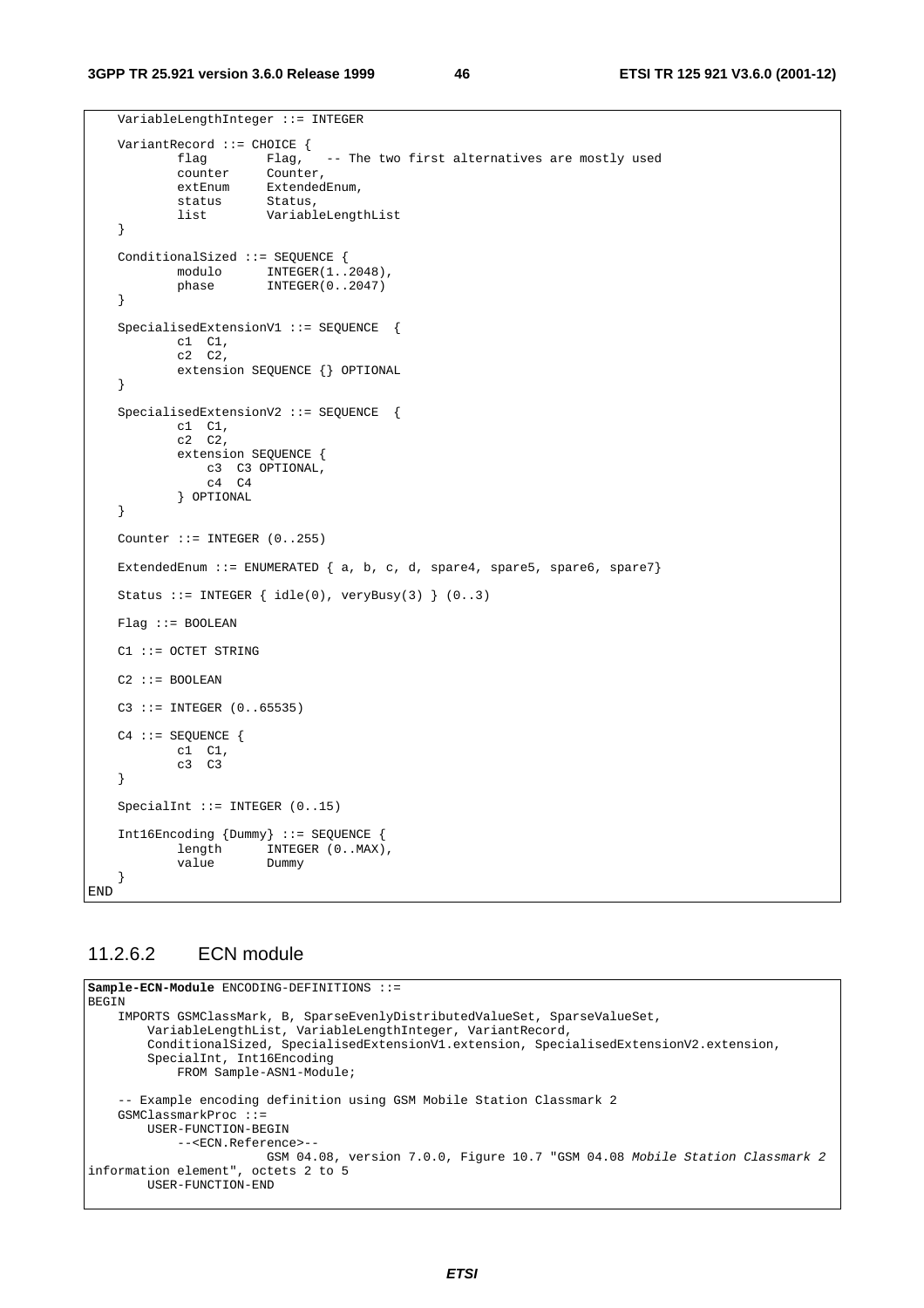#### **3GPP TR 25.921 version 3.6.0 Release 1999 47 ETSI TR 125 921 V3.6.0 (2001-12)**

```
- Example encoding definition using CSN.1
   CSN1Proc :: = USER-FUNCTION-BEGIN 
              --<ECN.Encoding CSN1>-- 
             IMPORTS 
                  Flag, Counter, ExtendedNum, Status, VariableLengthList, 
                 C4, C3 FROM Sample-ASN1-Module; 
             <SpecialBoolean> ::= 0 | 1; 
             <SparseEvenlyDistributedValueSet> ::= bit(3); 
                  -- Representation: This represents the integer equal to 
                  -- half the binary encoding of the field 
                  -- e.g., 010 encodes integer 4 
             s < SparseValueSet> : = bit(3) exclude {110 | 111};
                  -- Representation : 
                 -- 0 = > 000-- 3 => 001-- 5 => 010-- 6 => 011-- 8 => 100-- 11 \Rightarrow 110
              <VariableLengthList> ::= 
                  <Length : 1** 0> 
                  <V : <ASN1.Status>*(len(Length)-1)>; 
              <VariableLengthInteger> ::= 
                  <Length : 1** 0> 
                 \langle V : \overline{bit*3*}(\text{len}(\text{Length})-1) \rangle;
              -- This represents the integer encoded in binary by the V field 
              <VariantRecord> ::= 
                 \{ 00 \text{ <} flag \text{ : } \text{<ASN1.Flag}\} | 01 <counter : <ASN1.Counter>> 
                    | 100 <extEnum : <ASN1.ExtendedEnum>> 
                    | 101 <status> : <ASN1.Status>> 
                    | 110 <List : <ASN1.VariableLengthList>> 
                 \mathfrak{z};
             <ConditionalSized> ::= 
                  <modulo : bit(12)> 
                  <phase : bit*logval(modulo)>; 
              -- where logval is the function to the smaller integer higher or 
              -- equal to the logarithm in base 2 of 1 plus the integer 
              -- encoded in binary in the argument 
             -- e.g., <math>logval(0101) = 3 -- logval(00) = 0 
            -- logval(10) = 2 -- this can be also described as the position of the last '1' in 
             -- the argument, starting from the end 
             <Empty Extension> ::= 
                  <Length : <Extension Length>> 
                  bit* lval(Length) & 
                 \{\langle < Spurious Extension : bit(*) = null>;
             <Extension Length> ::= 
                                       -- lval = 0
1 <L : bit(3) – 111> | -- lval = val(L) + 1
1111 <L : bit(4)>; - - lval = 8*val(L)+8 < Extension of SpecialExtensionV2 > ::= 
                  <Length : <Extension Length>> 
                  bit* lval(Length) & 
                 \{ \text{ cc4 : } \text{ansN1.c4}\{0 \mid 1 \leq c3 : \text{SNN1.C3>>}\} <Spurious Extension : bit(*) = null> 
                  }//; 
\mathbf{z} ; and \mathbf{z} is the set of \mathbf{z} USER-FUNCTION-END 
     -- Example encoding definition using native ECN 
     Int16Encoding.length ::= ENCODING 
                      {SPACE {variable-self-delim},
```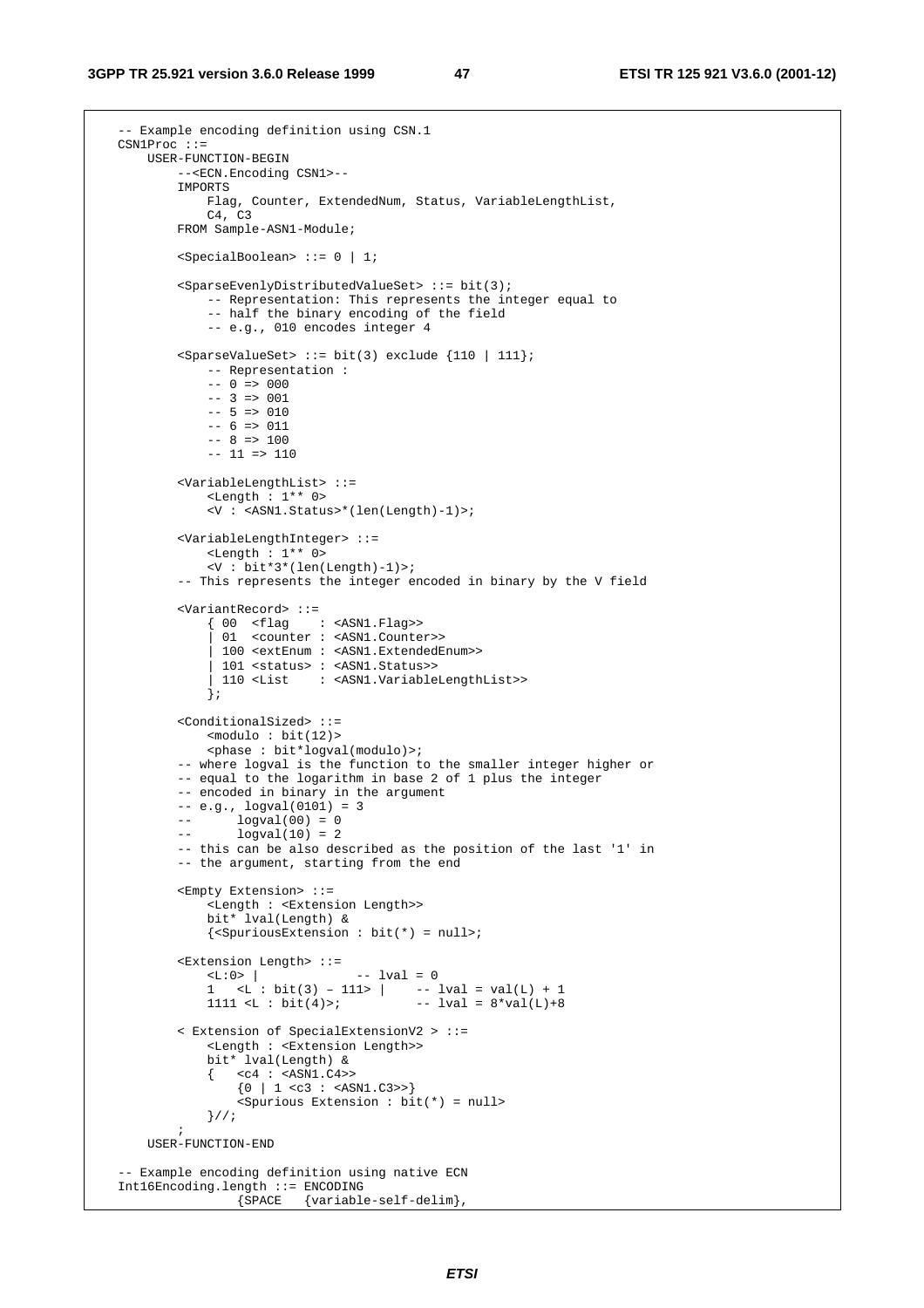#### **3GPP TR 25.921 version 3.6.0 Release 1999 48 ETSI TR 125 921 V3.6.0 (2001-12)**

 -- Represents values 1,2,3,4 etc -- 0 => 1, 10 => 2, 110 => 3, 1110 =>4 VALUE {bit-count-simple-0}, LENGTH-DETERMINANT-FOR Int16Encoding.value } Int16Encoding.value ::= ENCODING  ${Space$   ${variable-min}$  UNITS bits(2) },<br>VALUE  ${offset-{}suppress-zero}$  $\{ \text{offset-suppress-zero} \}$  -- Will encode the offset for lb -- into the minimum number -- of 2-bits (the number is determined -- by length - see later, with zero -- encoding into zero bits. -- } -- Association of CSN.1 encoding definitions with ASN.1 types GSMClassMark ENCODED BY GSMClassmarkProc B ENCODED BY CSN1Proc."SpecialBoolean" SparseEvenlyDistributedValueSet ENCODED BY CSN1Proc."SparseEvenlyDistributedValueSet" SparseValueSet ENCODED BY CSN1Proc."SparseValueSet" VariableLengthList ENCODED BY CSN1Proc."VariableLengthList" VariableLengthInteger ENCODED BY CSN1Proc."VariableLengthInteger" VariantRecord ENCODED BY CSN1Proc."VariantRecord" ConditionalSized ENCODED BY CSN1Proc."ConditionalSized" SpecialisedExtensionV1.extension ENCODED BY CSN1Proc."Empty Extension" SpecialisedExtensionV2.extension ENCODED BY CSN1Proc." Extension of SpecialExtensionV2" -- Association of ECN native definitions with ASN.1 type SpecialInt ENCODED BY Int16Encoding END

### 11.2.6.3 Link Module

Sample-Link-Module LINK-DEFINITIONS ::= **BEGIN**  Sample-ASN1-Module ENCODED BY perUnaligned WITH Sample-ECN-Module END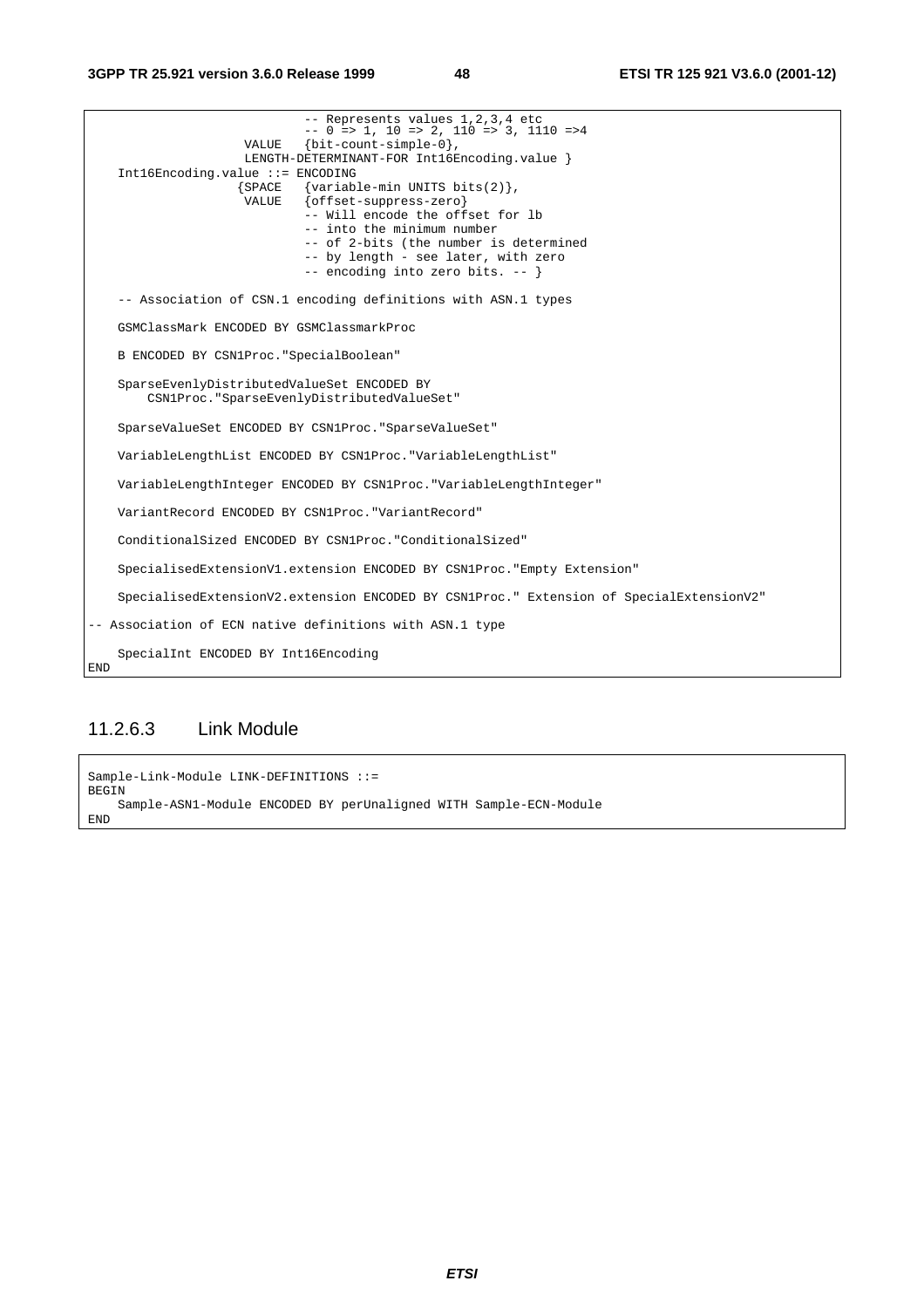# 12 Guidelines involving different specification parts

# 12.1 Correction of inconsistencies between tabular and ASN.1 in RRC

This section includes guidelines describing how to correct inconsistencies between the tabular description and the ASN.1 message specifications of a protocol. The guidelines apply when the inconsistency is not corrected in a straightforward manner.

In some cases clarification should be added to the procedure specification. If the error is procedure specific, this clarification should be added to the procedure specification. Otherwise it should be added to section specifying the general actions upon reception of the concerned IE In case the message is sent from UE to UTRAN, the procedure specification part of the solution may not be needed because RRC specification focuses on UE requirements.

In case comments should be added to the tabular description, these are to be included in the semantics description column.

## 12.1.1 Correcting the "need" of an IE

### 12.1.1.1 IE is optional in ASN.1 while it is correctly specified as mandatory in the tabular

The correction should involve the following elements:

- Add clarification to procedure specification, that if the information is absent, it shall be considered as a protocol error.
- Align the tabular description with the ASN.1 and add a comment that the IE is required but that the need is set to OP in order to align with the ASN.1.
- Add comments to ASN.1 that the IE should be mandatory in later versions of this message.

### 12.1.1.2 IE is mandatory in ASN.1 while it is correctly specified as optional in tabular

The correction should involve the following elements:

- Add clarification to procedure specification concerning what information should be sent when the IE is not required from a functional point of view. Furthermore, clarify what shall be done upon reception of this information.
- Align the tabular description with the ASN.1 and add a comment that the IE is not required but that the need is set to MP in order to align with the ASN.1.
- Add comments to ASN.1 that the IE should be optional in later versions of this message.

## 12.1.2 Removing an IE

### 12.1.2.1 IE is optional in ASN.1 while it should be absent

The guidelines provided in this section apply in case it is not expected that the IE is to be used in a later release.

The correction should involve the following elements:

- Remove IE from procedure description (if applicable).
- Remove IE from tabular description (if applicable).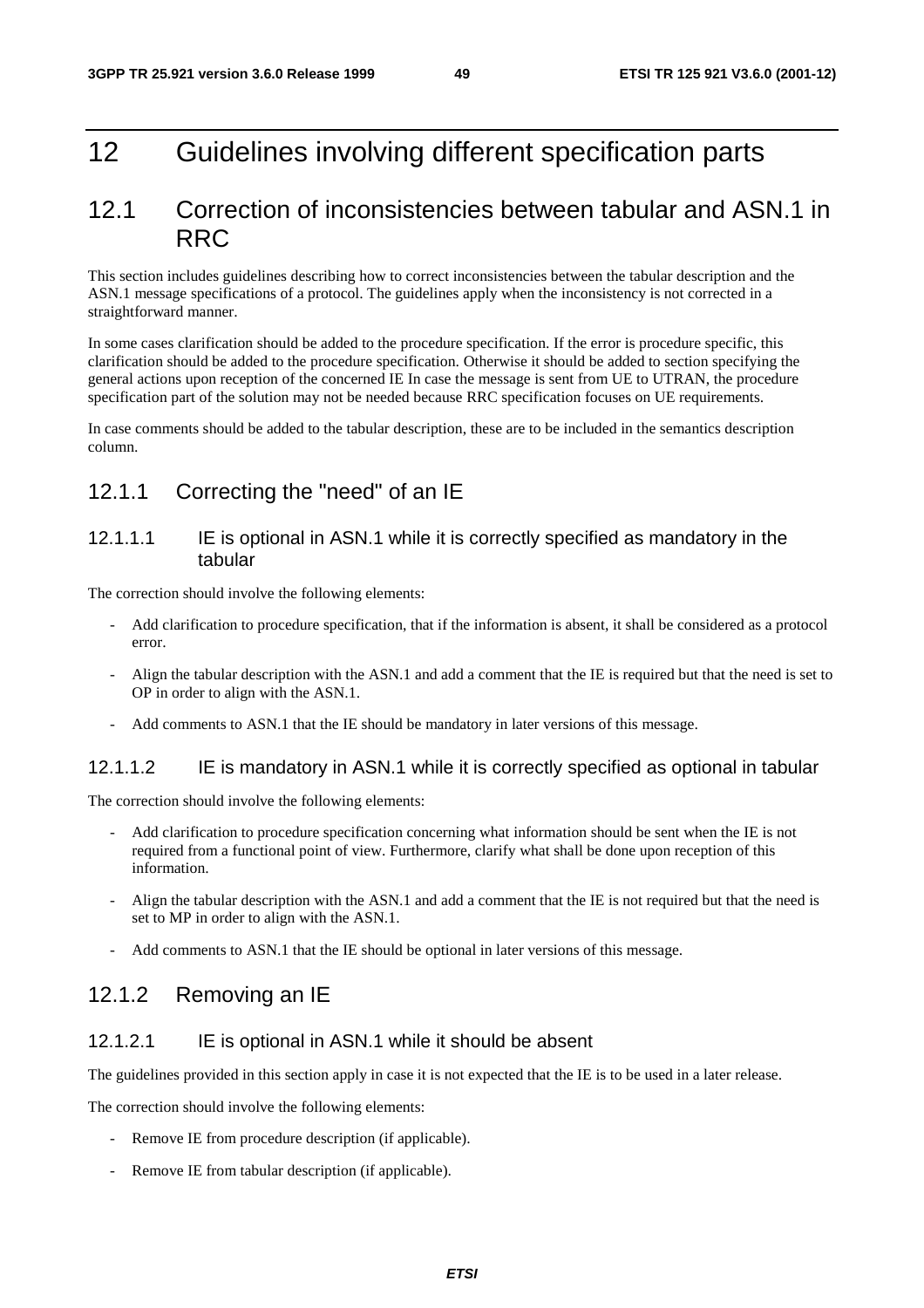- In ASN.1, replace IE by dummy with same type. Add comment to ASN.1 that IE shall not be sent and shall be ignored, if received. Also add comment that the IE should be removed in later versions of this message.
- NOTE: There is no need for procedure specification additional to the general statement about ignoring of dummy IEs.

### 12.1.2.2 IE is optional in ASN.1 while the associated functionality should be removed from this release

The guidelines provided in this section apply in case the functionality is to be removed from the concerned release while it is likely that it is to be used in a later release.

The correction should involve the following elements:

- Add clarification to procedure specification that IE should not be sent and that if received, the configuration is considered either as invalid or as undefined is in this version.
- Add comment to tabular description that IE is not used in this version of the specification.
- Add comment to ASN.1 that, in this version of the specification, IE shall not be sent and shall be ignored, if received.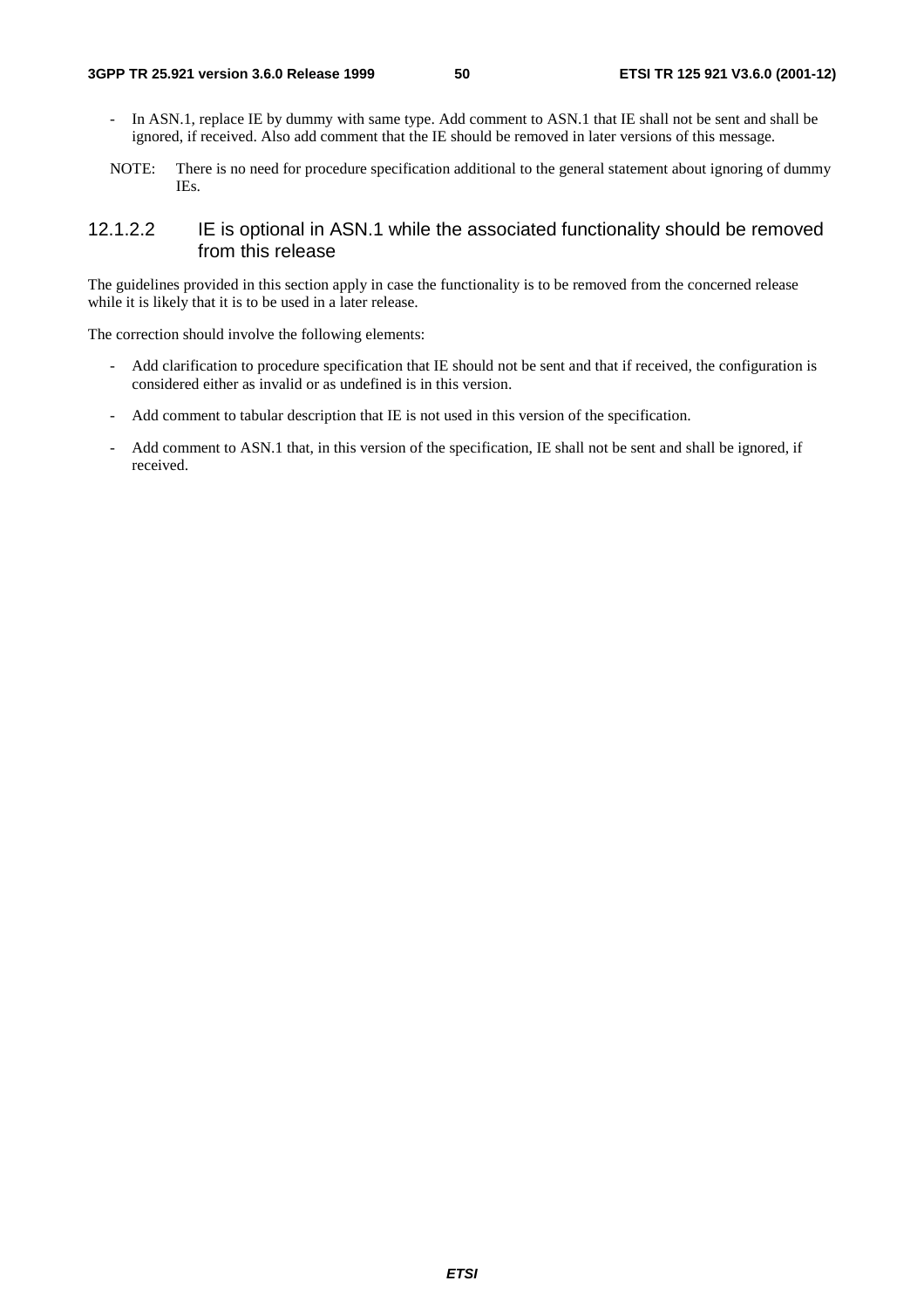# Annex A: Usage of ASN.1

NOTE: The text in this annex should be seen as illustration of how ASN.1 can be used and do not necessarily reflect how ASN.1 is used in the RAN specifications.

The following clauses contain guidelines for specification of protocol messages with ASN.1.The purpose of ASN.1 is to make it possible to specify message contents description of a message (i.e. what is the contents of a message) separately from its transfer syntax (i.e. how a message is encoded for transmission). The features that ASN.1 provides include specification of:

- Extensibility (both structural and extension of value set).
- Optional IEs and values (see the clauses A.2.2 and A.3.10).
- Default values (see the clauses A.2.2 and A.3.10).
- Comprehension required (see the clause A.2.4).
- Inter/Intra IE dependency (see the clause A.3.10).
- Specification of partial decoding (see the clause A.2.5).

The clause 11 specifies how message transfer syntax is specified. It should be noted that importance of some transfer syntax properties must be determined early during specification because of their effect on message contents description specification possibilities. The properties are **compactness** and **extensibility.** If extreme compactness is required then extensibility must be restricted. If good extensibility is required then compromises must be done regarding compactness. The sections concerning these issues are marked in the following clauses as **COMPACTNESS** and **EXTENSIBILITY**.

Identifiers that could be keywords of another language (e.g.: SDL, C, ASN.1, JAVA, C++, …) should be avoided.

# A.1 Message level

# A.1.1 Messages

It is presumed that messages share the same structure, namely that they contain an identification part and a contents part. An identification part contains an IE that identifies a message among all messages in some context.

A contents part contains message specific IEs.

IE is a list of components.

Example: A protocol layer XYZ contains three messages: A, B and C. The structure of the messages is as presented in the figure A.1.1.1.



**Figure A.1.1.1: Three example messages** 

Messages are specified using ASN.1 [1]. There are three ASN.1 types, *MessageA*, *MessageB* and *MessageC*, which contain definitions for the contents of the above messages. The mapping between the message contents types and message identifiers is as follows: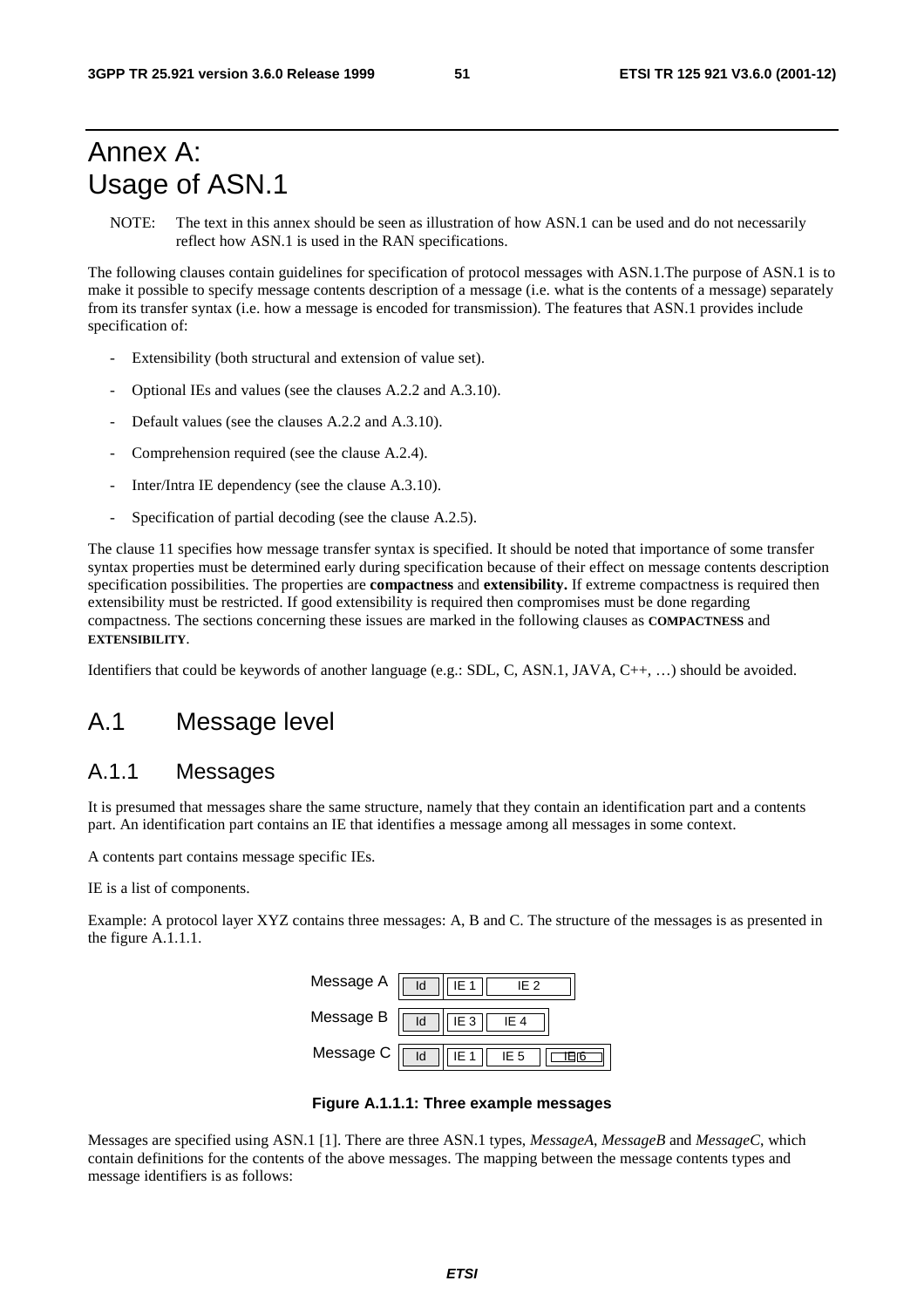| Message id | Type of message contents |
|------------|--------------------------|
|            | MessageA                 |
|            | MessageB                 |
|            | MessageC                 |

New message types will be introduced in the future.

In cases where different PDUs have different identification schemes it is possible to apply this categorisation for a set of PDUs that share the same identification scheme.

### A.1.2 Message definition

In order to capture information in the previous clause the following three things must be defined:

- 1. A structure for the table.
- 2. The table itself.
- 3. A generic message structure that can contain both message identifier IE and message contents IEs (i.e. id 1 + *MessageA*, id 2 + *MessageB*, id 3 + *MessageC*).

The table structure is defined as follows using ASN.1 classes [2]:

```
XYZ-MESSAGE ::= CLASS &id MessageId UNIQUE, 
     &Type 
} 
WITH SYNTAX { 
     &id &Type 
} 
MessageId ::= INTEGER (0..63)
```
The table is defined as follows:

```
XYZ-Messages XYZ-MESSAGE ::= { 
     { messageA-id MessageA } | 
      { messageB-id MessageB } | 
     { messageC-id MessageC } , 
                     -- Extension marker => additional messages
                      -- can be introduced. 
} 
messageA-id MessageId ::= 1 
messageB-id MessageId ::= 2 
messageC-id MessageId ::= 3
```
The following type represents the generic message structure that can carry values of the messages specified in the *XYZ-Messages* table.

```
XYZ-Message ::= SEQUENCE { 
 id XYZ-MESSAGE.&id ({XYZ-Messages)}, 
 -- MessageId: 1, 2 or 3 
    contents XYZ-MESSAGE.&Type ({XYZ-Messages}{@id}) 
           -- id=1 => MessageA, id=2 => MessageB, id=3 => MessageC
}
```
The above definition means that if *id* is 1 then the *Message* type could be interpreted as the following type: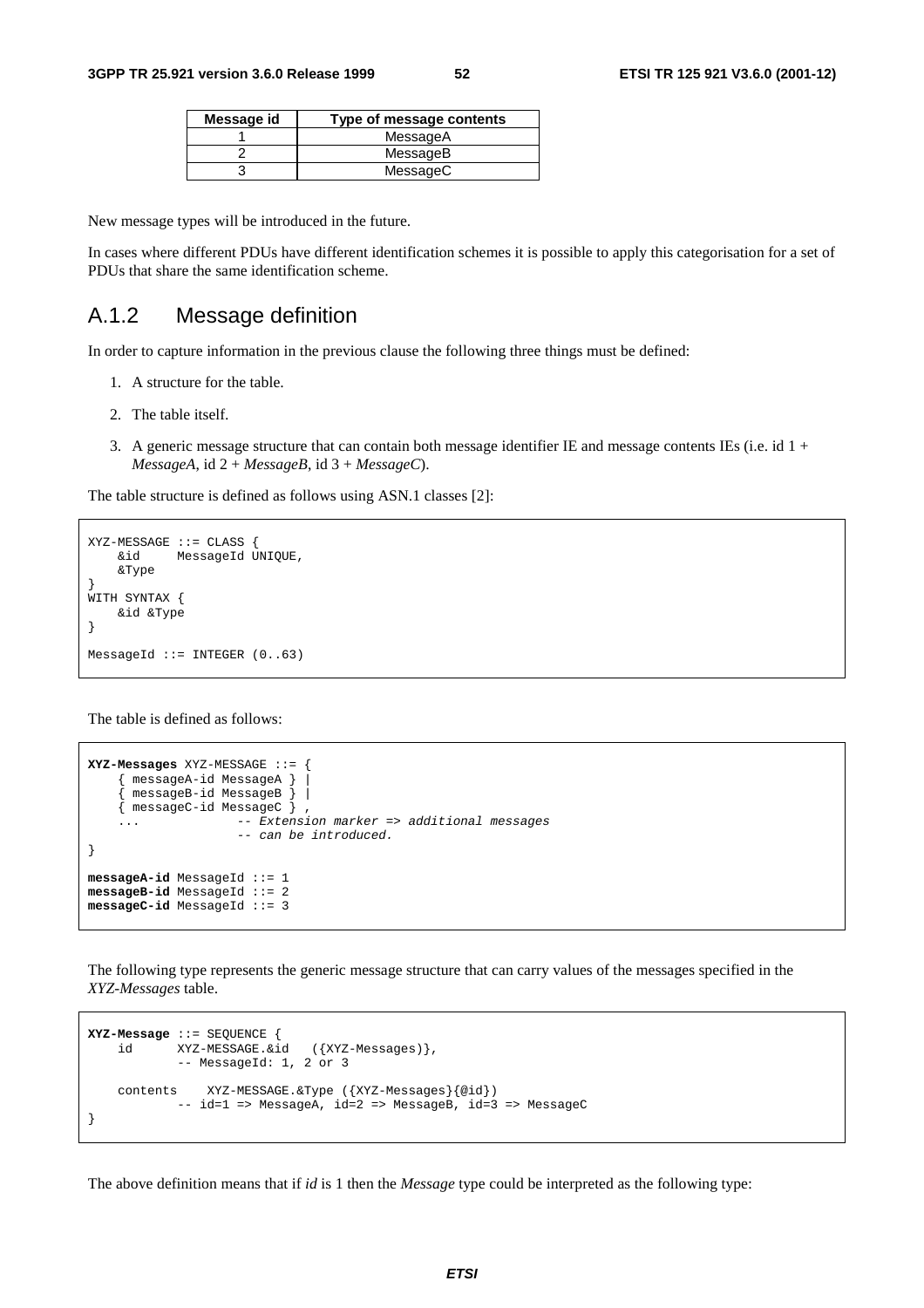```
XYZ-Message ::= SEQUENCE { 
   id MessageId, -- 1
   contents SEQUENCE {<br>iel IEl.
 ie1 IE1, 
 ie2 IE2 
    } 
}
```
If *id* is 2 then the type could be interpreted as the following type:

```
XYZ-Message ::= SEQUENCE { 
     id MessageId, -- 2 
    contents SEQUENCE {<br>ie3 IE3.
        ie3 IE3, 
        ie4 } 
}
```
## A.1.3 Messages and ASN.1 modules

ASN.1 definitions shall be placed in ASN.1 modules such that definitions in a module form a logical unit. For example PDUs definitions for one protocol layer could be in one ASN.1 module and IE definitions in another.

The tagging mode for the modules shall be "AUTOMATIC TAGS". Note that "AUTOMATIC TAGS" is not relevant for PER.

Example: A message definition module for the XYZ protocol layer.

```
XYZ-Messages DEFINITIONS AUTOMATIC TAGS ::= 
BEGIN
XYZ-Messages XYZ-MESSAGE ::= { 
     { messageA-id MessageA } | 
      { messageB-id MessageB } | 
     { messageC-id MessageC } , 
    ... -- Additional messages can be introduced.
} 
MessageA ::= SEQUENCE { 
     -- Message contents 
} 
messageA-id MessageId ::= 1 
MessageB ::= SEQUENCE { 
     -- Message contents 
} 
messageB-id MessageId ::= 2 
MessageC ::= SEQUENCE { 
     -- Message contents 
} 
messageC-id MessageId ::= 3 
END
```
### A.1.4 Messages and SDL

The identifiers *messageA-id*, *MessageA*, *messageB-id*, etc. can be used in descriptive SDL when protocol behaviour is specified. Note that classes and objects cannot be referenced in SDL96 but are allowed in SDL2000. Types and values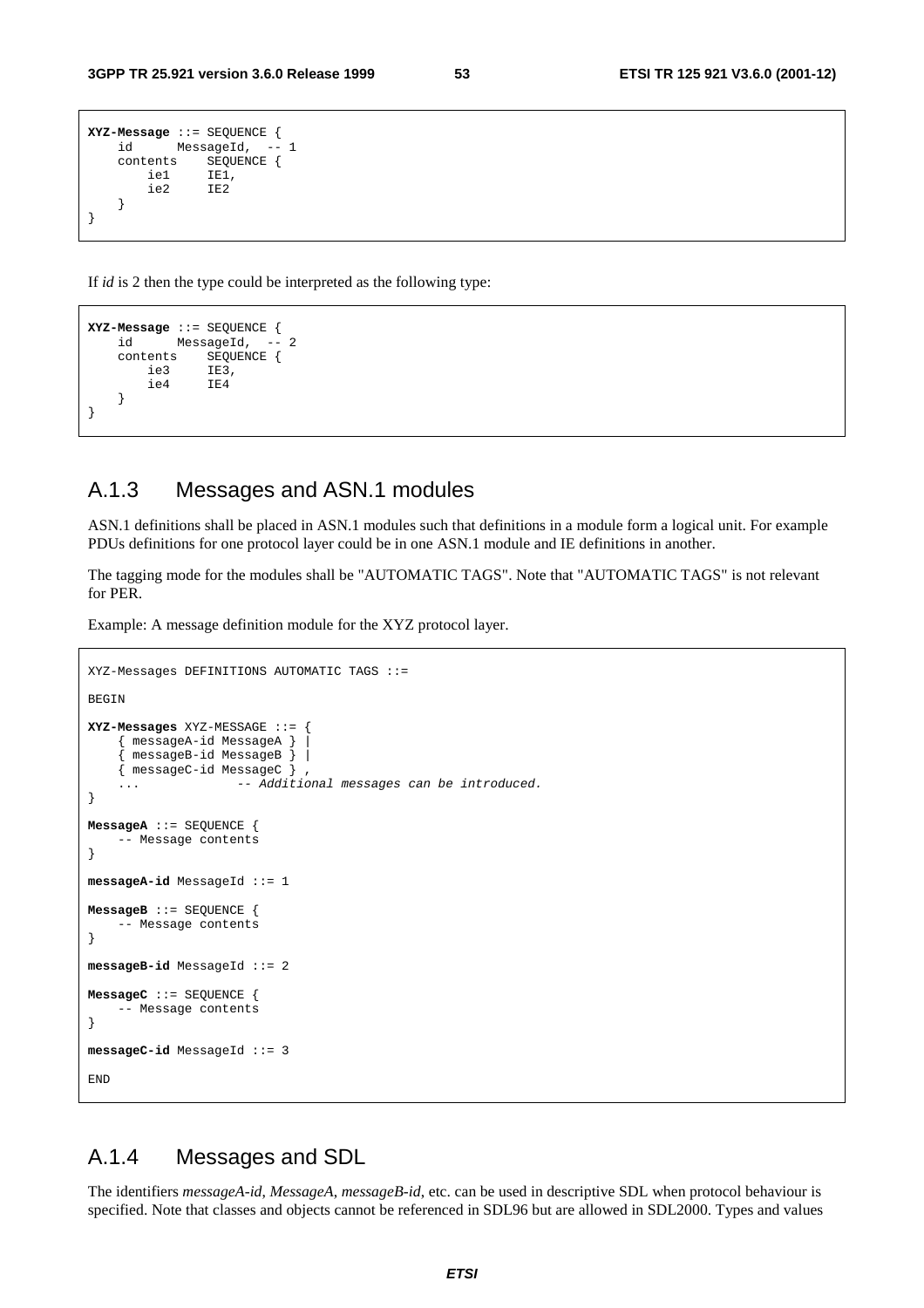however can be imported to SDL definitions. The figures below contain some examples about usage of ASN.1 in SDL specifications.



**Figure A.1.4.1: Import and use of ASN.1 definitions in SDL** 

| XYZ_MessageA( |  |
|---------------|--|
| messageA_id,  |  |
| aVariable)    |  |
|               |  |

**Figure A.1.4.2: Sending of a message id and contents** 

# A.2 Information element level

Messages consist of information elements.

The following ASN.1 message types are used in the following clauses.

```
MessageA ::= SEQUENCE { 
    iel IE1, - A mandatory IE.
     ie2 IE2 OPTIONAL, -- An optional IE.
-- Extensions from there 
     ExtensionMarker SEQUENCE {} OPTIONAL 
} 
MessageB ::= SEQUENCE { 
    ie3 IE3 
         (CONSTRAINED BY {-- ComprehensionRequired(is for receiver) --} 
         !comprehensionRequiredFailure) , 
    ie4 IE4 DEFAULT 0, -- An optional IE with a default value.
-- Extensions from there 
     ExtensionMarker SEQUENCE {} OPTIONAL 
} 
MessageC ::= SEQUENCE { 
     ie1 IE1 
         (CONSTRAINED BY {-- PartialDecoding(OnErrorIgnoreRest) --} 
         !partialDecodingFailure) 
         OPTIONAL, 
     ie5 IE5 
         (CONSTRAINED BY {-- PartialDecoding(OnErrorIgnoreRest) --} 
         !partialDecodingFailure) 
         OPTIONAL, 
-- Extensions from there
    ExtensionMarker SEQUENCE { 
         ie6 IE6 
              (CONSTRAINED BY {-- PartialDecoding(OnErrorIgnoreRest) --} 
            !partialDecodingFailure)<br>OPTIONAL -- A new
                           - A new IE
   } OPTIONAL
```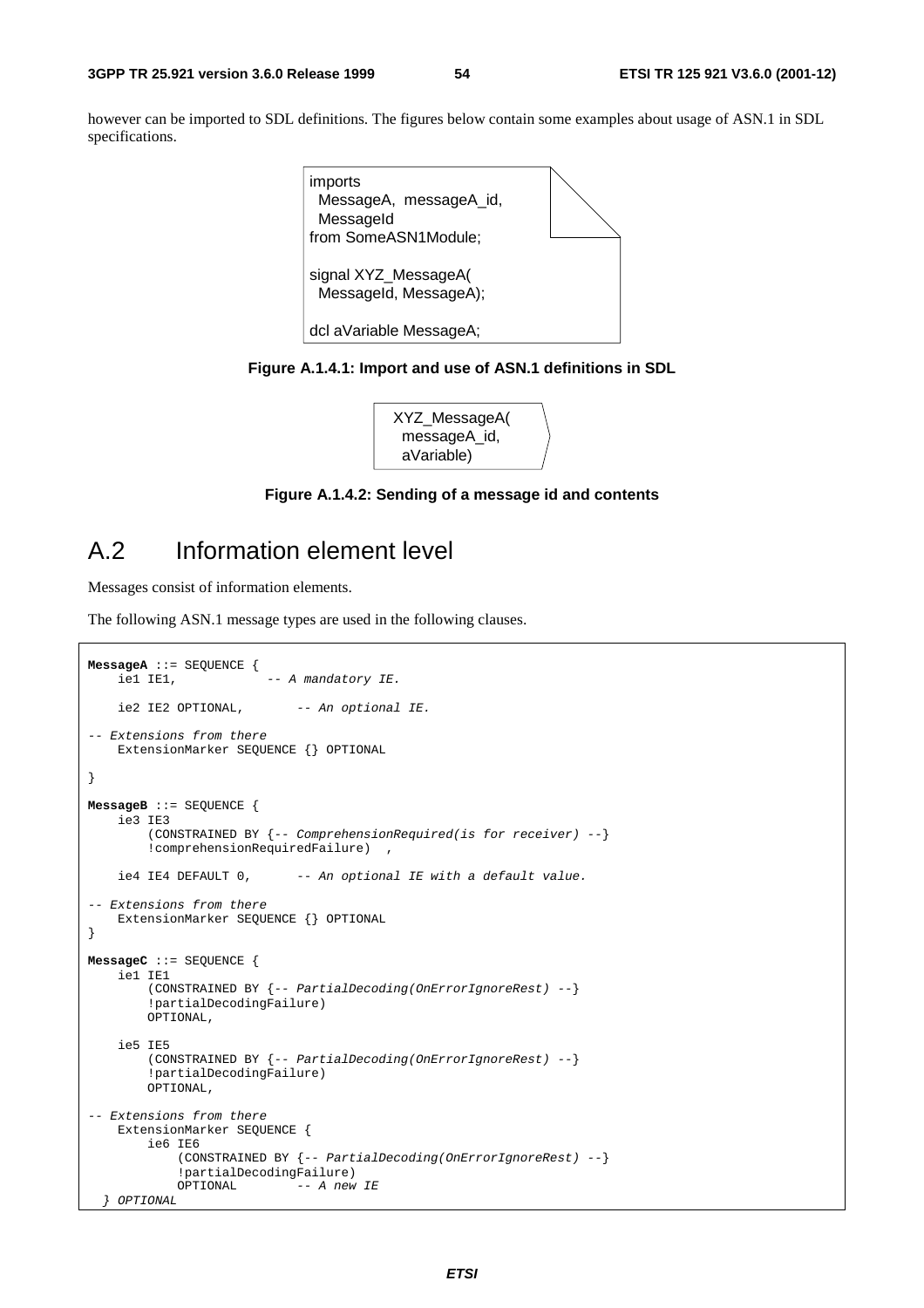```
-- Error codes 
comprehensionRequiredFailure INTEGER ::= 1 
partialDecodingFailure INTEGER ::= 2
```
# A.2.1 Message contents

A message contents structure is defined using a sequence type (A.3.10).

Example: *MessageA*, *MessageB* and *MessageC* are message contents structures.

## A.2.2 Optional IEs and default values

An IE can be marked as optional.

**COMPACTNESS:** Optional IEs shall be after mandatory ones. When ASN.1 is used with PER, this requirement is not relevant.

When the extension "SEQUENCE { } OPTIONAL" is used, the sender shall never indicate that the field is present.

Example: *MessageA.ie2* is an optional IE.

ie2 IE2 **OPTIONAL**

}

An IE can be marked as being optional and having a default value. In those cases a missing optional IE may be understood as having a certain value hence a defined meaning.

Example: *MessageB.ie4* is an optional IE with a default value.

| IE4<br>ie4 | <b>DEFAULT</b><br>the contract of the contract of the contract of the contract of the contract of the contract of the contract of |  |  |  |  |  |
|------------|-----------------------------------------------------------------------------------------------------------------------------------|--|--|--|--|--|
|------------|-----------------------------------------------------------------------------------------------------------------------------------|--|--|--|--|--|

### A.2.3 New IEs

**EXTENSIBILITY:** If new IEs will be added to a message then the message contents structure must be specified as extensible using the ellipsis notation (...). New IEs shall be added after the extension marker. New IEs shall be optional or shall have default values.

Example: *MessageC.ie6* is an additional optional IE.

 $\ldots$  ,  $\ldots$  ,  **ie6 IE6 OPTIONAL**

# A.2.4 Comprehension required

"Comprehension required" requirement can be associated with an IE. It means that after an IE value has been decoded then the value is validated. Failure in validation causes rejection of the message.

The requirement is specified as an extension to ASN.1 by using user defined constraints [3]. The comment part of the constraint shall be of the form:

*ComprehensionRequired(<additional constraint>)* 

where <additional constraint> specifies the rule that the IE must satisfy.

Example: The *MessageB* is a broadcast message. The *ie3* IE contains recipient addresses. It is not until the addresses have been decoded when a receiver can decide whether it should decode the rest of the message or not.

ie3 IE3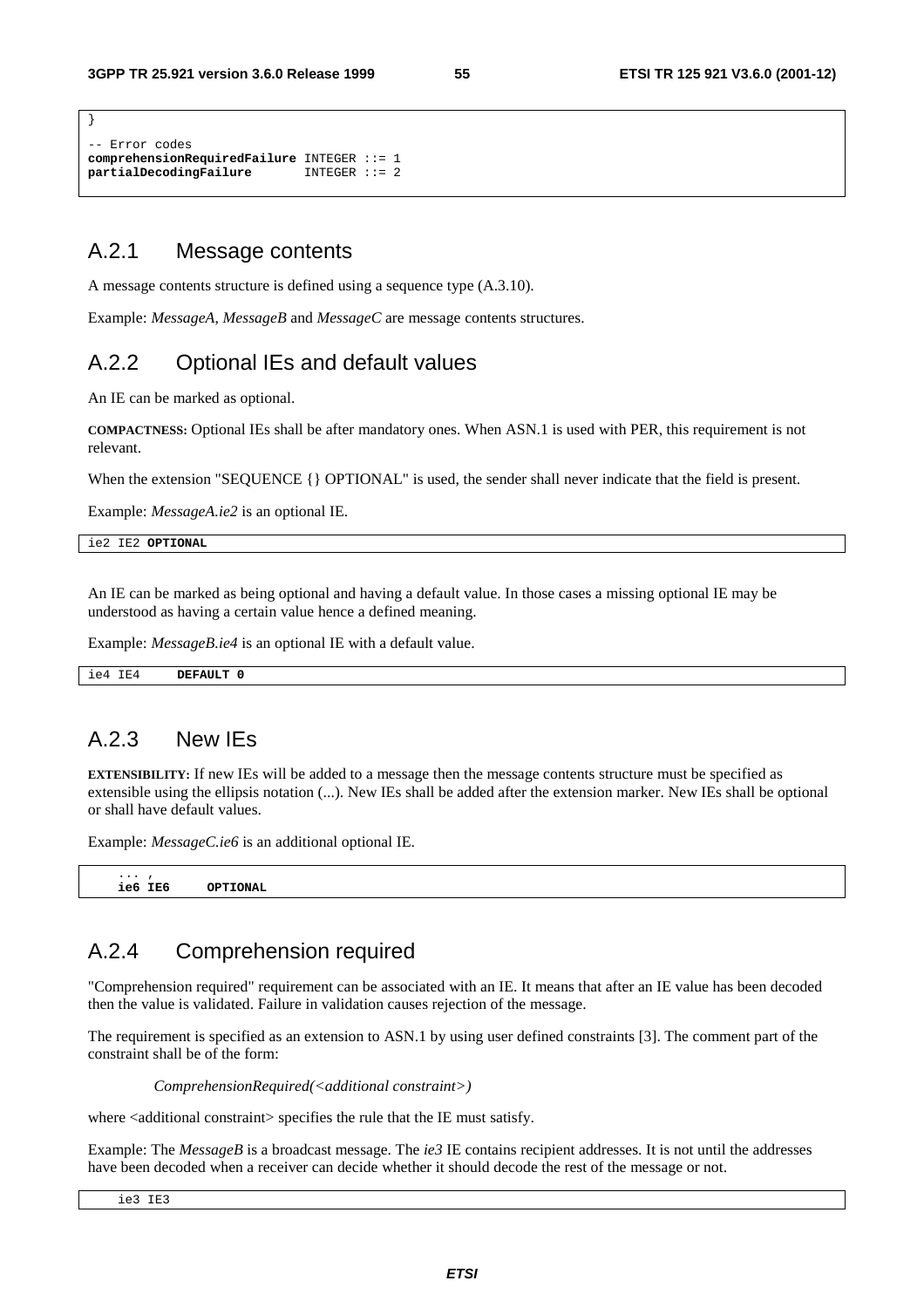**(CONSTRAINED BY {-- ComprehensionRequired(is for receiver) --}**  !comprehensionRequiredFailure) ,

### A.2.5 Partial decoding

"Partial decoding" means that a PDU can be decoded in parts. One part forms a complete value that can be separated from other parts. A decoding error in a part does not invalidate previously decoded parts. Subsequent parts are however invalidated.

"Partial decoding" is specified as an extension to ASN.1 using user defined constraints. The comment of constraint shall be of the form:

*PartialDecoding(<OnErrorClause>)* 

where <OnErrorClause> specifies action in case of a decoding error. The possible alternatives are:

- OnErrorIgnoreRest: End decoding, ignore rest of the message.

Example: The *MessageC* is a multipurpose message. The IEs *ie1*, *ie5* and *ie6* are independent of each other.

```
 ie1 IE1 
     (CONSTRAINED BY {-- PartialDecoding(OnErrorIgnoreRest) --} 
     !partialDecodingFailure)
```
# A.2.6 Error specification

An error specification can be associated with user-defined constraints.

A simple integer value can be associated with an exception specification or as elaborate structured value as needed.

Example: If decoding of *ie1* fails then decoder returns the error code *partialDecodingFailure*.

```
 ie1 IE1 
     (CONSTRAINED BY {-- PartialDecoding(OnErrorIgnoreRest) --} 
     !partialDecodingFailure)
```
# A.3 Component level

Information elements consist of components.

The following ASN.1 types shall be used at the component level:

| Boolean      | (A.3.4)                           |
|--------------|-----------------------------------|
| Integer      | (A.3.5)                           |
| Enumerated   | (A.3.6)                           |
| Bit string   | (A.3.7)                           |
| Octet string | (A.3.8)                           |
| Null         | (A.3.9)                           |
| Sequence     | (A.3.10)                          |
| Sequence-of  | (A.3.11)                          |
| Choice       | (A.3.12)                          |
|              | Character string types $(A.3.13)$ |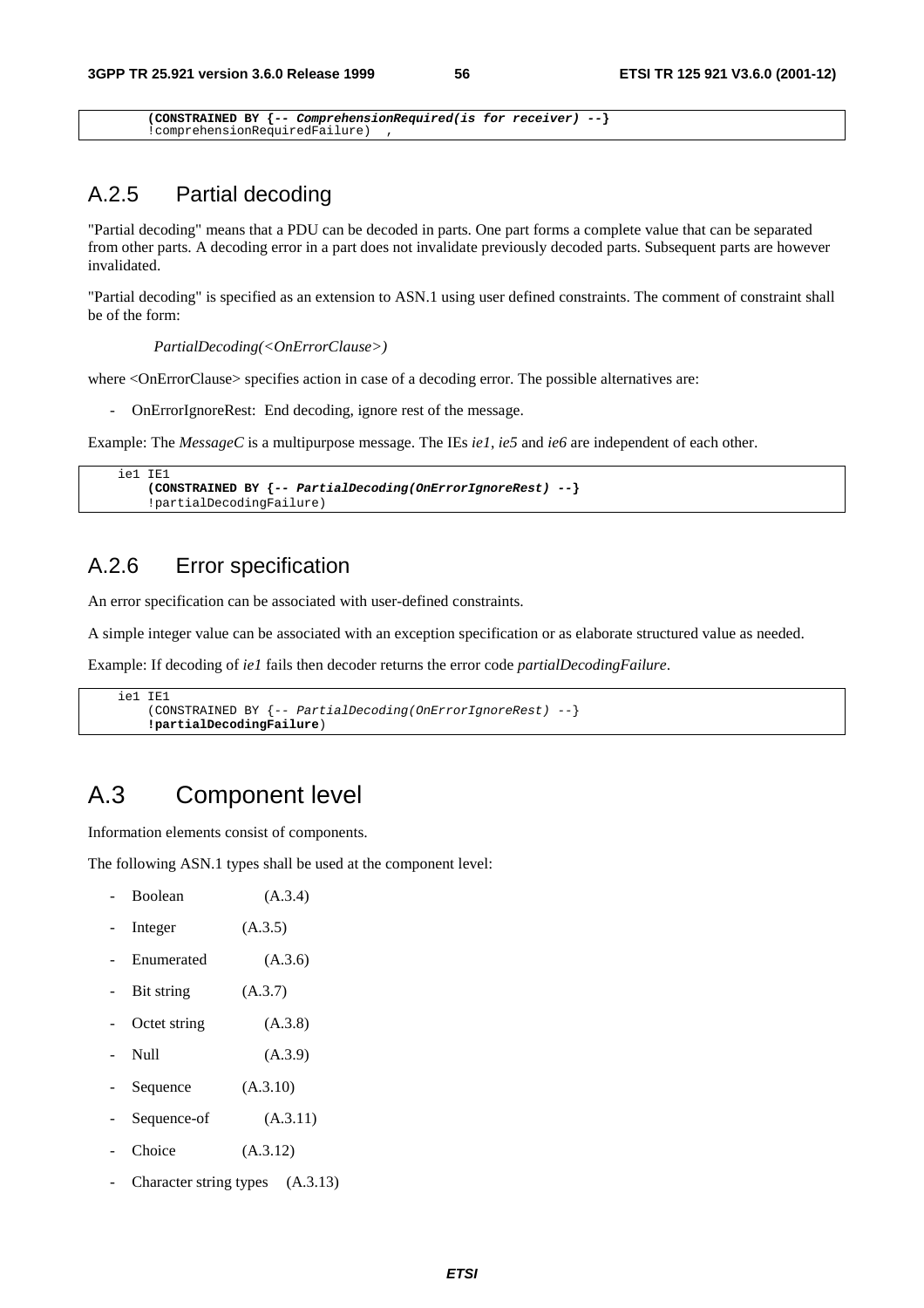### A.3.1 Extensibility

**COMPACTNESS:** In the component level use of ASN.1 extensibility is forbidden unless otherwise stated in the following clauses.

## A.3.2 Comprehension required

"Comprehension required" can be applied to components of sequence types, alternatives of choice types and elements of sequence-of types. See A.2.4.

### A.3.3 Partial decoding

"Partial decoding" can be applied to components of sequence types, alternatives of choice types and elements of sequence-of types. See A.2.5.

### A.3.4 Boolean

Example: A simple boolean type.

```
Flag ::= BOOLEAN 
setFlag Flag ::= TRUE
```
# A.3.5 Integer

An integer type should be constrained.

**COMPACTNESS:** An integer type shall be constrained to have a finite value set. The value set can be either continuous or non-continuous.

Named numbers can be associated with an integer type.

**COMPACTNESS, EXTENSIBILITY:** If an integer type needs to be extended in the future then two value sets must be defined:

- A value set that specifies the values that can be sent in the current protocol version.
- A value set that specifies all the possible values that can be received now and in the future.

The former value set is specified in a user-defined constraint. The comment part shall be of the form:

*Send(<value set>)* 

The latter form is specified using a normal constraint, e.g. a value range constraint.

Examples: Integer types and values.

```
Counter ::= INTEGER (0..255) -- 0 <= Counter value <= 255 
SparseValueSet ::= INTEGER (0|3|5|6|8|11) 
SignedInteger ::= INTEGER (-10..10) 
-- idle stands for value 0. 
Status ::= INTEGER \{ idle(0), veryBusy(3) \} (0..3)-- Send values 0..3 but be prepared to receive values 0..15.<br>Extensible ::= INTEGER (0..15)(\text{CONSTRAINED BY } \{-5, \text{Send}(0, \text{PER})\}E := \text{INTER} \{0..15\}(\text{CONSTRAINED BY } \{-\text{Send}(0..3) \}initialCounter Counter ::= 0
zero SparseValueSet ::= 0
```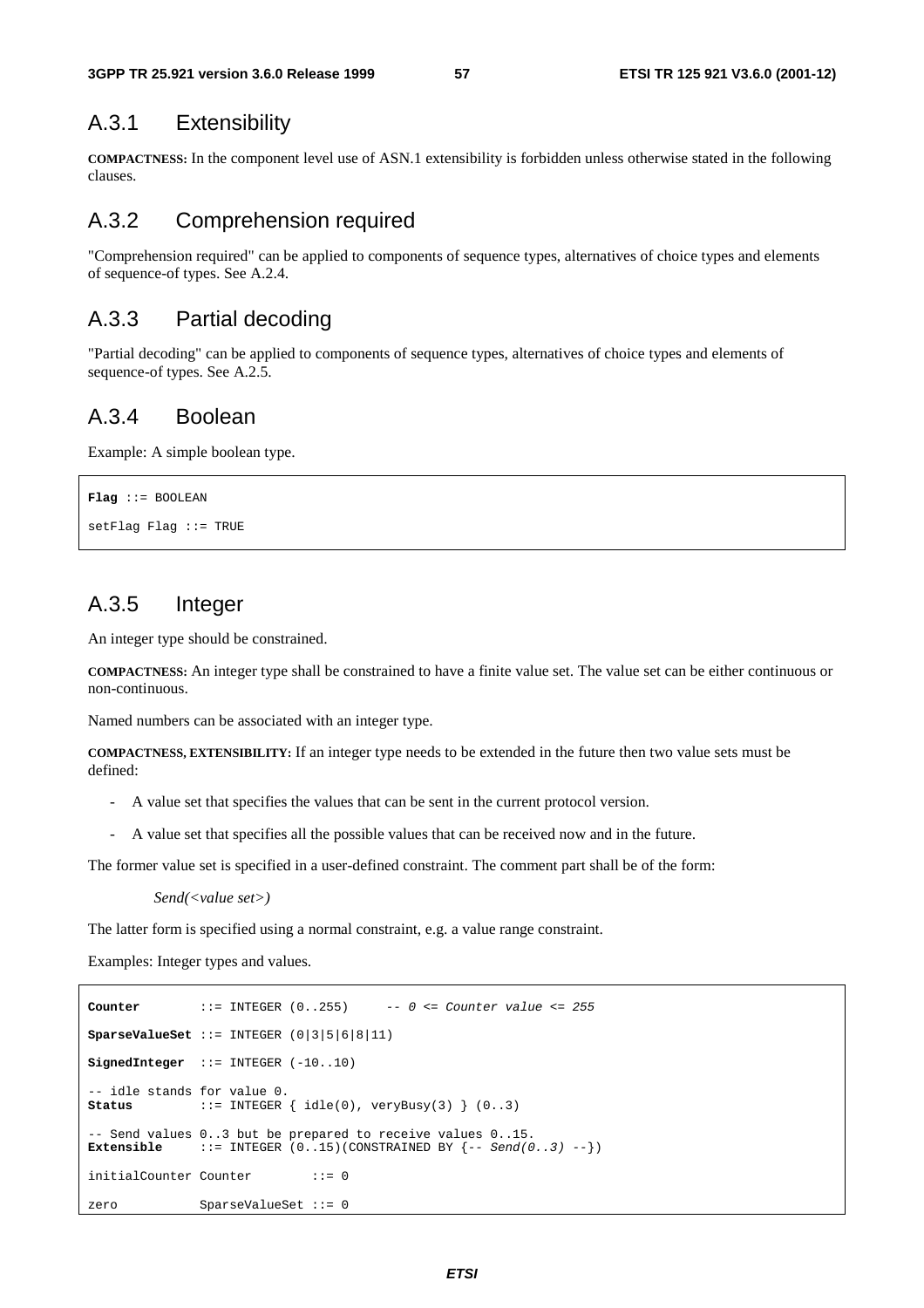```
initialStatus Status ::= idle
```
# A.3.6 Enumerated

The EnumerationItem shall not contain a named number (e.g.: foo (3)).

The list of enumerated values specifies the value set for an enumerated type.

**COMPACTNESS, EXTENSIBILITY:** If an enumerated type needs to be extended in the future then two value sets must be defined as in case of integer types.

NOTE: An integer type with named numbers can be used as on alternative to an enumerated type.

Example: Enumerated types and value.

```
Enum ::= ENUMERATED { a, b, c, d }
-- Send values a, b, c or d but be prepared to receive values 
-- a, b, c, d, spare4, spare5, spare6 and spare7. 
ExtendedEnum ::= ENUMERATED { a, b, c, d, spare4, spare5, spare6, spare7 } 
(CONSTRAINED BY \{- - Send(a|b|c|d) --})
aEnum Enum ::= a
```
## A.3.7 Bit string

A size constraint shall be specified. It shall be finite.

Named bits can be associated with a bit string type.

Example: Bit string types and values.

```
FixedLengthBitStr ::= BIT STRING (SIZE (10)) 
VariableLengthBitStr ::= BIT STRING (SIZE (0..10)) 
BitFlags ::= BIT STRING { a(0), b(1), c(2), d(3)} (SIZE (4)) 
fix FixedLengthBitStr ::= '0001101100'B 
var VariableLengthBitStr ::= '0'B 
flg BitFlags ::= { a, c, d } -- '1011'B
```
## A.3.8 Octet string

A size constraint shall be specified. It shall be finite.

Example: Octet string types and values.

```
FixedLengthOctetStr ::= OCTET STRING (SIZE (10)) 
VariableLengthOctetStr ::= OCTET STRING (SIZE (0..10)) 
UpperLayerPDUSegment ::= OCTET STRING (SIZE (1..512)) 
fix FixedLengthOctetStr ::= '0102030405060708090A'H 
var VariableLengthOctetStr ::= 'FF'H
```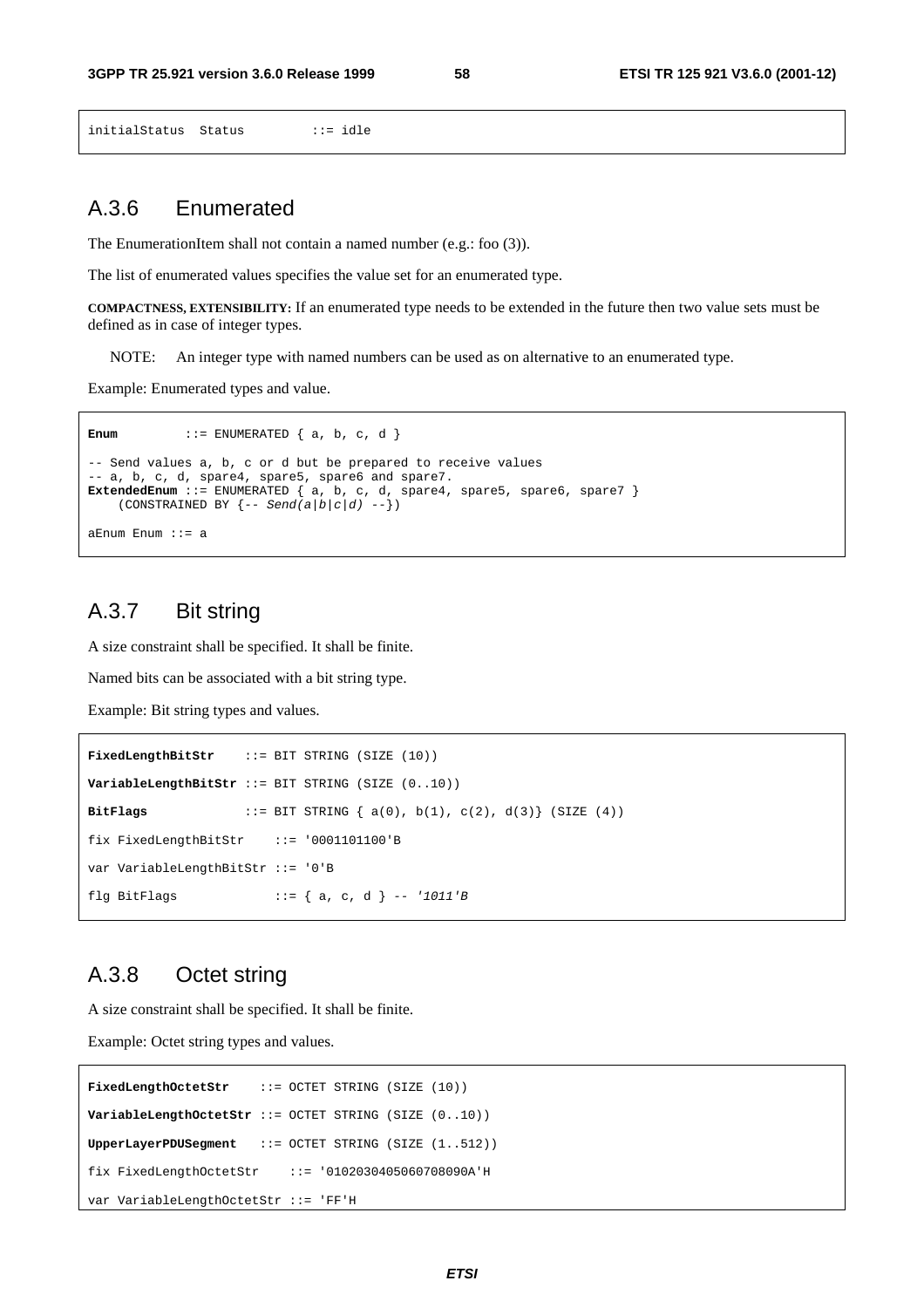### A.3.9 Null

A null type has only one value, NULL.

Example: Null type as an alternative type of a choice type.

```
IE ::= CHOICE {<br>doThis ThisArg,
 doThis ThisArg, 
 doThat ThatArg, 
     doNothing NULL 
}
```
## A.3.10 Sequence

A sequence type is a record. Components of a sequence type can be optional or they can have default values. Optional components and components with default values should be after mandatory components.

Inner subtyping can be used to force an optional component to be present or absent in a derived type.

If an optional component is conditionally present or absent then the condition shall be specified in a user defined constraint of the form:

```
Condition(<condition expression>)
```
<condition expression> shall be such that both sender and receiver are able to evaluate it before a conditional component is encoded or decoded.

"Comprehension required" can be associated with a component of a sequence type.

"Partial decoding" can be associated with a component of a sequence type.

**EXTENSIBILITY:** A sequence type can be marked as extensible. Example: Sequence types and values.

```
Record ::= SEQUENCE { 
     flag Flag, 
     counter Counter, 
    bitFlags BitFlags OPTIONAL,<br>extEnum ExtendedEnum DEFAULT a
    extEnum ExtendedEnum
} 
DerivedRecord ::= Record (WITH COMPONENTS { 
 ..., 
                   bitFlags PRESENT 
                     }) 
\texttt{RecordWithConditionalComponent} ::= \texttt{SEQUENCE}~\{ \texttt{mand} \texttt{INTER}~(0..7)\,,INTEGER (0..7),
     opt BOOLEAN OPTIONAL, 
     cond BOOLEAN OPTIONAL 
} ( WITH COMPONENT {mand(7), cond PRESENT} | WITH COMPONENT {cond ABSENT} ) 
aRecord Record ::= { 
    flag TRUE,
     counter 100 
} 
anotherRecord DerivedRecord ::= { 
    flag TRUE,
    counter 100,<br>bitFlags '0101'B
                              -- bitFlags must be present
}
```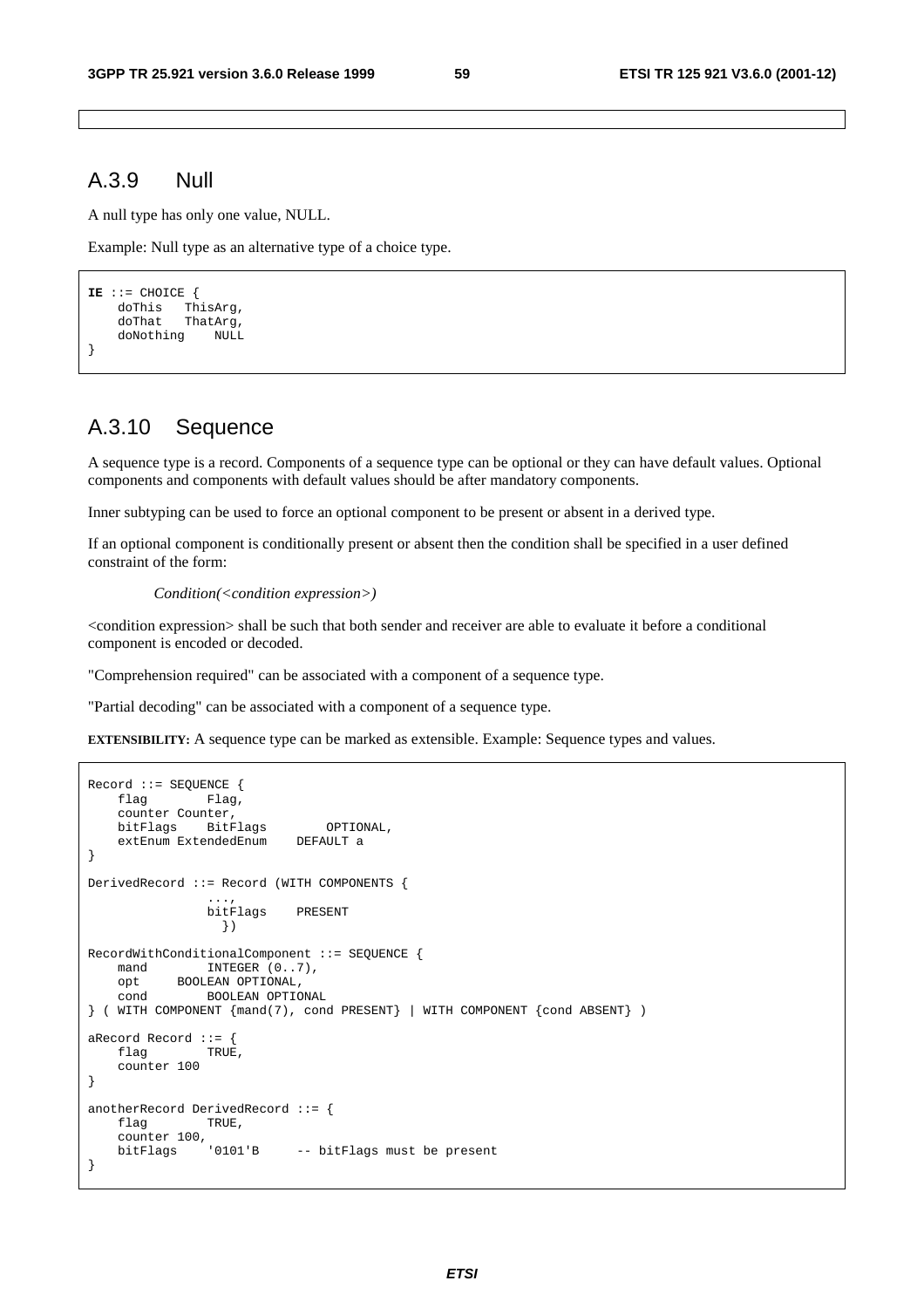### A.3.11 Sequence-of

A sequence-of type is a list of some element type. A size constraint shall be specified. It shall be finite.

"Comprehension required" can be associated with an element of a sequence-of type.

"Partial decoding" can be associated with an element of a sequence-of type.

Example: Sequence-of types and values.

```
FixedLengthList ::= SEQUENCE (SIZE (10)) OF Record
VariableLengthList ::= SEQUENCE (SIZE (0..10)) OF Status 
UpperLayerPDUSegments ::= SEQUENCE (SIZE (1..10)) OF UpperLayerPDUSegment 
aList VariableLengthList ::= { idle, 1, 2, veryBusy, 2, 1, idle }
```
# A.3.12 Choice

A choice type is a variant record. Only one alternative component can be selected.

Inner subtyping can be used to force an alternative to be selected in a derived type.

"Comprehension required" can be associated with an alternative component of a choice type.

"Partial decoding" can be associated with an alternative component of a choice type.

**EXTENSIBILITY:** A choice type can be marked as extensible.

Example: Choice type and value.

```
VariantRecord ::= CHOICE { 
    flag Flag,
     counter Counter, 
     extEnum ExtendedEnum 
} 
aVariantRecord VariantRecord ::= flag : FALSE
```
# A.3.13 Restricted character string types

A size constraint shall be specified. It shall be finite.

It should specified the permitted alphabet for compactness reasons (see examples in PER [5]).

Example: Character string types.

```
FixedStr ::= IA5String (SIZE (10)) 
VarStr ::= IA5String (SIZE (1..10)) 
FixedWStr ::= BMPString (SIZE (10)) 
VarWStr ::= BMPString (SIZE (1..10))
```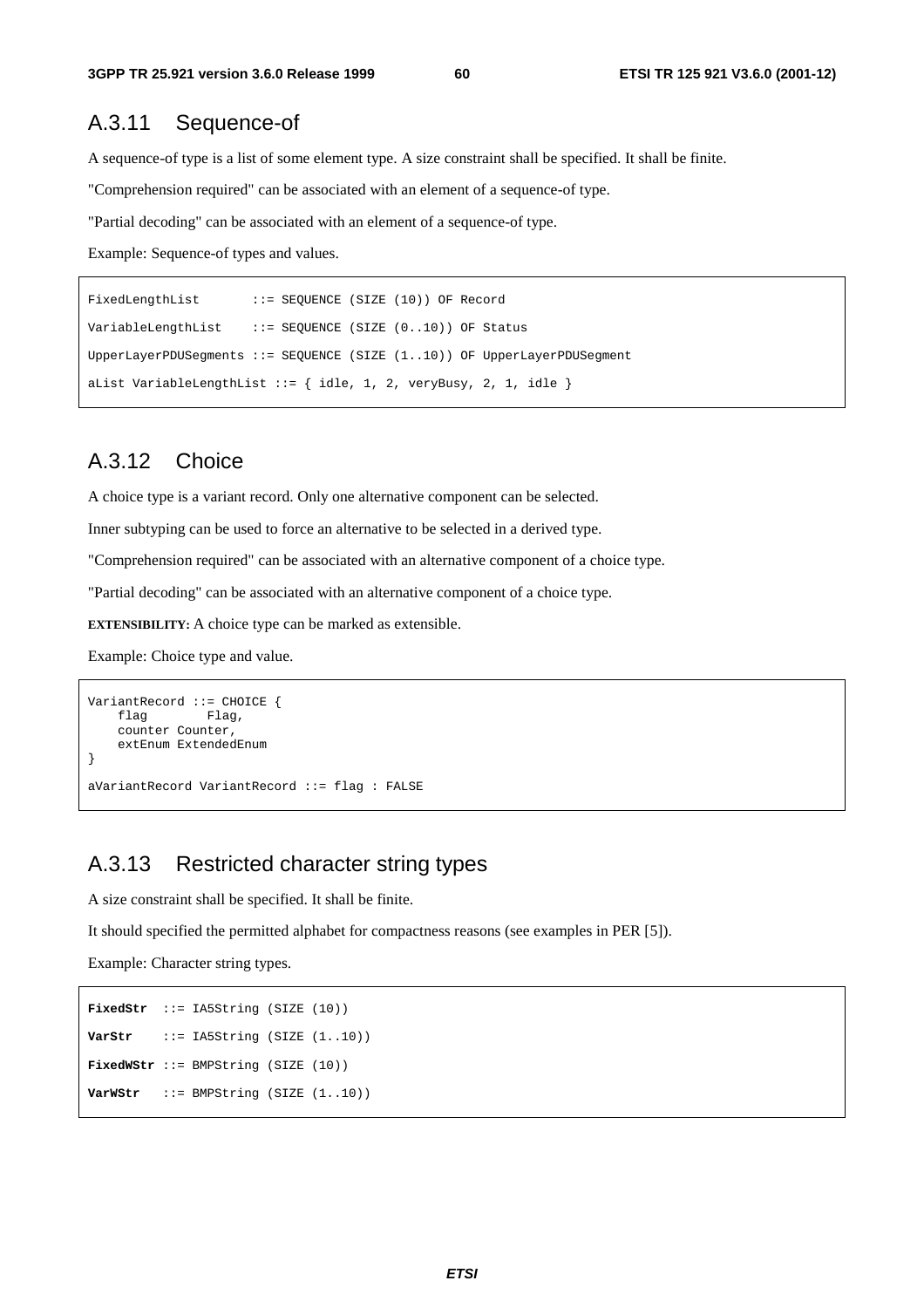# A.3.14 IEs and ASN.1 modules

If an IE or a component field within an IE is a parameter from another protocol layer then that type for such a field should be defined in another module. In this way there is a clear separation of definitions that are specific to different protocol layers.

Example: The XYZ protocol message *MessageC* contains an IE, which contains an OPQ protocol layer specific field *parameter1*. Type for the field is imported from that OPQ specific module.

```
XYZ-Messages DEFINITIONS AUTOMATIC TAGS ::= 
BEGIN 
IMPORTS 
     OPQParameter -- OPQParameter is not defined within XYZ-Messages 
                 -- module. 
FROM OPQ-DataTypes; 
MessageC ::= SEQUENCE { 
     -- Other IEs. 
     ie6 IE6 OPTIONAL
} 
.<br>-- Other definitions ...
IE6 ::= SEQUENCE { 
    parameter1 OPQParameter, -- Imported definitions can be 
                             -- referred to. 
     parameter2 XYZParameter 
} 
XYZParameter ::= INTEGER (0..255) 
END
```
Example: The OPQ protocol layer specific module exports *OPQParameter* type so that other modules can refer it.

```
OPQ-DataTypes DEFINITIONS AUTOMATIC TAGS ::= 
BEGIN
OPQParameter ::= INTEGER (0..7) 
END
```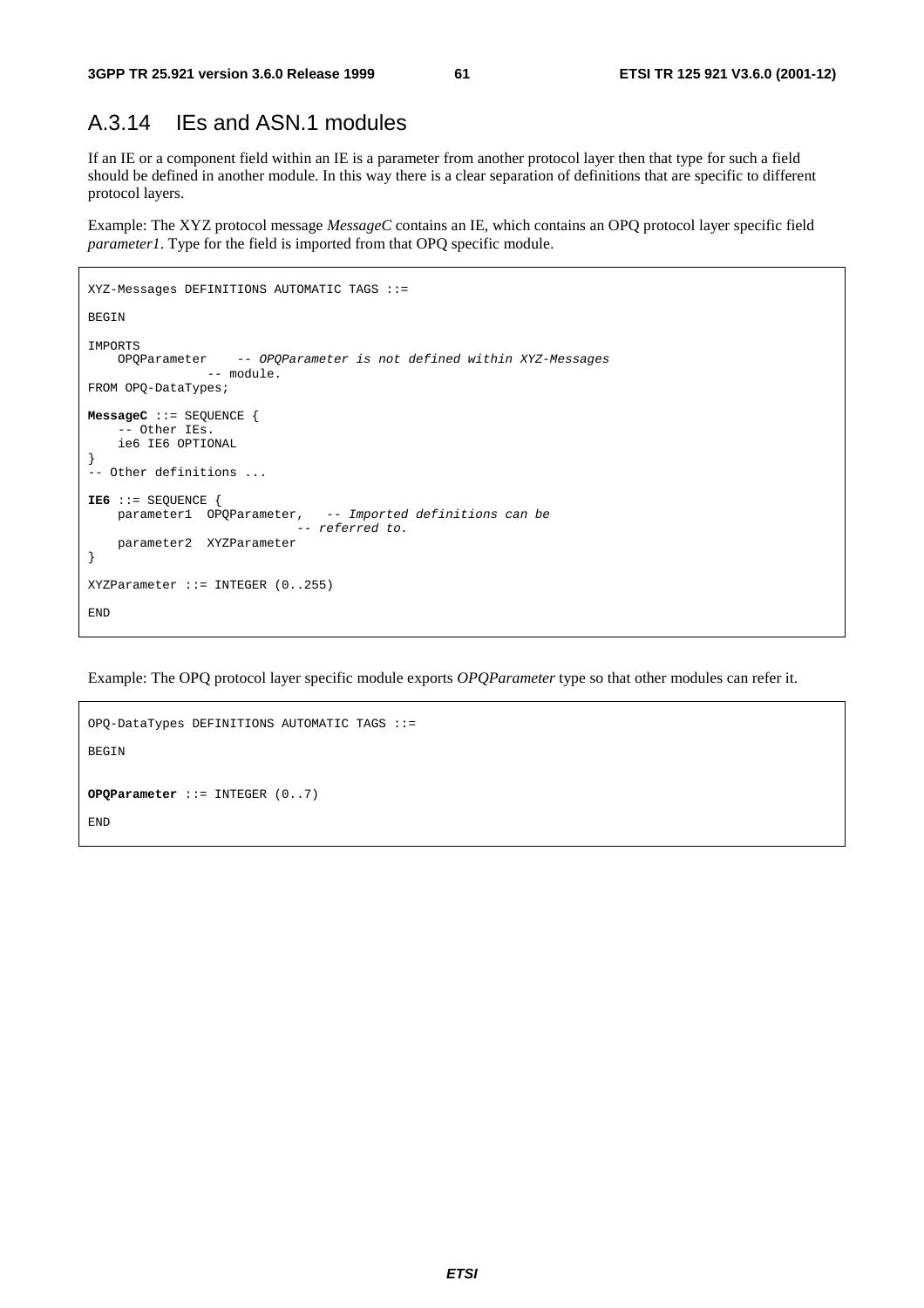# Annex B: Handling of DS-41

- Modelling of RRC services is provided by means of primitives.
- RRC CN dependent info:
- In broadcast message, neighbour cells are described the same way as for GSM neighbour cells (i.e.: in the same SystemInformationBlock but with a tag to indicate CN type or RTT).
- In dedicated messages.

a transparent container as NAS info is used to carry ANSI-41;

for PLMN Id and Identities used by the RRC, the CN Type info is used;

NAS binding info is used;

- In Paging messages, a tag to indicate CN type is used.
- Extensions like handover message to Multicarrier is handled the same way as GSM.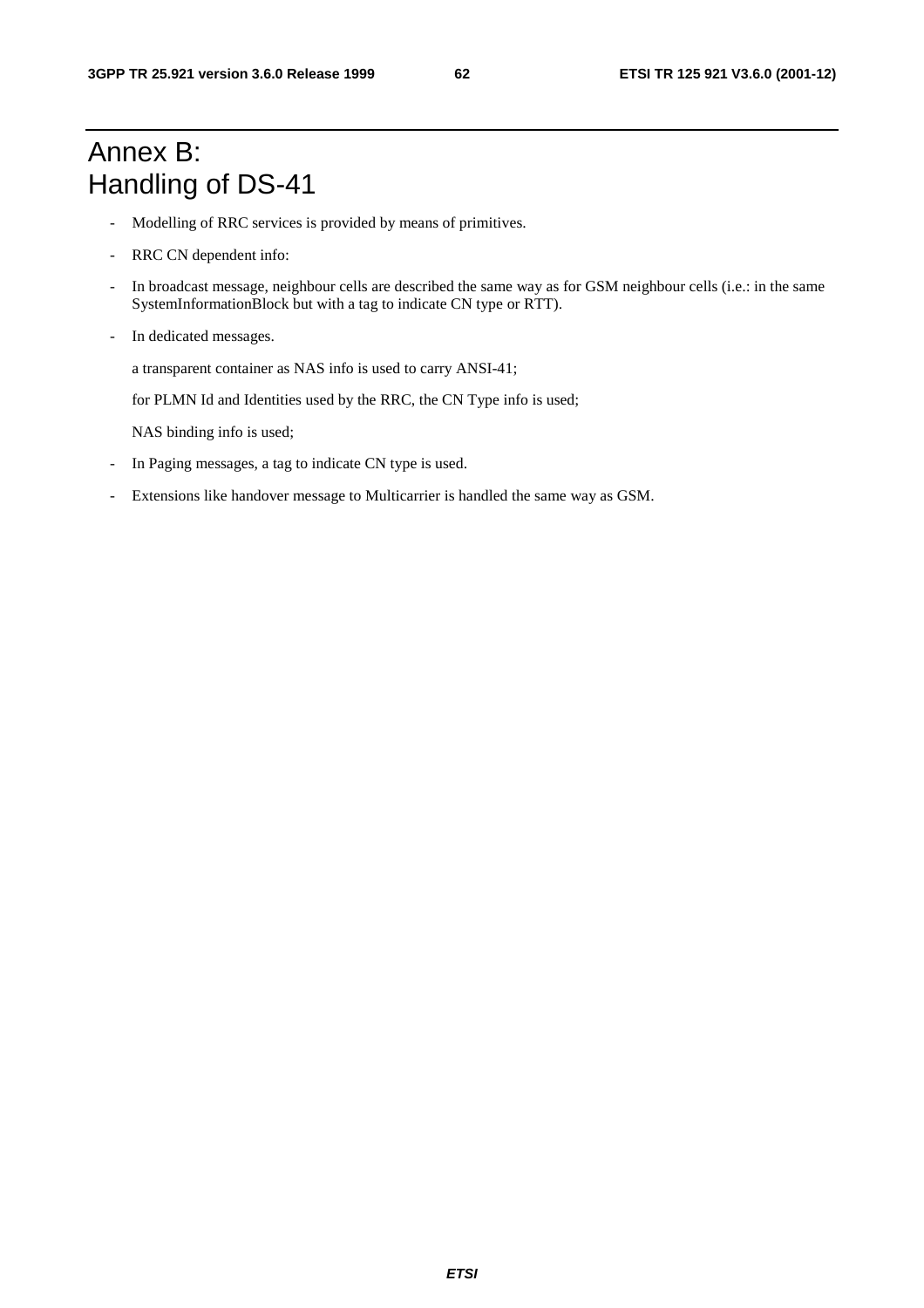# Annex C: Change history

| <b>Change history</b> |              |                 |           |                |                                                                                                   |       |            |
|-----------------------|--------------|-----------------|-----------|----------------|---------------------------------------------------------------------------------------------------|-------|------------|
| <b>Date</b>           | TSG#         | <b>TSG Doc.</b> | <b>CR</b> | Rev            | <b>Subject/Comment</b>                                                                            | Old   | <b>New</b> |
| 12/1999               | <b>RP-06</b> | RP-99659        |           |                | Approved at TSG-RAN #6 and placed under Change Control                                            |       | 3.0.0      |
| 03/2000               | <b>RP-07</b> | RP-000048 001   |           | $\overline{2}$ | Further clarifications on specialised encoding                                                    | 3.0.0 | 3.1.0      |
|                       | <b>RP-07</b> | RP-000048 003   |           |                | Modification of the 'presence' column specification in tabular                                    | 3.0.0 | 3.1.0      |
|                       |              |                 |           |                | format, and other editorial modifications                                                         |       |            |
|                       | <b>RP-07</b> | RP-000048 005   |           |                | Editorial corrections on subclause 11.2                                                           | 3.0.0 | 3.1.0      |
|                       | <b>RP-07</b> | RP-000048 006   |           |                | Improvement of integers and enumerated, and introduction of reals<br>and octet strings            | 3.0.0 | 3.1.0      |
| 12/2000               | <b>RP-10</b> | RP-000575 007   |           |                | Extension rules for supporting future releases                                                    | 3.1.0 | 3.2.0      |
| 03/2001               | <b>RP-11</b> | RP-010033 008   |           |                | Description of backward compatibility consideration rule for<br>RANAP, SABP, RNSAP and NBAP ASN.1 | 3.2.0 | 3.3.0      |
|                       | <b>RP-11</b> | RP-010033 009   |           |                | Usage of the Version column                                                                       | 3.2.0 | 3.3.0      |
|                       | <b>RP-11</b> | RP-010033 010   |           |                | Clean-up                                                                                          | 3.2.0 | 3.3.0      |
|                       | <b>RP-11</b> | RP-010033 011   |           |                | Recommendations on the use of the extension mechanism                                             | 3.2.0 | 3.3.0      |
| 06/2001               | <b>RP-12</b> | RP-010318 014   |           |                | Clean up                                                                                          | 3.3.0 | 3.4.0      |
|                       | <b>RP-12</b> | RP-010318 016   |           |                | Usage of spare values in future releases                                                          | 3.3.0 | 3.4.0      |
|                       | <b>RP-12</b> | RP-010318 018   |           |                | Structure and naming of extensions in ASN.1                                                       | 3.3.0 | 3.4.0      |
|                       | <b>RP-12</b> | RP-010318 020   |           |                | Addition of Recommendations for Extensions in RANAP, RNSAP,<br>NBAP, and SABP                     | 3.3.0 | 3.4.0      |
|                       | <b>RP-12</b> | RP-010318 022   |           |                | Clean-up with regard to RAN WG3 Practise of Specifying Control<br><b>Plane Protocols</b>          | 3.3.0 | 3.4.0      |
| 09/2001               | <b>RP-13</b> | RP-010551       | 024       |                | Guidelines concerning conditions, spares, defaults and correction<br>of inconsistencies           | 3.4.0 | 3.5.0      |
|                       | RP-13        | RP-010551       | 026       |                | Naming convention for non-critical extensions                                                     | 3.4.0 | 3.5.0      |
|                       | <b>RP-13</b> | RP-010551       | 028       |                | Introduction of procedure specification guidelines specific to RLC                                | 3.4.0 | 3.5.0      |
|                       | <b>RP-13</b> | RP-010551       | 030       |                | RAN3 usage of 1994 ASN.1 feature set                                                              | 3.4.0 | 3.5.0      |
| 12/2001               | <b>RP-14</b> | RP-010768 032   |           |                | Modulo formula                                                                                    | 3.5.0 | 3.6.0      |
|                       | <b>RP-14</b> | RP-010768 034   |           |                | Use of extensions in a backward compatible way                                                    | 3.5.0 | 3.6.0      |
|                       | <b>RP-14</b> | RP-010768 036   |           |                | Extensions of IE value ranges in tabular                                                          | 3.5.0 | 3.6.0      |